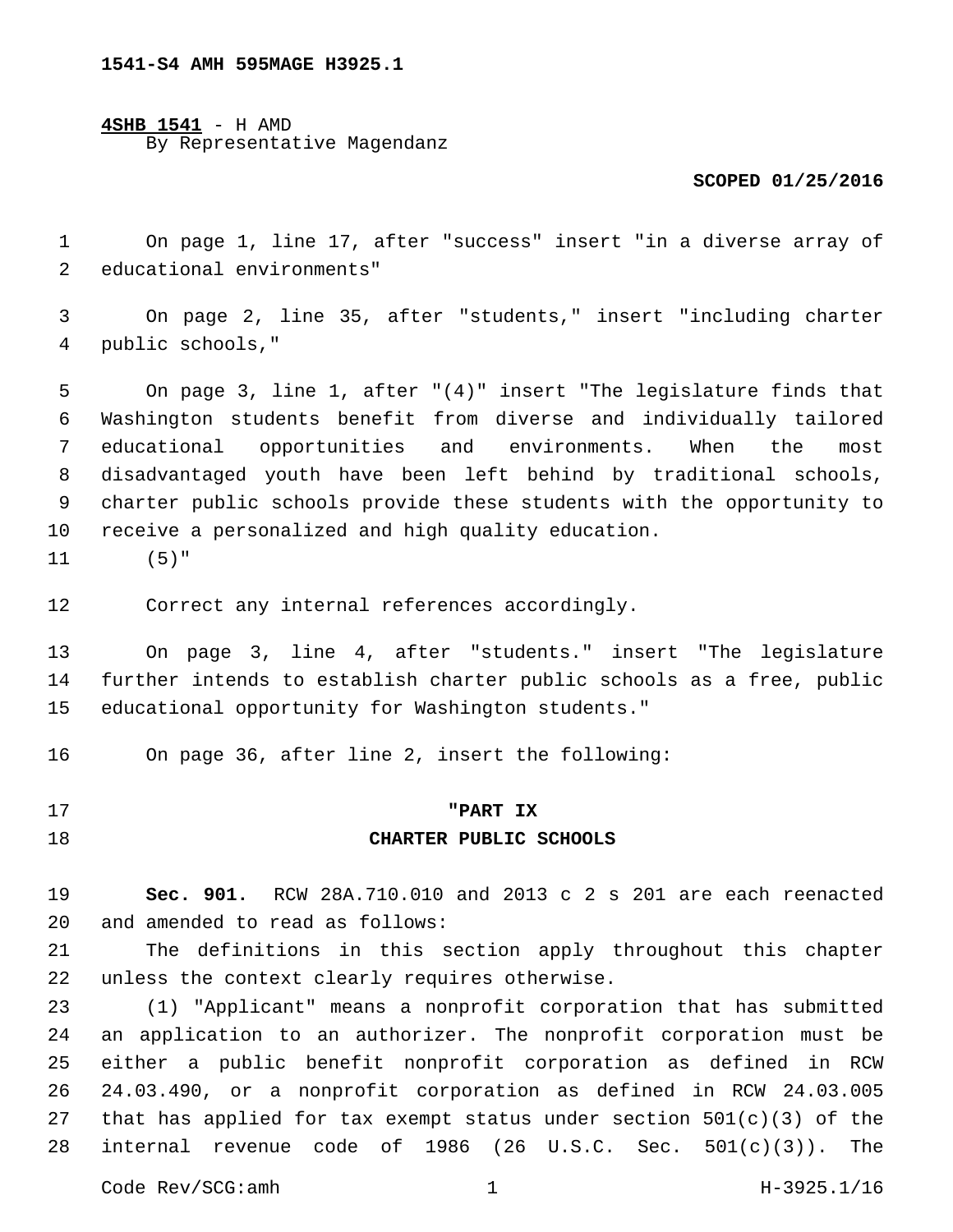nonprofit corporation may not be a sectarian or religious organization and must meet all of the requirements for a public benefit nonprofit corporation before receiving any funding under RCW 28A.710.220.4

 (2) "At-risk student" means a student who has an academic or economic disadvantage that requires assistance or special services to succeed in educational programs. The term includes, but is not limited to, students who do not meet minimum standards of academic proficiency, students who are at risk of dropping out of high school, students in chronically low-performing schools, students with higher than average disciplinary sanctions, students with lower participation rates in advanced or gifted programs, students who are limited in English proficiency, students who are members of economically disadvantaged families, and students who are identified 15 as having special educational needs.

16 (3) "Authorizer" means the commission established in RCW 17 28A.710.070 or an entity approved under RCW 28A.710.090 to review, 18 approve, or reject charter school applications; enter into, renew, or 19 revoke charter contracts with applicants; and oversee the charter 20 schools the entity has authorized.

 (4) "Charter contract" means a fixed term, renewable contract between a charter school and an authorizer that outlines the roles, powers, responsibilities, and performance expectations for each party 24 to the contract.

25 (5) "Charter school" or "((publie)) charter public school" means 26 a public school that is established in accordance with this chapter, 27 governed by a charter school board, and operated according to the 28 terms of a charter contract executed under this chapter ((and 29 includes)). The term "charter school" or "charter public school" may 30 include a new charter school and a conversion charter school.

31 (6) "Charter school board" means the board of directors appointed 32 or selected under the terms of a charter application to manage and 33 operate the charter school.

34 (7) "Commission" means the Washington state charter school 35 commission established in RCW 28A.710.070.

36 (8) "Conversion charter school" means a charter school created by 37 converting an existing ((noncharter)) public school in its entirety 38 to a charter school under this chapter.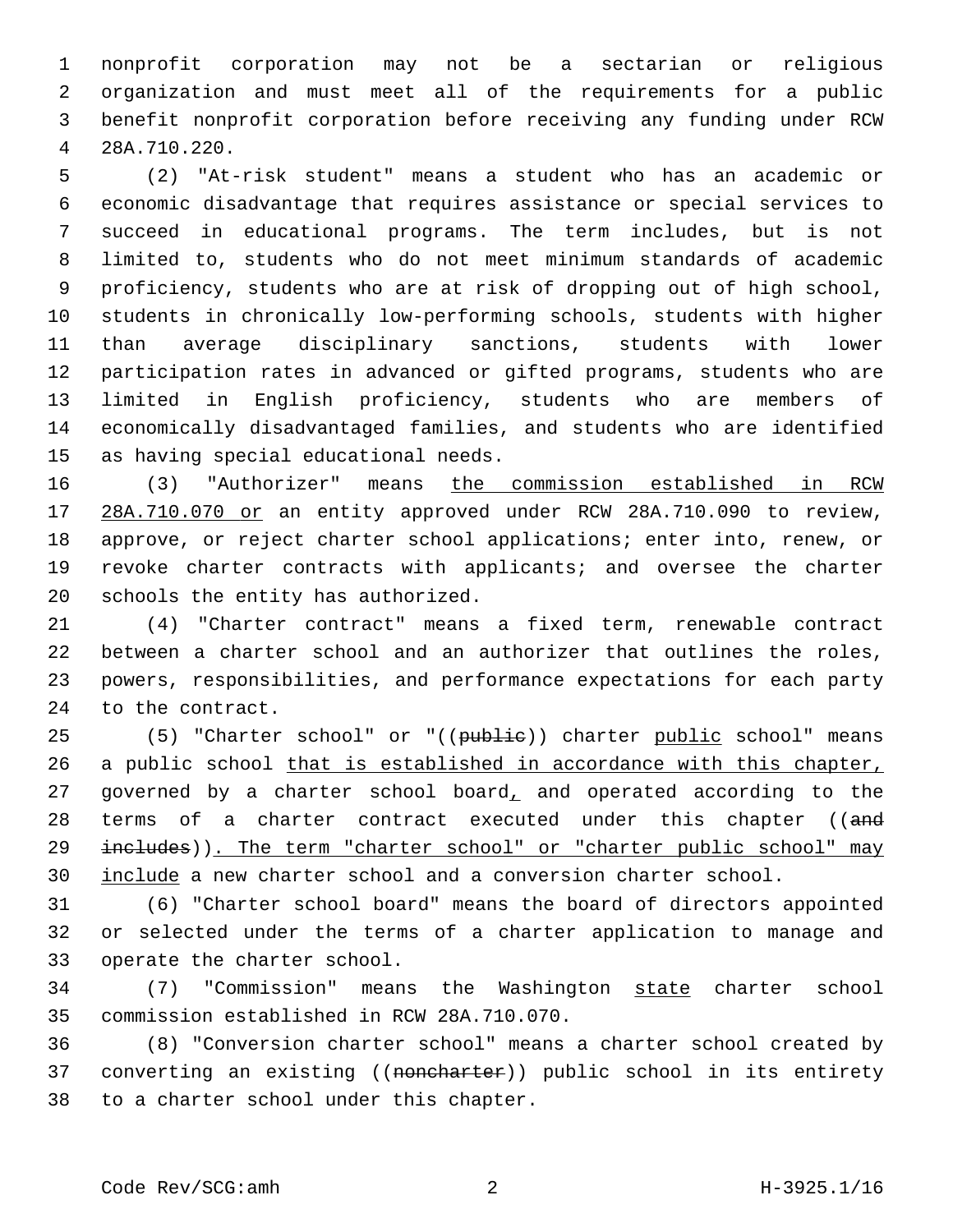1 (9) "New charter school" means ((any)) a charter school 2 established under this chapter that is not a conversion charter 3 school.

4 (10) "Parent" means a parent, guardian, or other person or entity 5 having legal custody of a child.

6 (11) "Student" means ((any)) a child eligible under RCW 7 28A.225.160 to attend a public school in the state.

8 **Sec. 902.** RCW 28A.710.020 and 2013 c 2 s 202 are each reenacted 9 and amended to read as follows:

10 A charter school established under this chapter:

11 (1) Is a public(( $\frac{1}{1 + \text{common}}$ ) school that is:

12 (a) Open to all children free of charge and by choice; and

13 (b) Operated separately from the common school system as an 14 alternative to traditional common schools;

15 (2) ((Is a public, common school offering)) May offer any program 16 or course of study that ((a noncharter)) any other public school may 17 offer, including one or more of grades kindergarten through twelve;

18 (3) Is governed by a charter school board according to the terms 19 of a renewable, five-year charter contract executed under RCW 28A.710.160;20

 $21$  (4) ((Is a public school to which parents choose to send their  $22$  children;

 $(5)$ )) Functions as a local education agency under applicable federal laws and regulations and is responsible for meeting the requirements of local education agencies and public schools under those federal laws and regulations, including but not limited to compliance with the individuals with disabilities education improvement act (20 U.S.C. Sec. 1401 et seq.), the federal educational rights and privacy act (20 U.S.C. Sec. 1232g), and the elementary and secondary education act (20 U.S.C. Sec. 6301 et seq.).

31 **Sec. 903.** RCW 28A.710.030 and 2013 c 2 s 203 are each reenacted 32 and amended to read as follows:

33 (1) To ((earry out)) fulfill its duty to manage and operate the 34 charter school, and (( $\epsilon$ arry out)) to execute the terms of its charter 35 contract, a charter school board may:

36 (a) Hire, manage, and discharge ((any)) charter school employees 37 in accordance with the terms of this chapter and  $((that)$  the 38 school's charter contract;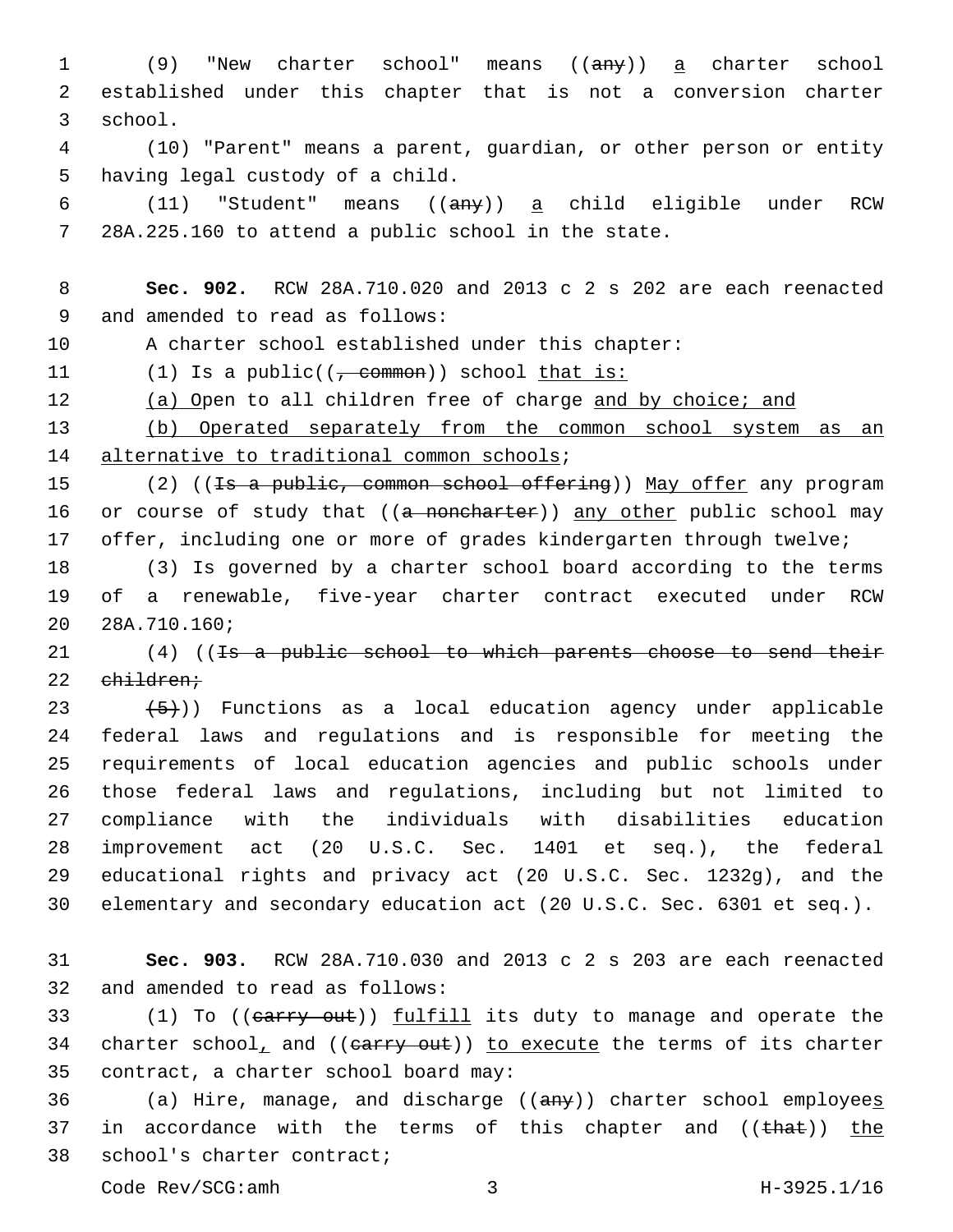(b) Receive and disburse funds for the purposes of the charter 2 school;

 (c) Enter into contracts with any school district, educational service district, or other public or private entity for the provision of real property, equipment, goods, supplies, and services, including educational instructional services ((and including)), pupil transportation services, and for the management and operation of the 8 charter school ((to the same extent as other noncharter public 9 schools, as long as)), provided the charter school board maintains oversight authority over the charter school. Contracts for management operation of the charter school may only be with nonprofit 12 organizations;

 (d) Rent, lease, purchase, or own real property. All charter contracts and contracts with other entities must include provisions regarding the disposition of the property if the charter school fails to open as planned or closes, or if the charter contract is revoked 17 or not renewed;

 (e) Issue secured and unsecured debt, including pledging, assigning, or encumbering its assets to be used as collateral for loans or extensions of credit to manage cash flow, improve operations, or finance the acquisition of real property or 22 equipment( $\left(\div\right)$  PROVIDED, That)). However, the ((public)) charter public school may not pledge, assign, or encumber any public funds received 24 or to be received pursuant to RCW 28A.710.220. ((The)) Debt issued under this subsection (1)(e) is not a general, special, or moral obligation of the state, the charter school authorizer, the school district in which the charter school is located, or any other political subdivision or agency of the state. Neither the full faith and credit nor the taxing power of the state, or any political subdivision or agency of the state, may be pledged for the payment of 31 the debt;

 (f) Solicit, accept, and administer for the benefit of the charter school and its students, gifts, grants, and donations from 34 individuals, or public or private entities, excluding  $( (from))$ 35 sectarian or religious organizations. A charter school( $(s)$ ) board may 36 not accept any gifts or donations ((the conditions of which)) that 37 violate this chapter or other state laws; and

 (g) Issue diplomas to students who meet state high school graduation requirements established under RCW 28A.230.090. A charter school board may establish additional graduation requirements.

Code Rev/SCG:amh 4 H-3925.1/16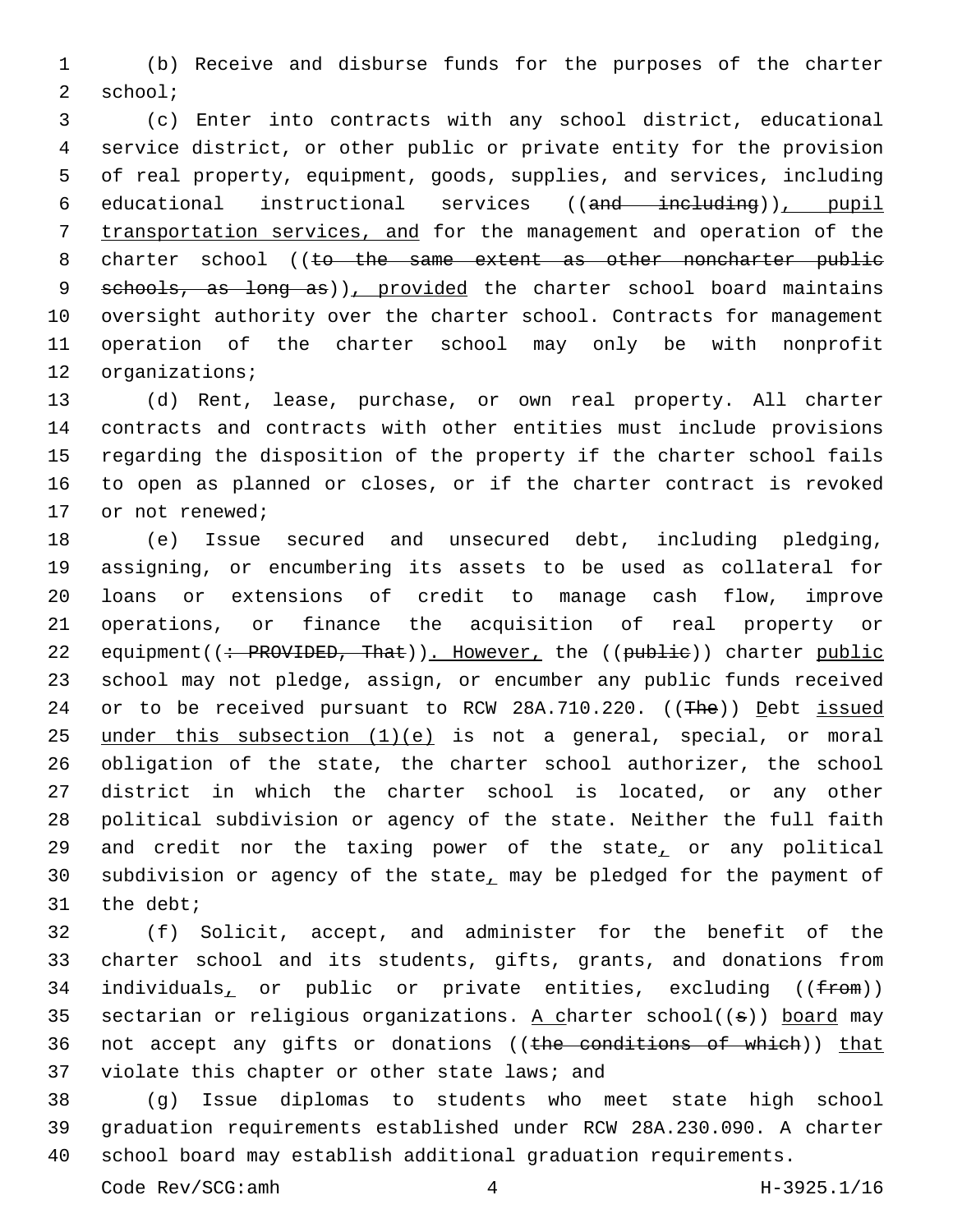(2) A charter school board may not levy taxes or issue tax-backed 2 bonds.

 (3) A charter school board may not acquire property by eminent domain.4

 **Sec. 904.** RCW 28A.710.040 and 2013 c 2 s 204 are each reenacted and amended to read as follows:6

 (1) A charter school must operate according to the terms of its charter contract and the provisions of this chapter.

9  $(2)$   $((A11))$   $A$  charter school((s)) must:

 (a) Comply with local, state, and federal health, safety, parents' rights, civil rights, and nondiscrimination laws applicable to school districts and to the same extent as school districts, including but not limited to chapter 28A.642 RCW (discrimination prohibition) and chapter 28A.640 RCW (sexual equality);

15 (b) Provide a program of basic education, ((as provided)) that meets the goals in RCW 28A.150.210, including instruction in the essential academic learning requirements, and participate in the statewide student assessment system as developed under RCW 19 28A.655.070;

 (c) Employ certificated instructional staff as required in RCW 21 28A.410.025((: PROVIDED, That)). Charter schools, however, may hire noncertificated instructional staff of unusual competence and in exceptional cases as specified in RCW 28A.150.203(7);

 (d) Comply with the employee record check requirements in RCW 28A.400.303;25

 (e) Adhere to generally accepted accounting principles and be subject to financial examinations and audits as determined by the state auditor, including annual audits for legal and fiscal 29 compliance;

 (f) Comply with the annual performance report under RCW 31 28A.655.110;

 (g) Be subject to the performance improvement goals adopted by the state board of education under RCW 28A.305.130;

 (h) Comply with the open public meetings act in chapter 42.30 RCW and public records requirements in chapter 42.56 RCW; and

 (i) Be subject to and comply with legislation enacted after 37 December 6, 2012, ((governing)) that governs the operation and 38 management of charter schools.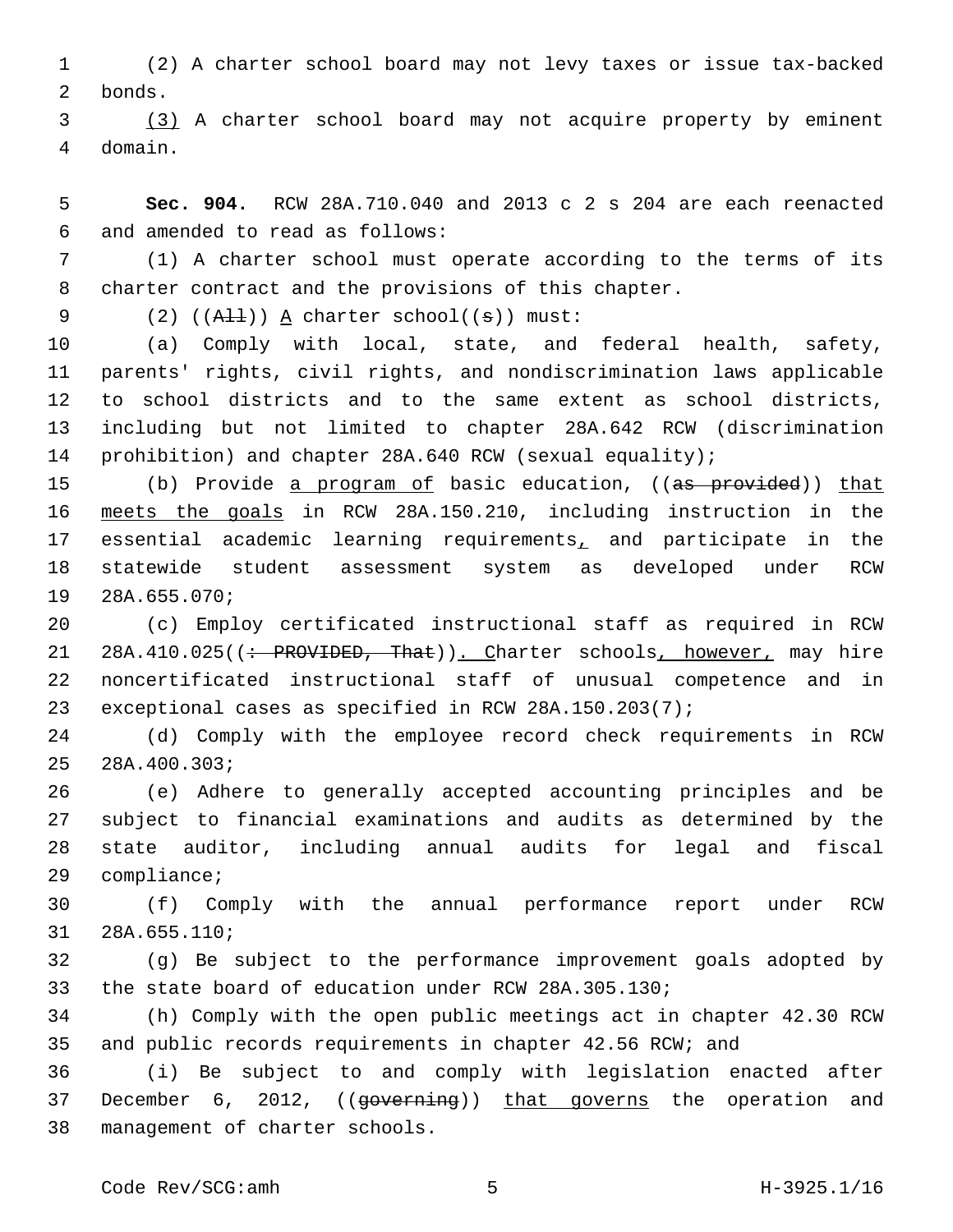(3) ((Public)) Charter public schools must comply with all state statutes and rules made applicable to the charter school in the school's charter contract, and are subject to the specific state 4 statutes and rules identified in subsection (2) of this section. For the purpose of allowing flexibility to innovate in areas such as scheduling, personnel, funding, and educational programs to improve student outcomes and academic achievement, charter schools are not 8 subject to, and are exempt from, all other state statutes and rules applicable to school districts and school district boards of 10 directors((<del>, for the purpose of allowing flexibility to innovate in</del> areas such as scheduling, personnel, funding, and educational programs in order to improve student outcomes and academic 13 achievement)). Except as provided otherwise by this chapter or a charter contract, charter schools are exempt from all school district policies ((except policies made applicable in the school's charter 16 contract)).

17 (4) ((No))  $\underline{A}$  charter school may not engage in any sectarian practices in its educational program, admissions or employment 19 policies, or operations.

 (5) Charter schools are subject to the supervision of the superintendent of public instruction and the state board of education, including accountability measures, to the same extent as 23 other public schools, except as otherwise provided in this chapter  $((2, \text{ Laws of } 2013))$ .

 **Sec. 905.** RCW 28A.710.050 and 2013 c 2 s 205 are each reenacted 26 and amended to read as follows:

 (1) Except as provided in subsection (4) of this section, a charter school may not limit admission on any basis other than age 29 group, grade level, or enrollment capacity ((and must enroll all students who apply within these bases)). A charter school is open to any student regardless of his or her location of residence.

 (2) A charter school may not charge tuition, but may charge fees for participation in optional extracurricular events and activities in the same manner and to the same extent as do other public schools.

 (3) A conversion charter school must provide sufficient capacity to enroll all students who wish to remain enrolled in the school after its conversion to a charter school, and may not displace 38 students enrolled before the chartering process.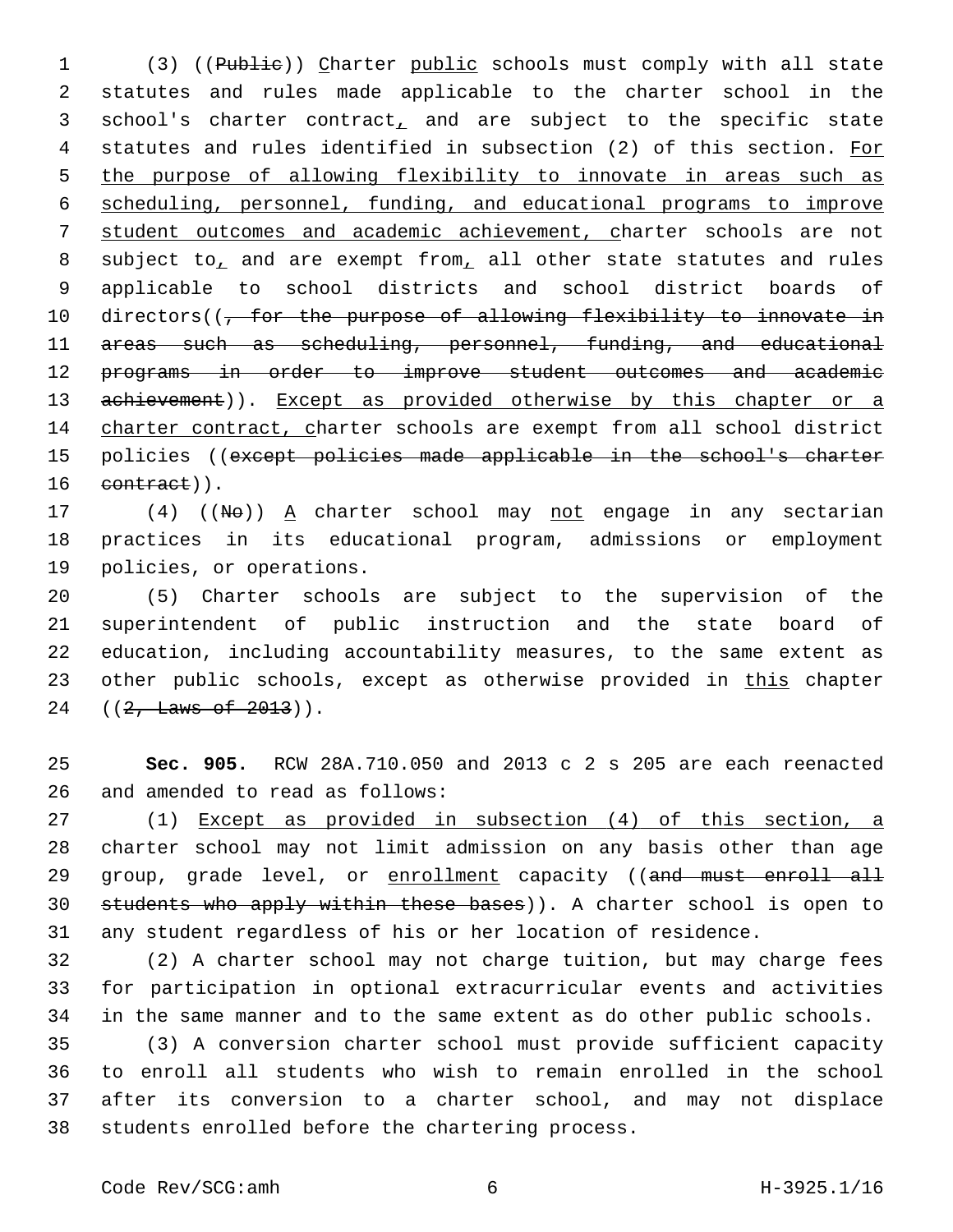(4) If capacity is insufficient to enroll all students who apply 2 to a charter school, the charter school must ((select students through a lottery to ensure fairness. However, a charter school must give an enrollment preference to siblings of already enrolled students)) grant an enrollment preference to at-risk students and siblings of enrolled students, with any remaining enrollments 7 allocated through a lottery.

 (5) The enrollment capacity of a charter school must be determined annually by the charter school board in consultation with the charter authorizer and with consideration of the charter school's ability to facilitate the academic success of its students, achieve the objectives specified in the charter contract, and assure that its student enrollment does not exceed the capacity of its facility. An authorizer may not restrict the number of students a charter school 15 may enroll.

 (6) Nothing in this section prevents formation of a charter school whose mission is to offer a specialized learning environment and services for particular groups of students, such as at-risk students, students with disabilities, or students who pose such severe disciplinary problems that they warrant a specific educational program. Nothing in this section prevents formation of a charter school organized around a special emphasis, theme, or concept as stated in the school's application and charter contract.

 **Sec. 906.** RCW 28A.710.060 and 2013 c 2 s 206 are each reenacted 25 and amended to read as follows:

 (1) School districts must provide information to parents and the general public about charter schools located within the district as 28 an enrollment option for students.

 (2) If a student who was previously enrolled in a charter school enrolls in another public school in the state, the student's new school must accept credits earned by the student in the charter school in the same manner and according to the same criteria that 33 credits are accepted from other public schools.

34 (3) A charter school  $((\frac{1}{15} - \frac{1}{15})$  may participate in state or district-sponsored interscholastic programs, awards, scholarships, or competitions to the same extent as other public schools.

 **Sec. 907.** RCW 28A.710.070 and 2013 c 2 s 208 are each reenacted 38 and amended to read as follows: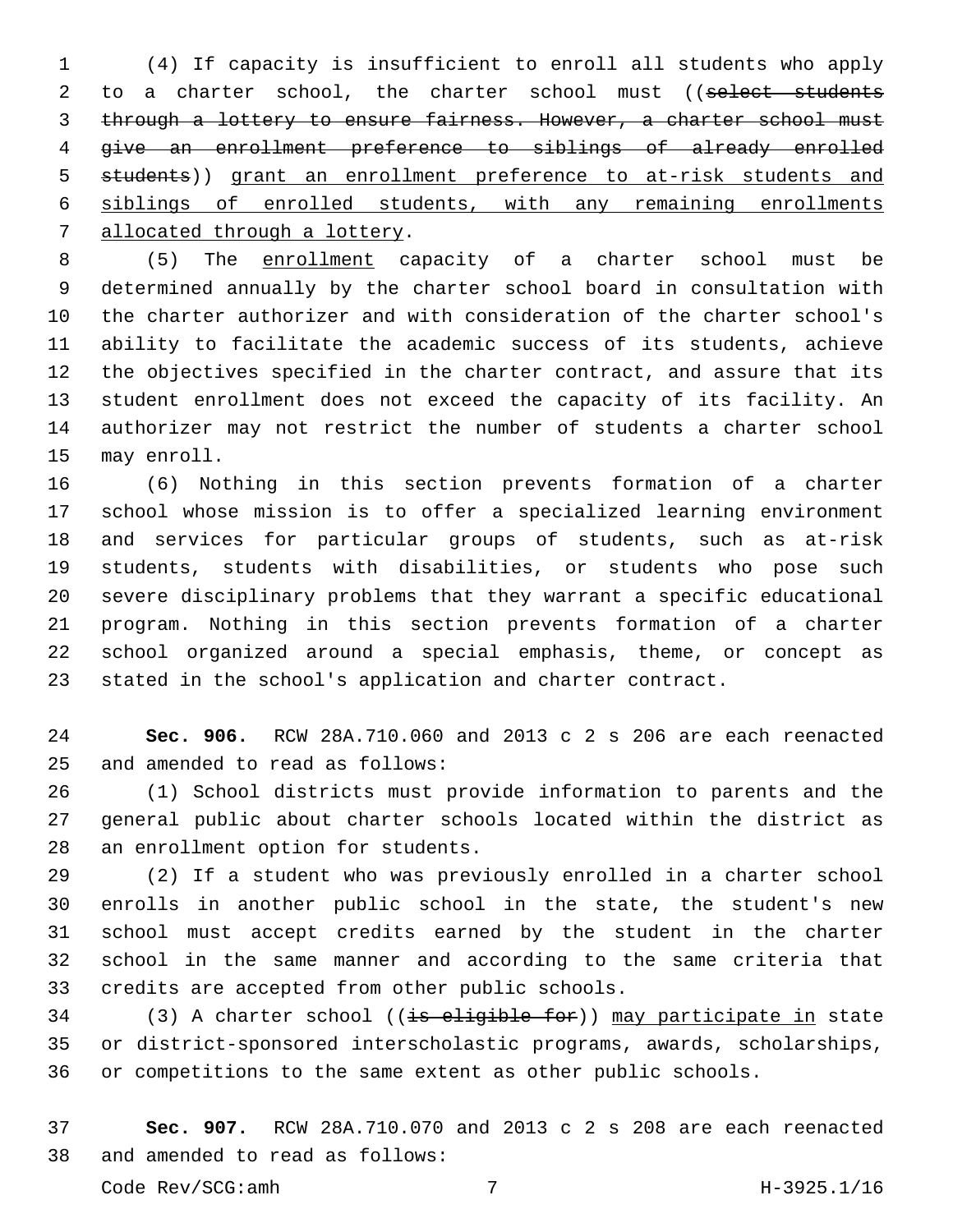(1) The Washington state charter school commission is established as an independent state agency whose mission is to authorize high 3 quality ((publie)) charter public schools throughout the state, ((particularly)) especially schools that are designed to expand opportunities for at-risk students, and to ensure the highest standards of accountability and oversight for these schools.

7 (2) The commission shall, through its management, supervision, 8 and enforcement of the charter contracts and pursuant to applicable 9 law, administer the ((portion of the public common school system 10 consisting of the)) charter schools it authorizes ((as provided in 11 this chapter,)) in the same manner as a school district board of 12 directors((, through its management, supervision, and enforcement of 13 the charter contracts, and pursuant to applicable law, administers 14 the charter schools it authorizes)) administers other schools.

15  $((+2+))$  (3)(a) The commission shall consist of:

16 (i) Nine appointed members, no more than five of whom shall be 17 members of the same political party;

18 (ii) The superintendent of public instruction or the 19 superintendent's designee; and

20 (iii) The chair of the state board of education.

 (b) Appointments to the commission shall be as follows: Three members shall be appointed by the governor; three members shall be appointed by the president of the senate; and three members shall be appointed by the speaker of the house of representatives. The appointing authorities shall assure diversity among commission members, including representation from various geographic areas of 27 the state, and shall assure that at least one member is  $((a))$  the 28 parent of a Washington public school student.

 $((+3+))$  (4) Members appointed to the commission shall collectively possess strong experience and expertise in public and nonprofit governance; management and finance; public school leadership, assessment, curriculum, and instruction; and public 33 education law. All appointed members shall have demonstrated an understanding of and commitment to charter schooling as a strategy 35 for strengthening public education.

 $36$  ( $(44)$ ) (5) Appointed members shall ((be appointed to)) serve 37 four-year, staggered terms( $(\frac{1}{2} + \frac{1}{2})$ ). The initial appointments from 38 each of the appointing authorities ((consisting)) must consist of one 39 member appointed to a one-year term, one member appointed to a 40 two-year term, and one member appointed to a three-year term, all of Code Rev/SCG:amh 8 8 H-3925.1/16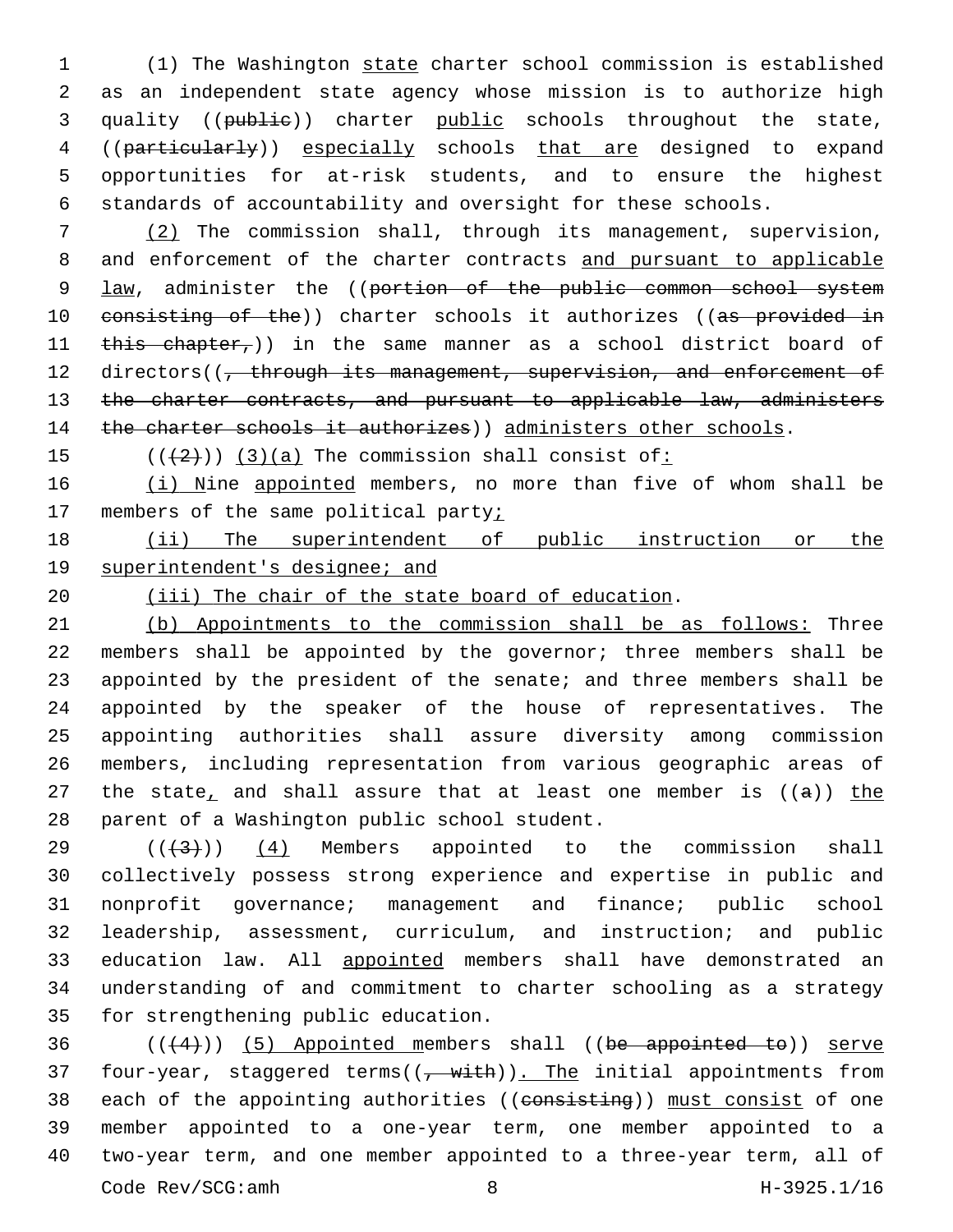1 whom thereafter may be reappointed for a four-year term. No appointed 2 member may serve more than two consecutive terms. Initial 3 appointments must be made ((no later than ninety days after December 6, 2012)) by July 1, 2016.4

 (( $\overline{+5}$ )) (6) Whenever a vacancy on the commission exists among its appointed membership, the original appointing authority must appoint a member for the remaining portion of the term within no more than 8 thirty days.

9 (((6)) (7) Commission members shall serve without compensation 10 but may be reimbursed for travel expenses as authorized in RCW 11 43.03.050 and 43.03.060.

12 (( $(7)$  Operational and staff support for the commission shall be 13 provided by the office of the governor until the commission has 14 sufficient resources to hire or contract for separate staff support, 15 who)) (8) The commission shall reside within the office of the 16 governor for administrative purposes only.

17 (((8))) (9) RCW 28A.710.090 and 28A.710.120 do not apply to the 18 commission.

19 **Sec. 908.** RCW 28A.710.080 and 2013 c 2 s 207 are each reenacted 20 and amended to read as follows:

21 The following entities ((are eligible to)) may be authorizers of 22 charter schools:

23 (1) The ((Washington charter school)) commission ((established 24 under RCW 28A.710.070,)) may exercise the authority granted under 25 this section for charter schools located anywhere in the state; and

26 (2) A school district board( $(\sigma)$ ) of directors ((that have been 27 approved by the state board of education under RCW 28A.710.090 before 28 authorizing a charter school,) may exercise the authority granted 29 under this section only after receiving approval from the state board 30 of education under RCW 28A.710.090, and only for charter schools 31 located within the school district's (( $\overline{\text{own}}$ )) boundaries.

32 **Sec. 909.** RCW 28A.710.090 and 2013 c 2 s 209 are each reenacted 33 and amended to read as follows:

 (1) The state board of education shall establish an annual 35 application and approval process and timelines for ((entities)) school districts seeking approval to ((be)) become charter school authorizers. The initial process and timelines must be established ((no later than ninety days after December 6, 2012)) by July 1, 2016.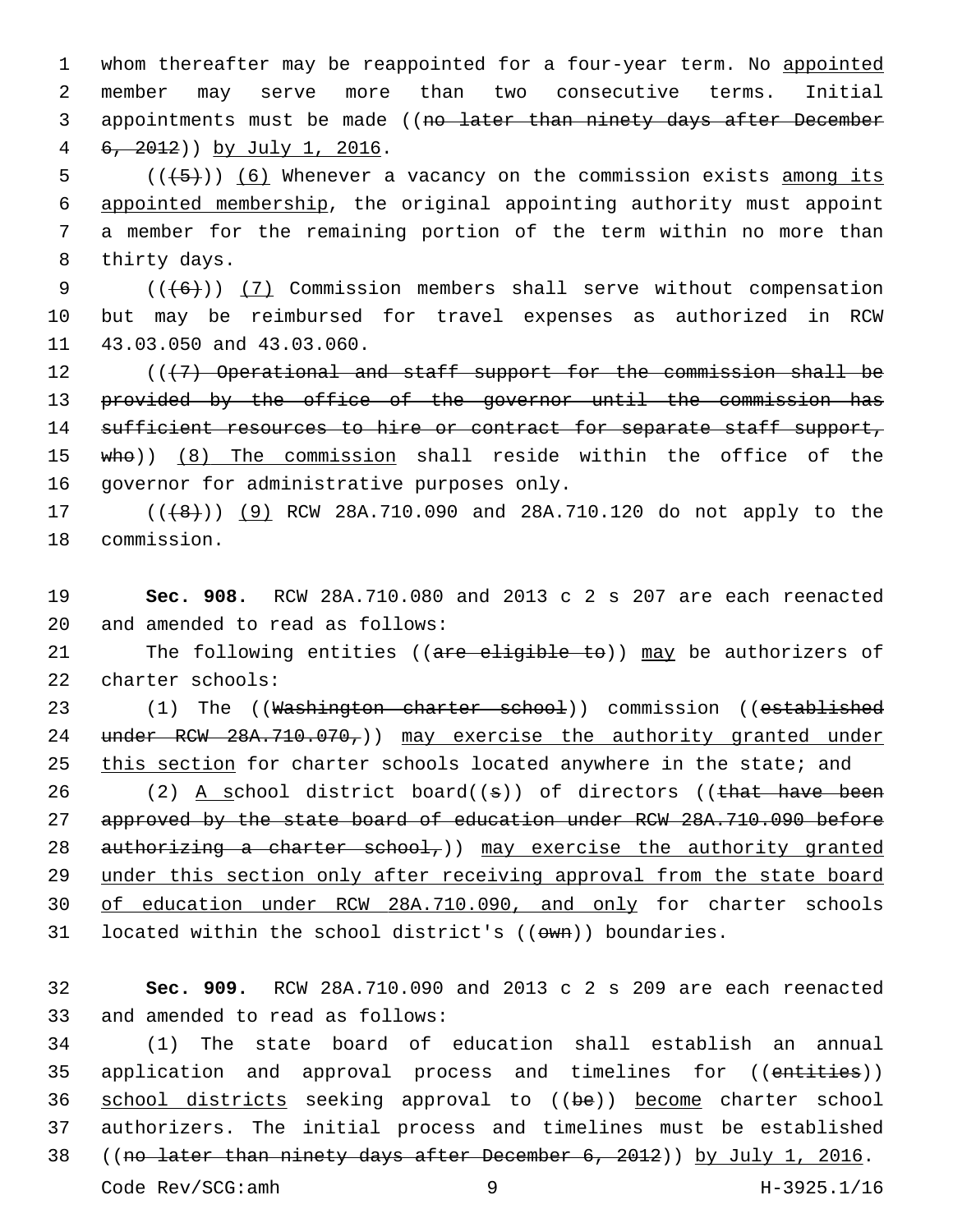(2) At a minimum, each applicant district must submit to the 2 state board of education:

(a) The applicant's strategic vision for chartering;

 (b) A plan to support the vision presented, including explanation and evidence of the applicant's budget and personnel capacity and commitment to execute the responsibilities of quality charter 7 authorizing;

 (c) A draft or preliminary outline of the request for proposals that the applicant would, if approved as an authorizer, issue to 10 solicit charter school applicants;

 (d) A draft of the performance framework that the applicant would, if approved as an authorizer, use to guide the establishment 13 of a charter contract and use for ongoing oversight and evaluation of 14 charter schools;

 (e) A draft of the applicant's proposed renewal, revocation, and nonrenewal processes, consistent with RCW 28A.710.190 and 17 28A.710.200;

 (f) A statement of assurance that the applicant seeks to serve as an authorizer in fulfillment of the expectations, spirit, and intent 20 of this chapter, and that, if approved as an authorizer, the applicant will fully participate in any authorizer training provided 22 or required by the state; and

 (g) A statement of assurance that the applicant will provide public accountability and transparency in all matters concerning charter authorizing practices, decisions, and expenditures.

 (3) The state board of education shall consider the merits of each application and make its decision within the timelines 28 established by the state board of education.

 (4) Within thirty days of making a decision to approve an application under this section, the state board of education must 31 execute a renewable authorizing contract with the ((entity)) 32 applicant. The initial term of an authorizing contract ((shall)) must be six years. The authorizing contract must specify each approved entity's agreement to serve as an authorizer in accordance with the expectations of this chapter, and may specify additional performance terms based on the applicant's proposal and plan for chartering.

 (5) No approved entity may commence charter authorizing without 38 an authorizing contract in effect.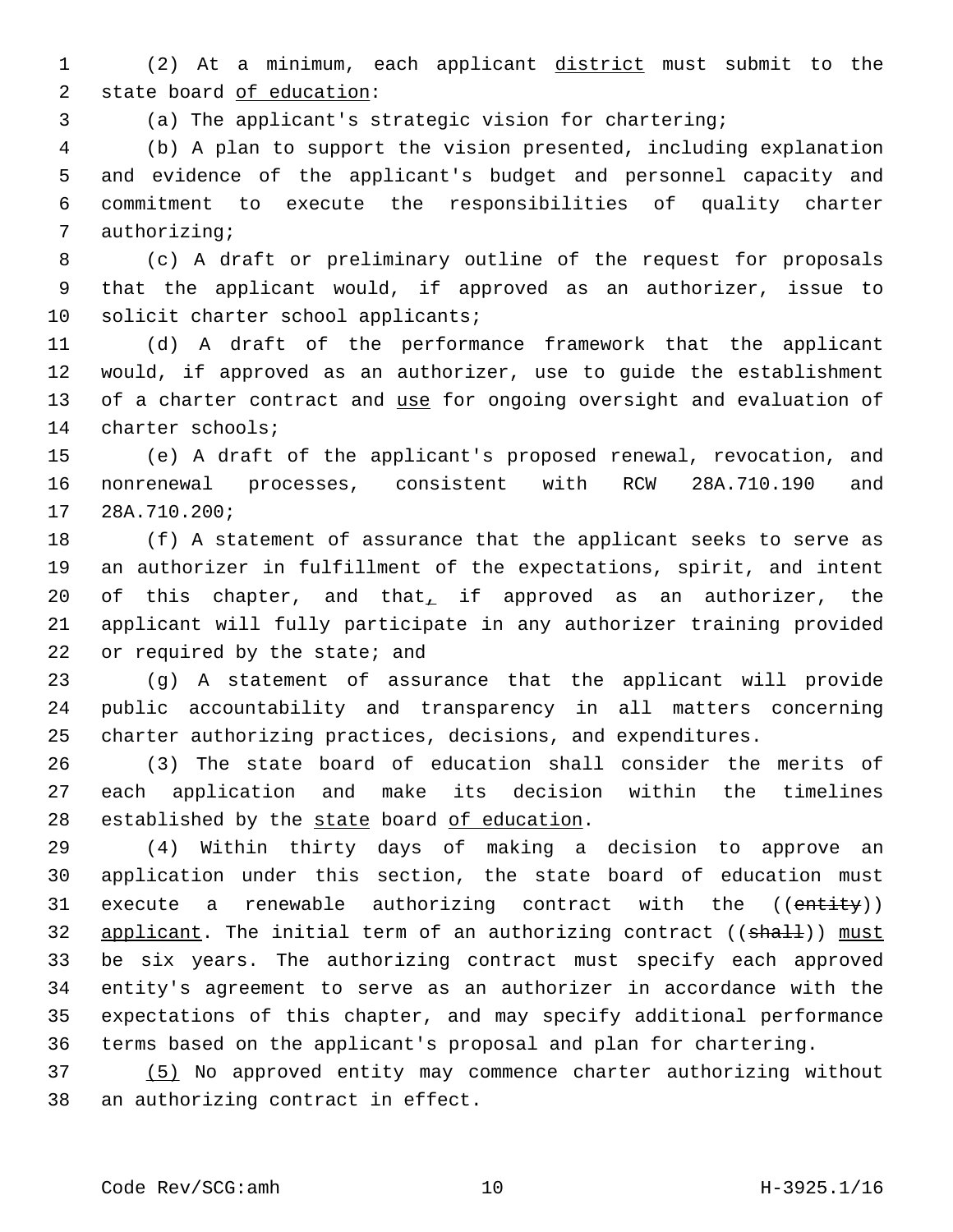1 **Sec. 910.** RCW 28A.710.100 and 2013 c 2 s 210 are each reenacted 2 and amended to read as follows:

(1) Authorizers are responsible for:3

4 (a) Soliciting and evaluating charter applications;

5 (b) Approving ((quality)) charter applications that meet 6 identified educational needs and promote a diversity of educational 7 choices;

8 (c) Denying ((weak or inadequate)) charter applications that fail 9 to meet statutory requirements, requirements of the authorizer, or 10 both;

11 (d) Negotiating and executing ((sound)) charter contracts with 12 each authorized charter school;

 (e) Monitoring, in accordance with charter contract terms, the performance and legal compliance of charter schools including, without limitation, education and academic performance goals and 16 student achievement; and

17 (f) Determining whether each charter contract merits renewal, 18 nonrenewal, or revocation.

19 (2) An authorizer may delegate its responsibilities under this 20 section to employees or contractors.

 (3) All authorizers must develop and follow chartering policies and practices that are consistent with the principles and standards for quality charter authorizing developed by the national association of charter school authorizers in at least the following areas:

25 (a) Organizational capacity and infrastructure;

26 (b) Soliciting and evaluating charter applications;

27 (c) Performance contracting;

28 (d) Ongoing charter school oversight and evaluation; and

(e) Charter renewal decision making.29

30 (4) Each authorizer must submit an annual report to the state 31 board of education, according to a timeline, content, and format 32 specified by the board( $(-$  which)) that includes:

33 (a) The authorizer's strategic vision for chartering and progress 34 toward achieving that vision;

35 (b) The academic and financial performance of all operating 36 charter schools ((overseen by the authorizer)) under its 37 jurisdiction, including the progress of the charter schools based on 38 the authorizer's performance framework;

39 (c) The status of the authorizer's charter school portfolio, 40 identifying all charter schools in each of the following categories: Code Rev/SCG:amh 11 H-3925.1/16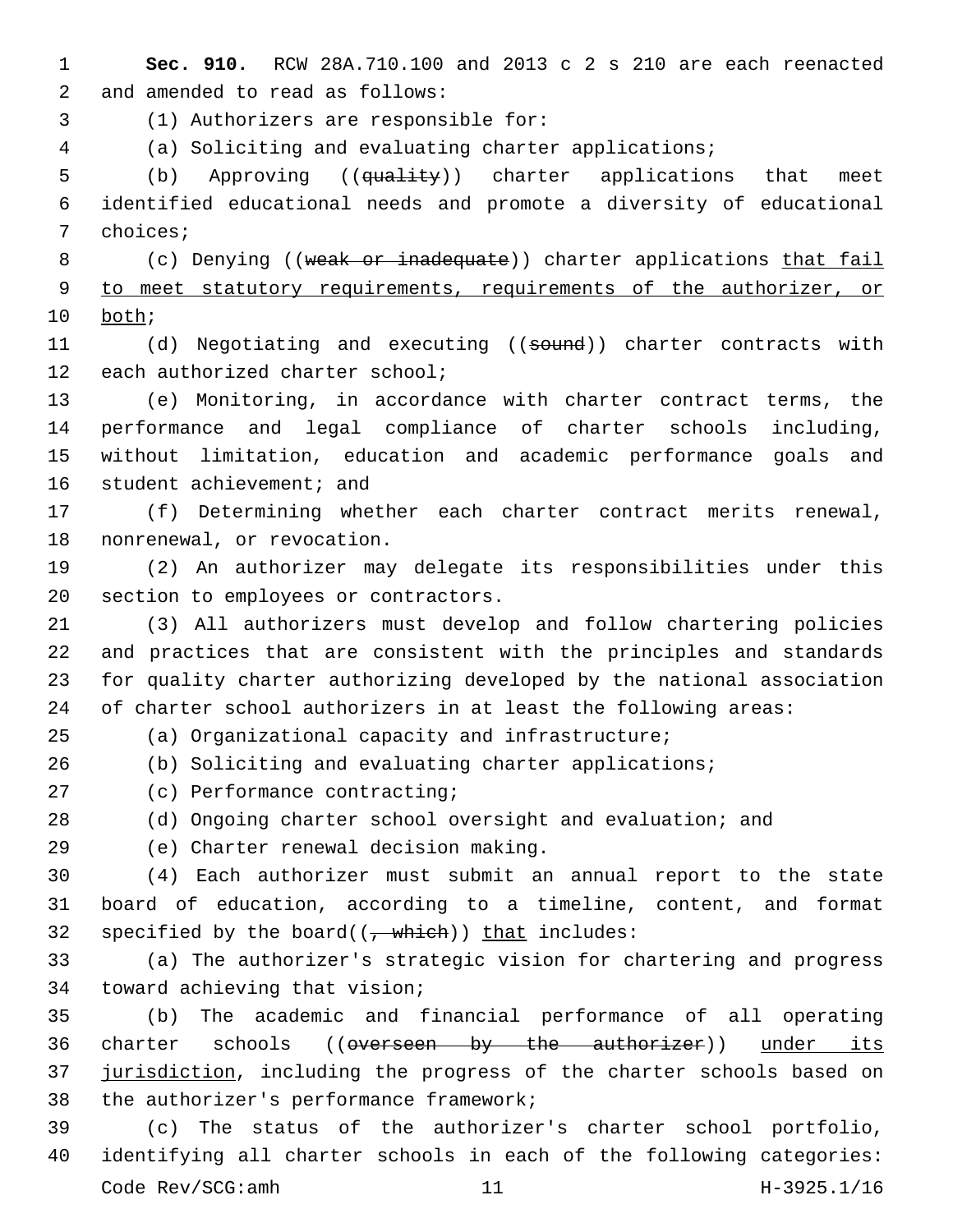1 (i) Approved but not yet open $((-))$ ; (ii) operating $((-))$ ; (iii) 2 renewed( $(\tau)$ ); (iv) transferred( $(\tau)$ ); (v) revoked( $(\tau)$ ); (vi) not 3 renewed( $(\tau)$ ); (vii) voluntarily closed( $(\tau)$ ); or (viii) never opened;

 (d) The authorizer's operating costs and expenses detailed in annual audited financial statements that conform with generally accepted accounting principles; and6

 (e) The services purchased from the authorizer by the charter schools under its jurisdiction under RCW 28A.710.110, including an itemized accounting of the actual costs of these services.

 (5) Neither an authorizer, individuals who comprise the membership of an authorizer in their official capacity, nor the employees of an authorizer are liable for acts or omissions of a 13 charter school they authorize.

 (6) No employee, trustee, agent, or representative of an authorizer may simultaneously serve as an employee, trustee, agent, representative, vendor, or contractor of a charter school under the 17 jurisdiction of that authorizer.

 **Sec. 911.** RCW 28A.710.110 and 2013 c 2 s 211 are each reenacted 19 and amended to read as follows:

 (1) The state board of education shall establish a statewide 21 formula for an authorizer oversight fee, which ((shall)) must be calculated as a percentage of the state operating funding 23 ((allocated)) distributed to charter schools under RCW 28A.710.220 to each charter school under the jurisdiction of an authorizer, but may not exceed four percent of each charter school's annual funding. 26 ((The office of the superintendent of public instruction shall deduct the oversight fee from each charter school's allocation under RCW 28 28A.710.220 and transmit the fee to the appropriate authorizer.))

 (2) The state board of education may establish a sliding scale for the authorizer oversight fee, with the funding percentage decreasing after the authorizer has achieved a certain threshold, such as after a certain number of years of authorizing or after a certain number of charter schools have been authorized.

 (3) The office of the superintendent of public instruction shall deduct the oversight fee from each charter school's distribution under RCW 28A.710.220 and transmit the fee to the appropriate authorizer.

 (4) An authorizer must use its oversight fee exclusively for the purpose of fulfilling its duties under RCW 28A.710.100.

Code Rev/SCG:amh 12 H-3925.1/16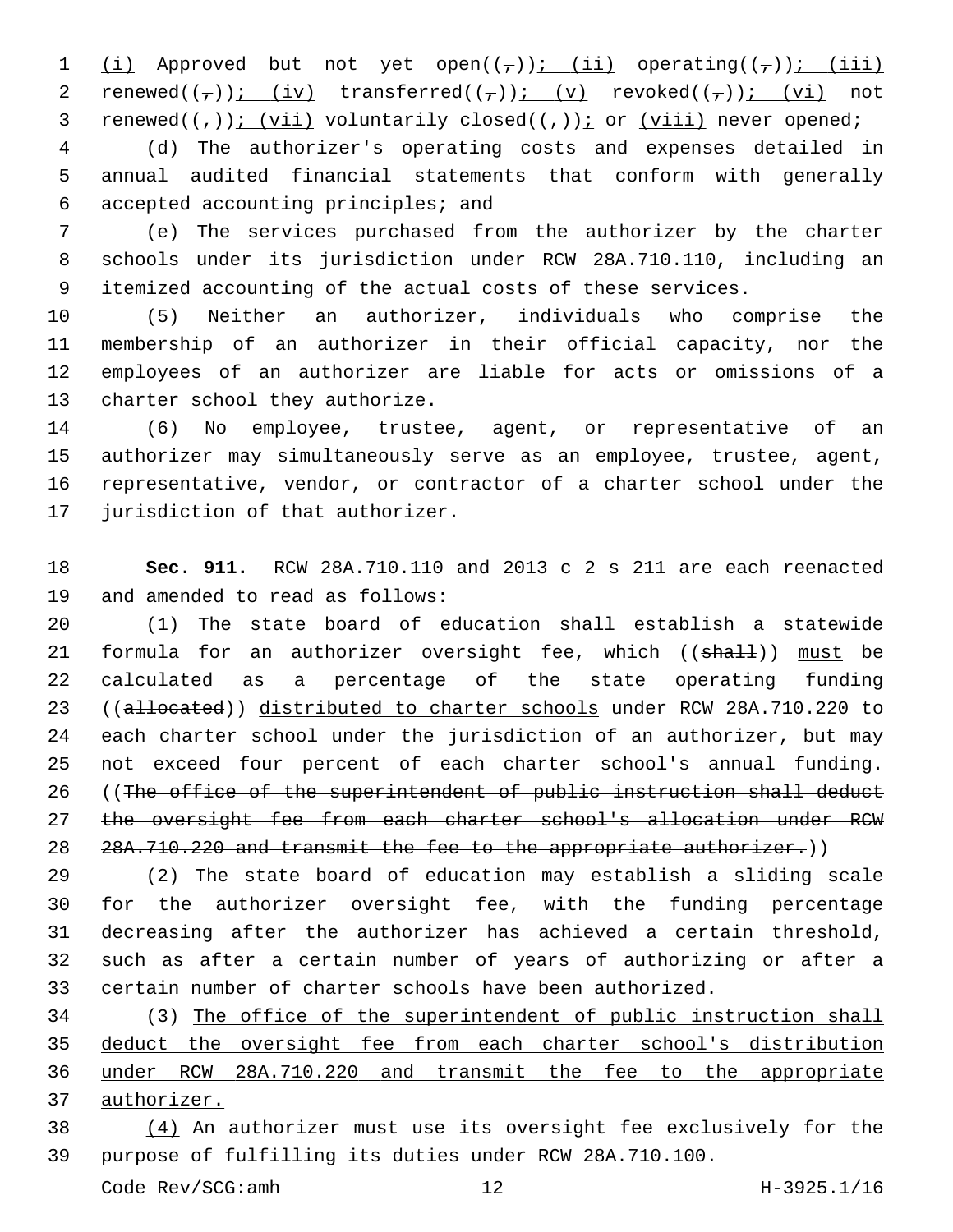1 (( $(4)$ )) (5) An authorizer may provide contracted, fee-based services to charter schools under its jurisdiction that are in addition to the oversight duties under RCW 28A.710.100. An authorizer may not charge more than market rates for the contracted services 5 provided. An authorizer may not require a charter school ((may not be 6 required)) to purchase contracted services ( $(f$ rom)) provided by an authorizer. Fees collected by the authorizer under this subsection must be separately accounted for and reported annually to the state 9 board of education.

 **Sec. 912.** RCW 28A.710.120 and 2013 c 2 s 212 are each reenacted 11 and amended to read as follows:

 (1) The state board of education is responsible for overseeing the performance and effectiveness of all authorizers approved under 14 RCW 28A.710.090.

 (2) Persistently unsatisfactory performance of an authorizer's portfolio of charter schools, a pattern of well-founded complaints about the authorizer or its charter schools, or other objective circumstances may trigger a special review by the state board of 19 education.

 (3) In reviewing or evaluating the performance of authorizers, the state board of education must apply nationally recognized principles and standards for quality charter authorizing. Evidence of material or persistent failure by an authorizer to carry out its 24 duties in accordance with  $((the))$  these principles and standards constitutes grounds for revocation of the authorizing contract by the state board of education, as provided under this section.

 (4) If at any time the state board of education finds that an authorizer is not in compliance with a charter contract, its authorizing contract, or the authorizer duties under RCW 28A.710.100, the board must notify the authorizer in writing of the identified 31 problems, and the authorizer ((shall)) must have reasonable 32 opportunity to respond and remedy the problems.

33 (5) If  $((an - authentic + persists))_+$  after due notice from the 34 state board of education, an authorizer persists in violating a material provision of a charter contract or its authorizing contract, or fails to remedy other identified authorizing problems, the state board of education shall notify the authorizer, within a reasonable amount of time under the circumstances, that it intends to revoke the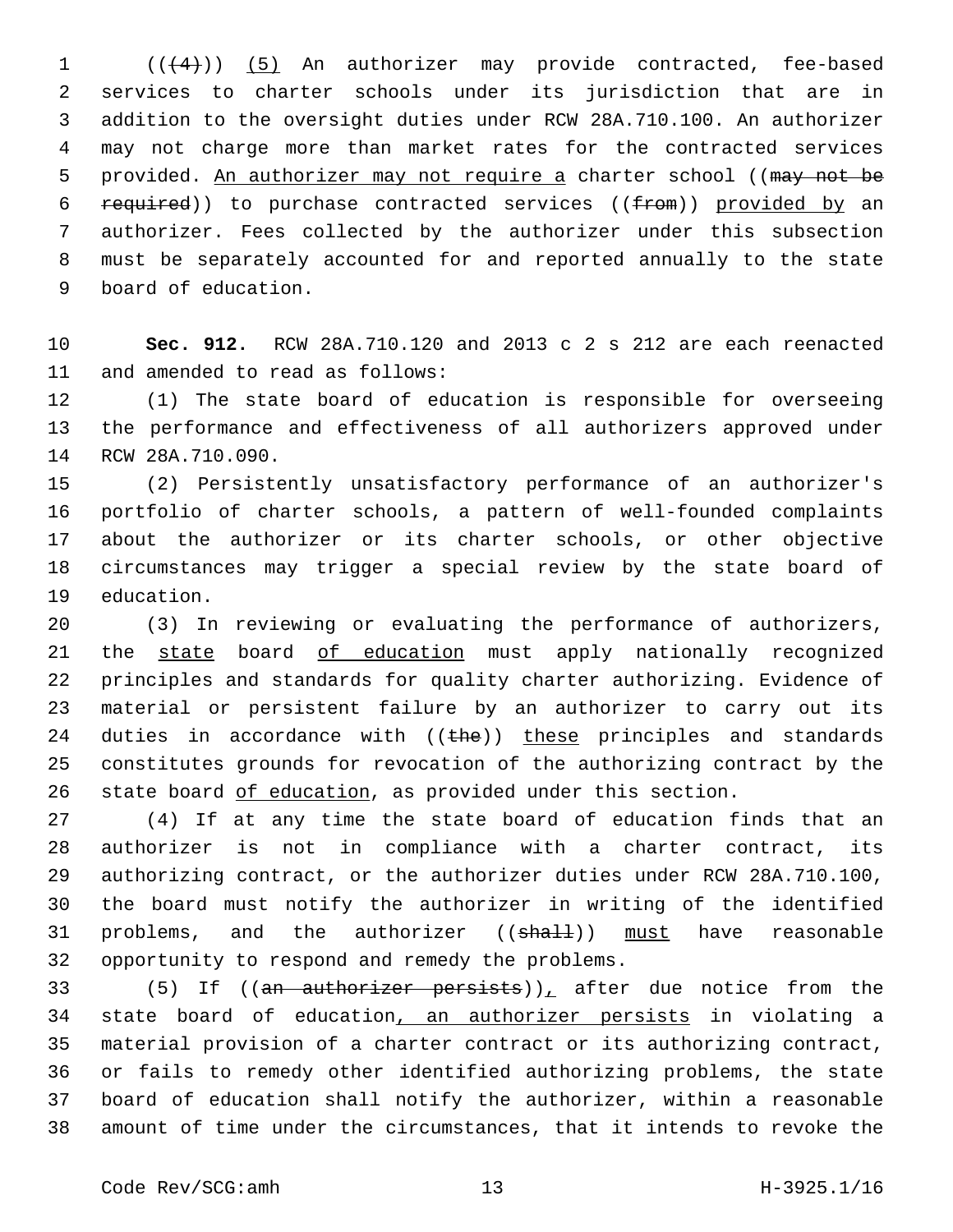authorizer's chartering authority unless the authorizer demonstrates a timely and satisfactory remedy for the violation or deficiencies.

 (6) In the event of revocation of any authorizer's chartering authority, the state board of education shall manage the timely and orderly transfer of each charter contract held by that authorizer to another authorizer in the state, with the mutual agreement of each affected charter school and proposed new authorizer. The new authorizer shall assume the existing charter contract for the 9 remainder of the charter term.

 (7) The state board of education must establish timelines and a process for taking actions under this section in response to 12 performance deficiencies by an authorizer.

 **Sec. 913.** RCW 28A.710.130 and 2013 c 2 s 213 are each reenacted 14 and amended to read as follows:

 (1)(a) Each authorizer must annually issue and broadly publicize a request for proposals for charter school applicants by the date established by the state board of education under RCW 28A.710.140.

(b) Each authorizer's request for proposals must:

 (i) Present the authorizer's strategic vision for chartering, including a clear statement of any preferences the authorizer wishes to grant to applications that employ proven methods for educating at-22 risk students or students with special needs;

 (ii) Include or otherwise direct applicants to the performance framework that the authorizer has developed for charter school oversight and evaluation in accordance with RCW 28A.710.170;

 (iii) Provide the criteria that will guide the authorizer's 27 decision to approve or deny a charter application; and

 (iv) State clear, appropriately detailed questions as well as guidelines concerning the format and content essential for applicants to demonstrate the capacities necessary to establish and operate a 31 successful charter school.

 (2) A charter school application must provide or describe thoroughly all of the following elements of the proposed school plan:

34 (a) An executive summary;

 (b) The mission and vision of the proposed charter school, 36 including identification of the ((targeted)) student population and ((the)) community the school hopes to serve;

 (c) The location or geographic area proposed for the school and the school district within which the school will be located;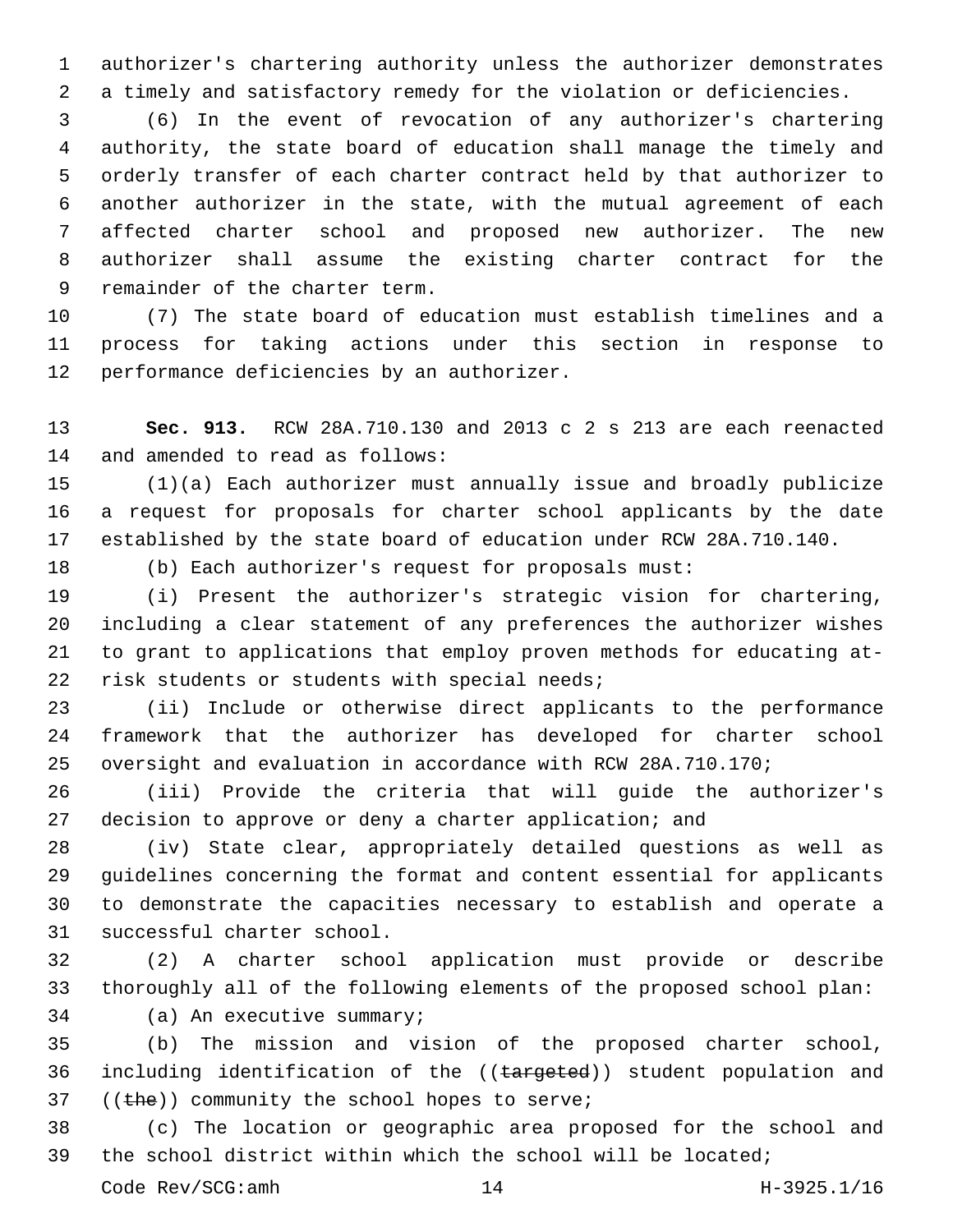(d) The grades to be served each year for the full term of the 2 charter contract;

 (e) Minimum, planned, and maximum enrollment per grade per year 4 for the full term of the charter contract;

 (f) Evidence of need and parent and community support for the 6 proposed charter school;

7 (q) Background information on the proposed founding (( $q$ overning)) 8 charter school board members and, if identified, the proposed school 9 leadership and management team;

(h) The school's proposed calendar and sample daily schedule;

 (i) A description of the academic program aligned with state 12 standards;

 (j) A description of the school's proposed instructional design, 14 including the type of learning environment( $(\div)$ ), class size and 15 structure( $(\div)$ ), curriculum overview( $(\div)$ ), and teaching methods;

 (k) Evidence that the educational program is based on proven 17 methods;

 (l) The school's plan for using internal and external assessments to measure and report student progress on the performance framework developed by the authorizer in accordance with RCW 28A.710.170;

 (m) The school's plans for identifying, successfully serving, and complying with applicable laws and regulations regarding students with disabilities, students who are limited English proficient, students who are struggling academically, and highly capable 25 students;

 (n) A description of cocurricular or extracurricular programs and 27 how  $(\theta)$ ) those programs will be funded and delivered;

 (o) Plans and timelines for student recruitment and enrollment, including targeted plans for recruiting at-risk students and 30 including lottery procedures;

 (p) The school's student discipline policies, including for 32 special education students;

 (q) An organization chart that clearly presents the school's organizational structure, including lines of authority and reporting between the governing board, staff, any related bodies such as advisory bodies or parent and teacher councils, and any external organizations that will play a role in managing the school;

 (r) A clear description of the roles and responsibilities for the governing board, the school's leadership and management team, and any other entities shown in the organization chart;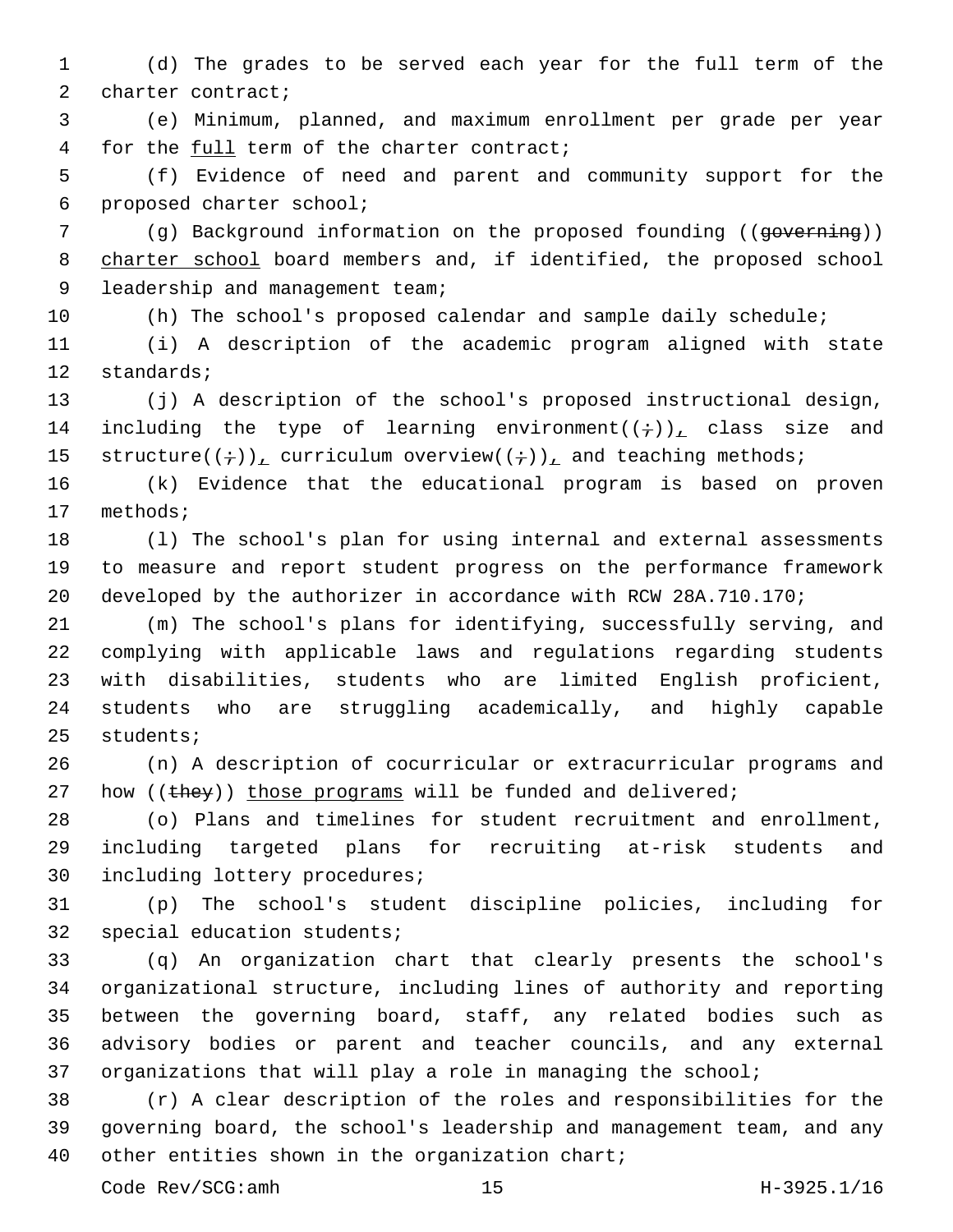1 (s) A staffing plan for the school's first year and for the term 2 of the charter;

3 (t) Plans for recruiting and developing school leadership and staff;4

5 (u) The school's leadership and teacher employment policies, including performance evaluation plans;6

7 (v) Proposed governing bylaws;

8 (w) An explanation of proposed partnership agreement, if any, 9 between a charter school and its school district focused on

10 facilities, budgets, taking best practices to scale, and other items;

11 (x) Explanations of any other partnerships or contractual 12 relationships central to the school's operations or mission;

13 (y) Plans for providing transportation, food service, and all 14 other significant operational or ancillary services;

15 (z) Opportunities and expectations for parent involvement;

16 (aa) A detailed school start-up plan, identifying tasks, 17 timelines, and responsible individuals;

18 (bb) A description of the school's financial plan and policies, 19 including financial controls and audit requirements;

20 (cc) A description of the insurance coverage the school will 21 obtain;

22 (dd) Start-up and five-year cash flow projections and budgets 23 with clearly stated assumptions;

24 (ee) Evidence of anticipated fund-raising contributions, if 25 claimed in the application; and

26 (ff) A sound facilities plan, including backup or contingency 27 plans if appropriate.

28 (3) In the case of ((an application to establish)) a conversion 29 charter school, the applicant must also demonstrate support for the 30 proposed conversion ((by)) through a petition signed by either a 31 majority of teachers assigned to the school or ((a petition signed  $32$  by)) a majority of parents of students in the school.

33 (4) ((In the case of an application where the proposed charter 34 school)) If an applicant intends to contract with a nonprofit 35 education service provider for substantial educational services, 36 management services, or both, the applicant must:

37 (a) Provide evidence of the nonprofit education service 38 provider's success in serving student populations similar to the 39 targeted population, including demonstrated academic achievement as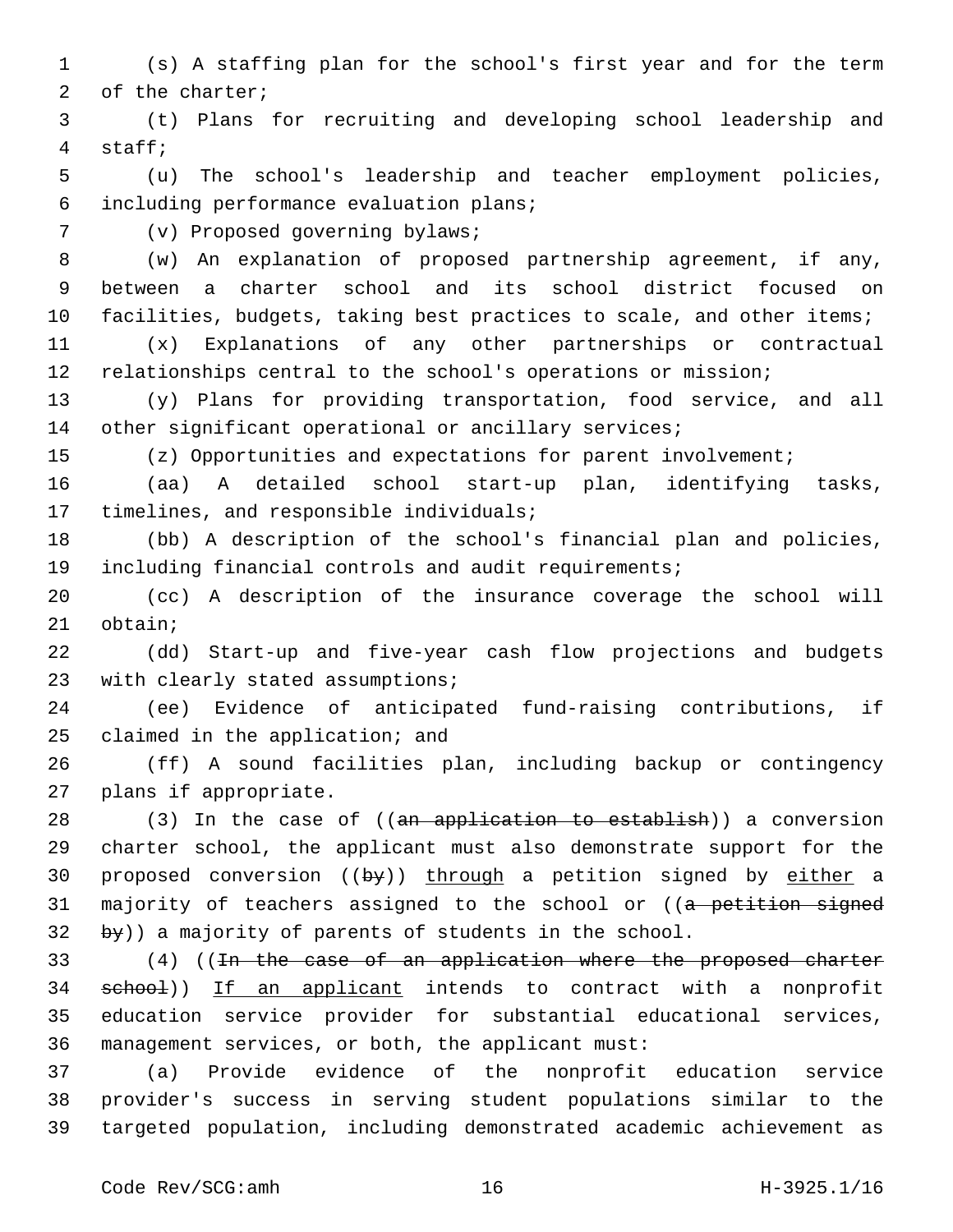1 well as successful management of nonacademic school functions if 2 applicable;

3 (b) Provide a term sheet setting forth: (i) The proposed duration 4 of the service contract; (ii) the roles and responsibilities of the 5 governing board, the school staff, and the service provider; (iii) 6 the scope of services and resources to be provided by the service 7 provider; (iv) performance evaluation measures and timelines; (v) the 8 compensation structure, including clear identification of all fees to 9 be paid to the service provider; (vi) methods of contract oversight 10 and enforcement; (vii) investment disclosure; and (viii) conditions 11 for renewal and termination of the contract; and

12 (c) Disclose and explain any existing or potential conflicts of 13 interest between the charter school board and proposed service 14 provider or any affiliated business entities.

15 (5) ((<del>In the case of an application from</del>)) If an applicant 16 ((that)) operates one or more schools in any state or nation, the 17 applicant must provide evidence of ((past)) the performance of those 18 schools, including evidence of the applicant's success in serving at-19 risk students, and capacity for growth.

20 (6) Applicants may submit a proposal for a particular ((publie)) 21 charter public school to no more than one authorizer at a time.

22 **Sec. 914.** RCW 28A.710.140 and 2013 c 2 s 214 are each reenacted 23 and amended to read as follows:

24 (1) The state board of education must establish an annual 25 statewide timeline for charter application submission and approval or 26 denial( $(-$ which)) that must be followed by all authorizers.

 (2) In reviewing and evaluating charter applications, authorizers shall employ procedures, practices, and criteria consistent with nationally recognized principles and standards for quality charter authorizing. Authorizers shall give preference to applications for charter schools that are designed to enroll and serve at-risk student 32 populations((: PROVIDED, That)). However, nothing in this chapter may be construed as intended to limit the establishment of charter schools to those that serve a substantial portion of at-risk 35 students, or to in any manner restrict, limit, or discourage the establishment of charter schools that enroll and serve other pupil populations under a nonexclusive, nondiscriminatory admissions policy. The application review process must include thorough evaluation of each application, an in-person interview with the Code Rev/SCG:amh 17 H-3925.1/16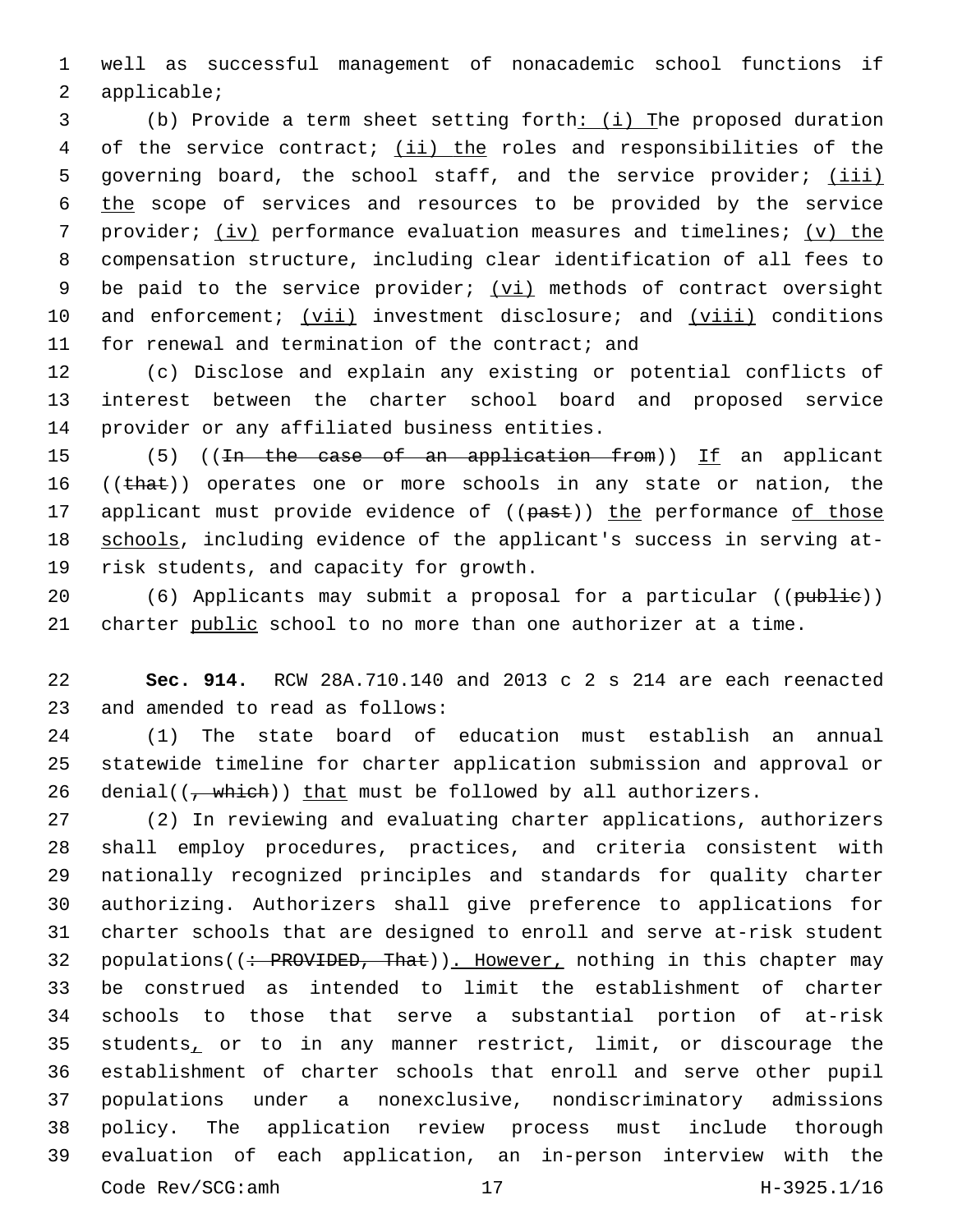1 applicant group, and an opportunity to learn about and provide input 2 on each application in a public forum including, without limitation, 3 parents, community members, local residents, and school district 4 board members and staff( $\sqrt{t}$  to learn about and provide input on each 5 application)).

6 (3) In deciding whether to approve an application, authorizers 7 must:

8 (a) Grant charters only to applicants that have demonstrated 9 competence in each element of the authorizer's published approval 10 criteria and are likely to open and operate a successful ((publie)) 11 charter public school;

12 (b) Base decisions on documented evidence collected through the 13 application review process;

14 (c) Follow charter-granting policies and practices that are 15 transparent and based on merit; and

16 (d) Avoid any conflicts of interest, whether real or apparent.

17 (4) An approval decision may include, if appropriate, reasonable 18 conditions that the charter applicant must meet before a charter 19 contract may be executed.

 (5) For any denial of an application, the authorizer shall clearly state in writing its reasons for denial. A denied applicant may subsequently reapply to that authorizer or apply to another 23 authorizer in the state.

24 **Sec. 915.** RCW 28A.710.150 and 2013 c 2 s 215 are each reenacted 25 and amended to read as follows:

26 (1) A maximum of forty ((publie)) charter public schools may be 27 established under this chapter( $(\tau)$ ) over ( $(a)$ ) the five-year period 28 commencing with the effective date of this section. No more than 29 eight charter schools may be established in any ((single)) year 30 during the five-year period, except that if in any ((single)) year 31 fewer than eight charter schools are established, ((then)) additional 32 charter schools, equal in number to the difference between the number 33 established in that year and eight, may be established in subsequent 34 years during the five-year period.

 $35$  (2)(a) To ensure compliance with the limits for establishing new 36 charter schools, certification from the state board of education must 37 be obtained before final authorization of a charter school.

38 (b) Within ten days of taking action to approve or deny an 39 application under RCW 28A.710.140, an authorizer must submit a report Code Rev/SCG:amh 18 H-3925.1/16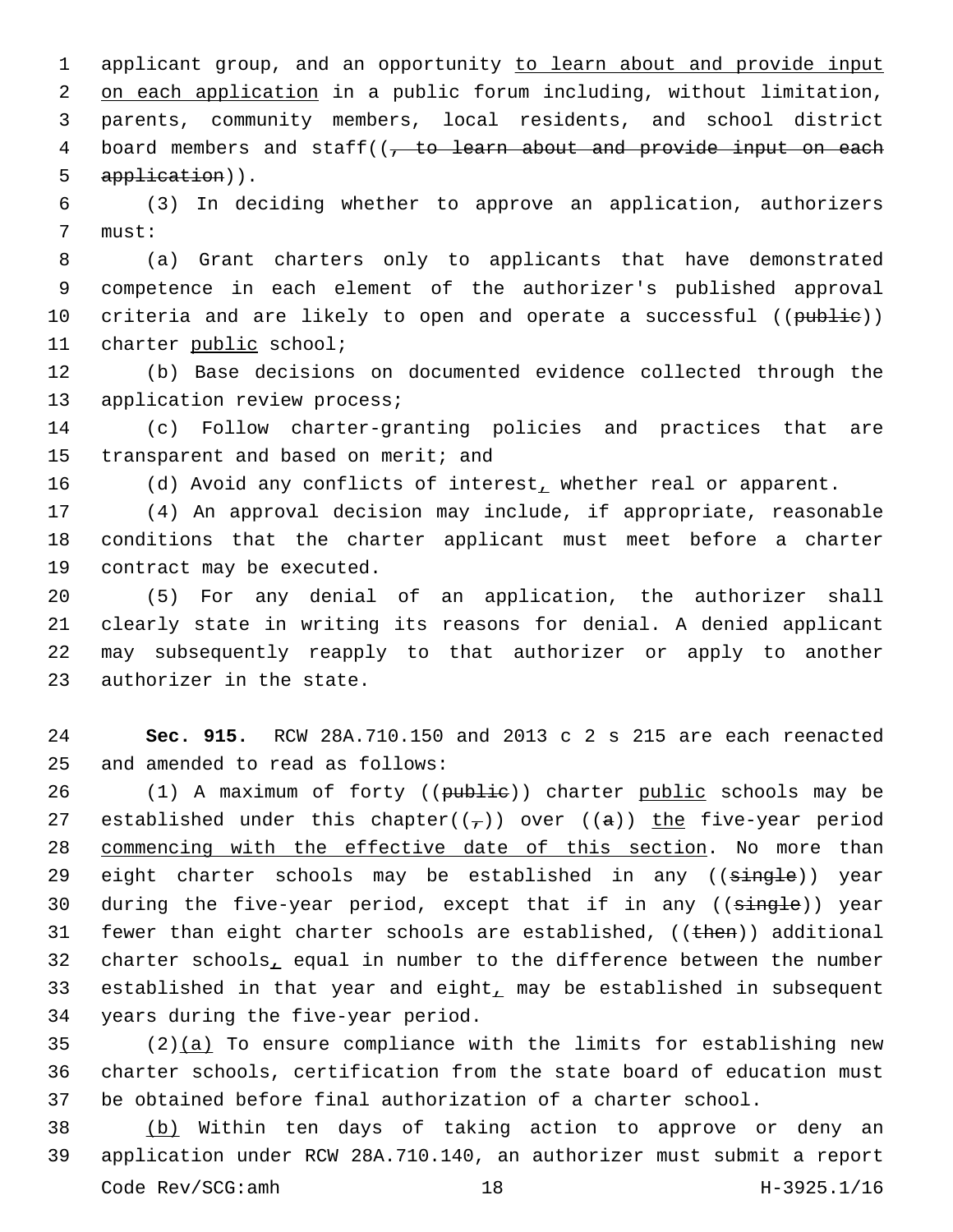1 of the action to the applicant and  $((\pm e))$  the state board of 2 education( $(-$  which)). The report must include a copy of the authorizer's resolution setting forth the action taken, the reasons for the decision, and assurances of compliance with the procedural requirements and application elements under RCW 28A.710.130 and 28A.710.140. The authorizer must also indicate whether the charter school is designed to enroll and serve at-risk student populations. The state board of education must establish, for each year in which charter schools may be authorized as part of the timeline to be 10 established pursuant to RCW 28A.710.140, the ((last)) latest annual 11 date by which the authorizer ((must)) may submit the report. The 12 state board of education must send to each authorizer notice of the 13 date ((to each authorizer no later than)) by which a report must be 14 submitted at least six months before the date established by the 15 board.

 (3) Upon the receipt of notice from an authorizer that a charter school has been approved, the state board of education shall certify whether the approval is in compliance with the limits on the maximum number of charters allowed under subsection (1) of this section. If the board receives simultaneous notification of approved charters that exceed the annual allowable limits in subsection (1) of this section, the board must select approved charters for implementation through a lottery process, and must assign implementation dates 24 accordingly.

 (4) The state board of education must notify authorizers when the maximum allowable number of charter schools has been reached.

 **Sec. 916.** RCW 28A.710.160 and 2013 c 2 s 216 are each reenacted 28 and amended to read as follows:

 (1) The purposes of the charter application submitted under RCW 28A.710.130 are to present the proposed charter school's academic and 31 operational vision and plans, and to demonstrate and provide the 32 authorizer with a clear basis for evaluating the applicant's capacities to execute the proposed vision and plans. An approved charter application does not serve as the school's charter contract.

 (2) Within ninety days of approval of a charter application, the authorizer and the governing board of the approved charter school must execute a charter contract. The contract must establish the 38 terms by which( $\frac{1}{7}$  fundamentally,)) the ((publie)) charter school agrees to provide educational services that, at a minimum, meet basic Code Rev/SCG:amh 19 H-3925.1/16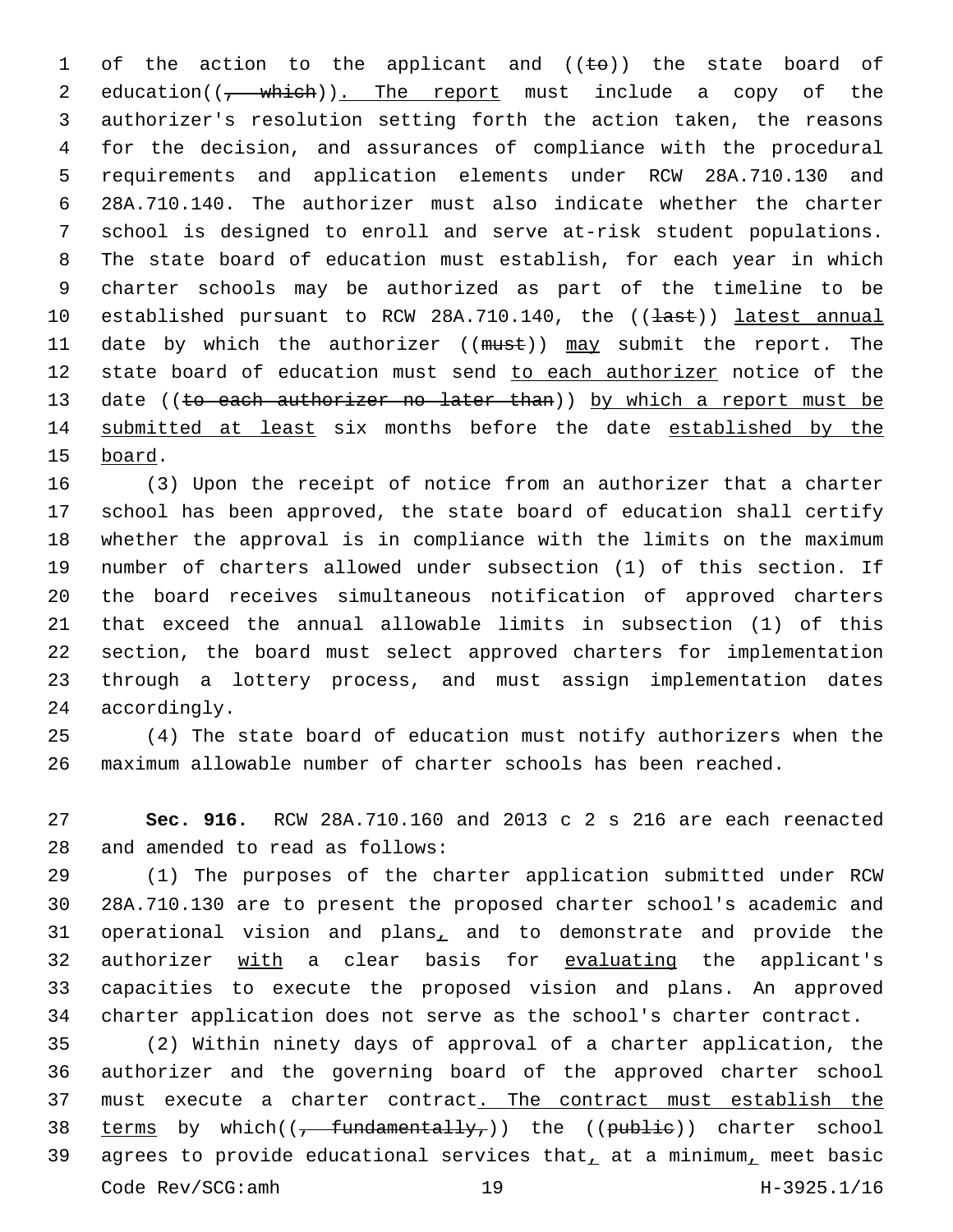1 education standards, in return for ((an allocation)) a distribution 2 of public funds  $((\pm e))$  that will be used for  $((\text{such}))$  the purposes ((all as set forth)) established in the contract and in this and 4 other applicable statutes ((and in the charter contract)). The charter contract must clearly set forth the academic and operational performance expectations and measures by which the charter school 7 will be (( $\frac{1}{4}$ udged)) evaluated and the administrative relationship between the authorizer and charter school, including each party's rights and duties. The performance expectations and measures set 10 forth in the charter contract must include, but need not be limited 11 to, applicable federal and state accountability requirements. The performance provisions may be refined or amended by mutual agreement after the charter school is operating and has collected baseline 14 achievement data for its enrolled students.

 (3) If the charter school is authorized by a school district 16 board of directors, the charter contract must be signed by the 17 president of the applicable school district board of directors ( $\sqrt{if}$ 18 the school district board of directors is the authorizer or the chair 19 of the commission if the commission is the authorizer and by)) and 20 the president of the charter school board. If the charter school is authorized by the commission, the charter contract must be signed by the chair of the commission and the president of the charter school board. Within ten days of executing a charter contract, the authorizer must submit to the state board of education written notification of the charter contract execution, including a copy of the executed charter contract and any attachments.

 (4) A charter contract may govern one or more charter schools to the extent approved by the authorizer. A single charter school board may hold one or more charter contracts. However, each charter school that is part of a charter contract must be separate and distinct from any others and, for purposes of calculating the maximum number of charter schools that may be established under this chapter, each charter school must be considered a single charter school regardless of how many charter schools are governed under a particular charter 35 contract.

 (5) An initial charter contract must be granted for a term of five operating years. The contract term must commence on the charter school's first day of operation. An approved charter school may delay its opening for one school year in order to plan and prepare for the school's opening. If the school requires an opening delay of more Code Rev/SCG:amh 20 H-3925.1/16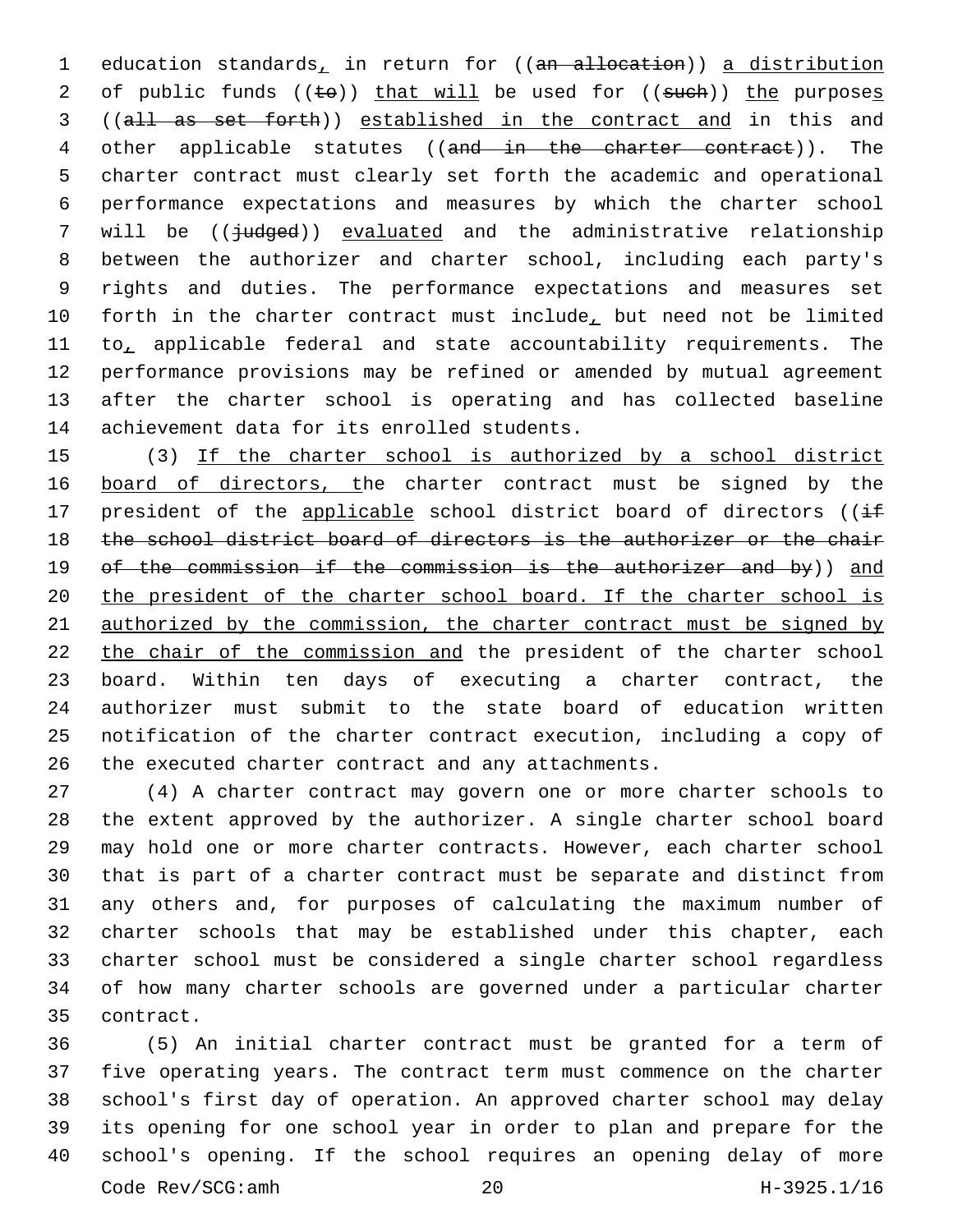than one school year, the school must request an extension from its 2 authorizer. The authorizer may grant or deny the contract extension 3 depending on the school's circumstances.

 (6) Authorizers may establish reasonable preopening requirements or conditions to monitor the start-up progress of newly approved 6 charter schools  $((and))_{\perp}$  ensure that they are prepared to open 7 smoothly on the date agreed, and  $((\epsilon \Theta))$  ensure that each school meets all building, health, safety, insurance, and other legal requirements 9 for school opening.

 (7) No charter school may commence operations without a charter contract executed in accordance with this section.

(8) In accordance with section 938(4) of this act:

 (a) The state board of education must take all reasonable and necessary steps to provide parties to contracts entered into under or 15 in accordance with chapter 2, Laws of 2013 that were in effect on December 1, 2015, with an opportunity to reexecute the contracts with the same terms and duration or substantially the same terms and duration as were in effect on December 1, 2015; and

19 (b) Each authorizer must take all reasonable and necessary steps to provide parties to contracts entered into under or in accordance with chapter 2, Laws of 2013 that were in effect on December 1, 2015, 22 with an opportunity to reexecute the contracts with the same terms and duration or substantially the same terms and duration as were in effect on December 1, 2015.

 (9) Contracts executed pursuant to subsection (8) of this section do not count against the annual cap established in RCW 28A.710.150(1).

 (10) For purposes of this section, "substantially the same terms and duration" includes contract modifications necessary to comply with the provisions of this chapter or other applicable law.

 **Sec. 917.** RCW 28A.710.170 and 2013 c 2 s 217 are each reenacted 32 and amended to read as follows:

 (1) The performance provisions within a charter contract must be based on a performance framework that clearly sets forth the academic and operational performance indicators, measures, and metrics that 36 will guide an authorizer's evaluations of ((each)) a charter school 37 within its jurisdiction.

 (2) At a minimum, the performance framework must include 39 indicators, measures, and metrics for:

Code Rev/SCG:amh 21 H-3925.1/16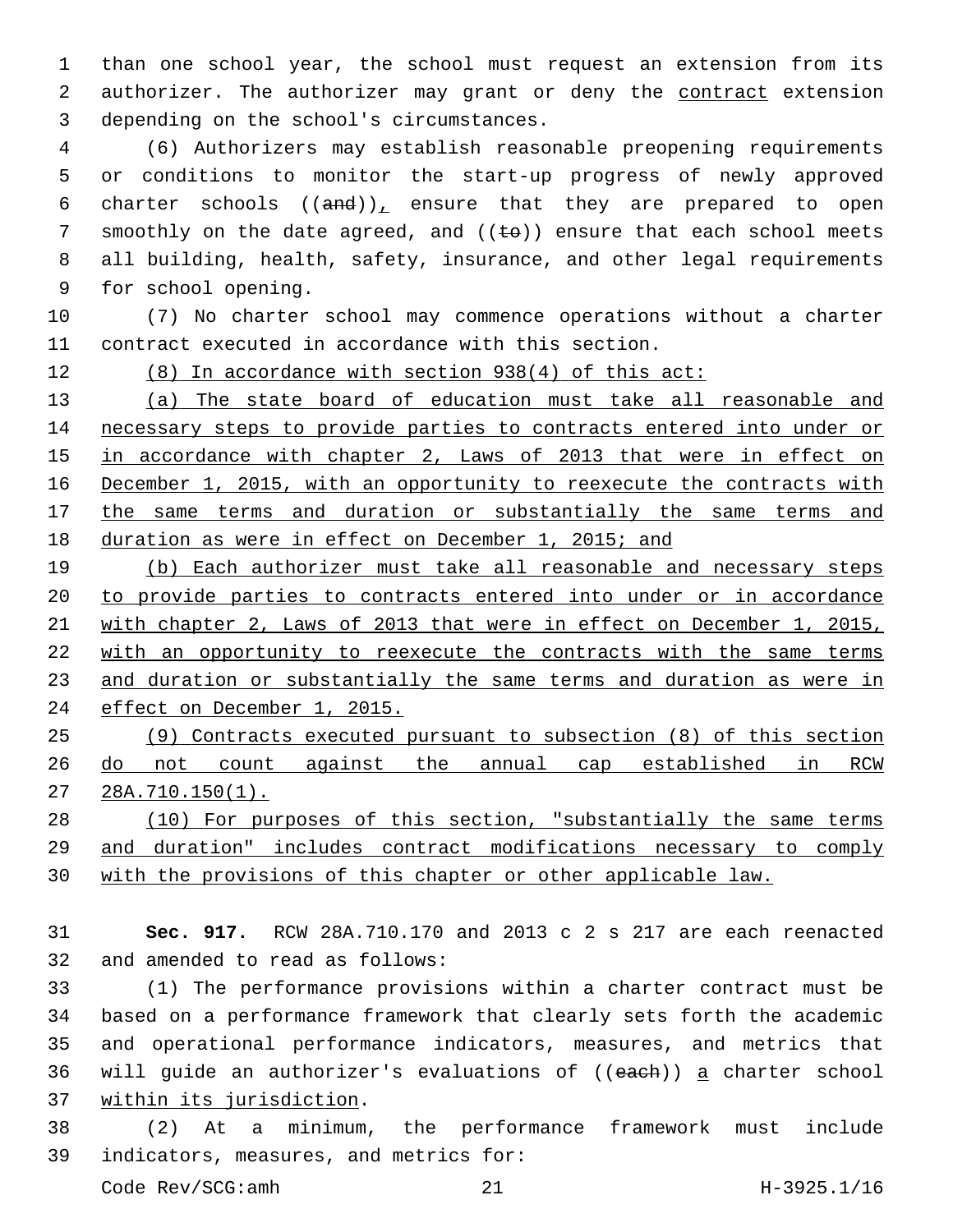- 
- (a) Student academic proficiency;1

(b) Student academic growth;2

 (c) Achievement gaps in both proficiency and growth between major student subgroups;4

5 (d) Attendance;

(e) Recurrent enrollment from year to year;6

 (f) High school graduation rates and student postsecondary 8 readiness( $(\frac{1}{2}$  for high schools));

(g) Financial performance and sustainability; and

 (h) Charter school board performance and stewardship, including compliance with all applicable laws, rules, and terms of the charter 12 contract.

 (3) Annual performance targets must be set by each charter school in conjunction with its authorizer and must be designed to help each school meet applicable federal, state, and authorizer expectations.

 (4) The authorizer and charter school may also include additional rigorous, valid, and reliable indicators in the performance framework to augment external evaluations of the charter school's performance.

 (5) The performance framework must require the disaggregation of all student performance data by major student subgroups, including gender, race and ethnicity, poverty status, special education status, English language learner status, and highly capable status.

 (6) Multiple schools operating under a single charter contract or overseen by a single charter school board must report their performance as separate schools, and each school shall be held 26 independently accountable for its performance.

 **Sec. 918.** RCW 28A.710.180 and 2013 c 2 s 218 are each reenacted 28 and amended to read as follows:

 (1) Each authorizer must continually monitor the performance and 30 legal compliance of the charter schools ((it oversees)) under its jurisdiction, including collecting and analyzing data to support ongoing evaluation according to the performance framework in the 33 charter contract.

 (2) An authorizer may conduct or require oversight activities that enable the authorizer to fulfill its responsibilities under this chapter, including conducting appropriate inquiries and 37 investigations,  $((so - long - as))$  if those activities are consistent with the intent of this chapter, adhere to the terms of the charter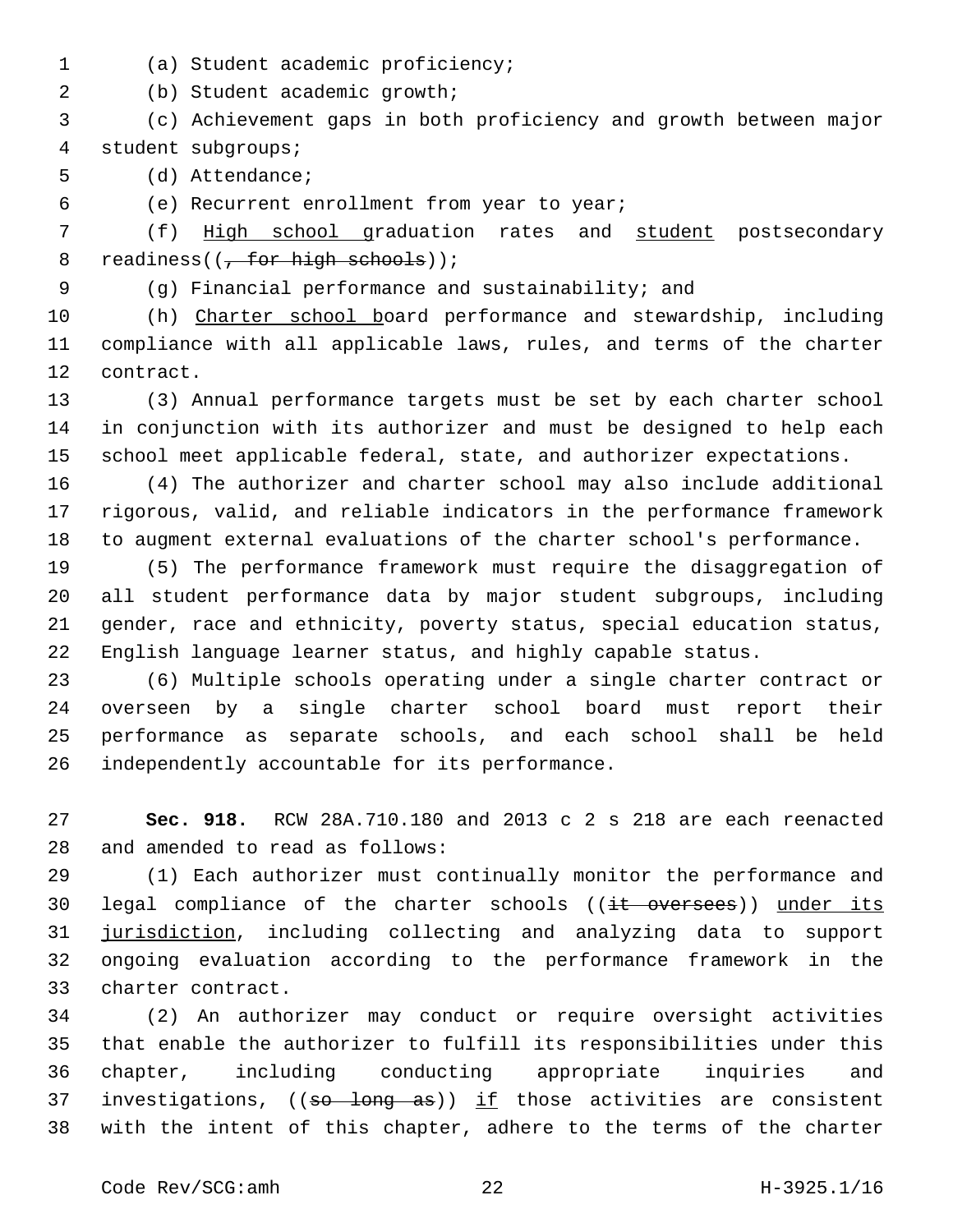1 contract, and do not unduly inhibit the autonomy granted to charter 2 schools.

3 (3) In the event that a charter school's performance or legal 4 compliance appears unsatisfactory, the authorizer must promptly 5 notify the school of the perceived problem and provide reasonable 6 opportunity for the school to remedy the problem( $(\frac{1}{f} - \text{unless})$ ). 7 However, if the problem warrants revocation ((in which case)) of the 8 charter contract, the revocation procedures under RCW 28A.710.200 9 apply.

 (4) An authorizer may take appropriate corrective actions or exercise sanctions short of revocation in response to apparent deficiencies in charter school performance or legal compliance. 13 ((Such)) These actions or sanctions may include, if warranted, requiring a school to develop and execute a corrective action plan 15 within a specified time frame.

16 **Sec. 919.** RCW 28A.710.190 and 2013 c 2 s 219 are each reenacted 17 and amended to read as follows:

18 (1) A charter contract may be renewed by the authorizer, at the 19 request of the charter school, for successive five-year terms( $(\tau$ 20 although)). The authorizer, however, may vary the term based on the 21 performance, demonstrated capacities, and particular circumstances of 22 a charter school, and may grant renewal with specific conditions for 23 necessary improvements to a charter school.

 (2) No later than six months before the expiration of a charter contract, the authorizer must issue a performance report and charter 26 contract renewal application guidance to  $((\text{that}))$  the charter school. The performance report must summarize the charter school's performance record to date based on the data required by the charter contract, and must provide notice of any weaknesses or concerns 30 perceived by the authorizer concerning the charter school that  $\max_{L}$  if not timely rectified, jeopardize its position in seeking renewal 32 ((if not timely rectified)). The charter school has thirty days to respond to the performance report and submit any corrections or 34 clarifications for the report.

35 (3) The renewal application guidance must, at a minimum, provide 36 an opportunity for the charter school to:

37 (a) Present additional evidence, beyond the data contained in the 38 performance report, supporting its case for charter contract renewal;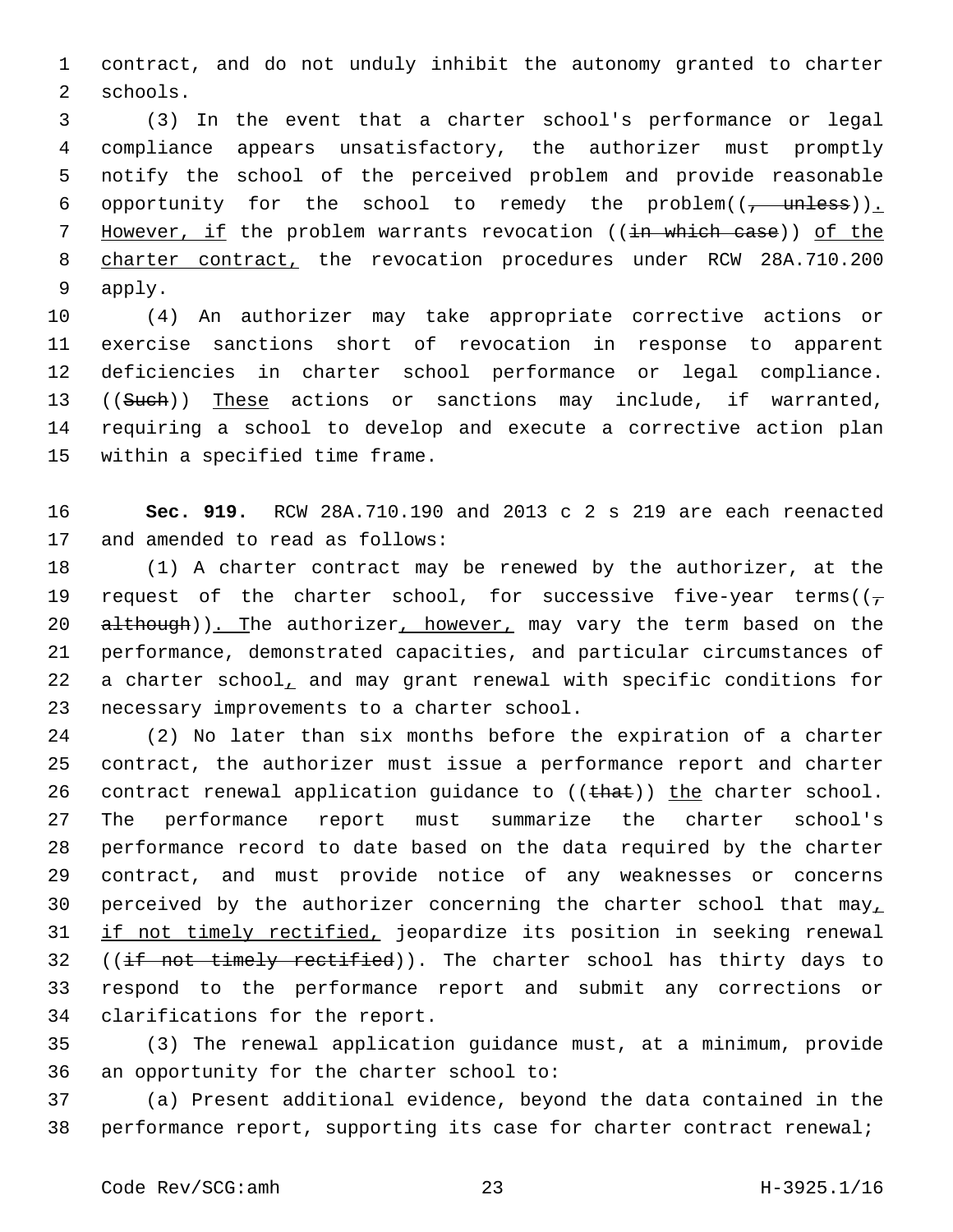(b) Describe improvements undertaken or planned for the school; 2 and

(c) Detail the school's plans for the next charter contract term.

 (4) The renewal application guidance must include or refer explicitly to the criteria that will guide the authorizer's renewal decisions, ((which shall)) and this criteria must be based on the performance framework set forth in the charter contract.

(5) In making charter renewal decisions, an authorizer must:

 (a) ((Ground)) Base its decisions in evidence of the school's performance over the term of the charter contract in accordance with 11 the performance framework set forth in the charter contract;

 (b) Ensure that data used in making renewal decisions are 13 available to the school and the public; and

 (c) Provide a public report summarizing the evidence basis for 15 its decision.

 **Sec. 920.** RCW 28A.710.200 and 2013 c 2 s 220 are each reenacted 17 and amended to read as follows:

18 (1) An authorizer may revoke a charter contract ((may be 19 revoked)) at any time, or ((not renewed)) may refuse to renew it, if the authorizer determines that the charter school did any of the following or otherwise failed to comply with the provisions of this 22 chapter:

 (a) Committed a material and substantial violation of any of the terms, conditions, standards, or procedures required under this 25 chapter or the charter contract;

 (b) Failed to meet or make sufficient progress toward the 27 performance expectations set forth in the charter contract;

 (c) Failed to meet generally accepted standards of fiscal 29 management; or

 (d) Substantially violated any material provision of law from 31 which the charter school is not exempt.

 (2) Except as provided otherwise by this subsection (2), an 33 authorizer may not renew a charter contract ((may not be renewed)) if, at the time of the renewal application, the charter school's performance falls in the bottom quartile of schools on the ((accountability)) Washington achievement index developed by the 37 state board of education under RCW 28A.657.110( $\frac{1}{1-\mu}$  unless)). A contract may be renewed without violating this subsection (2),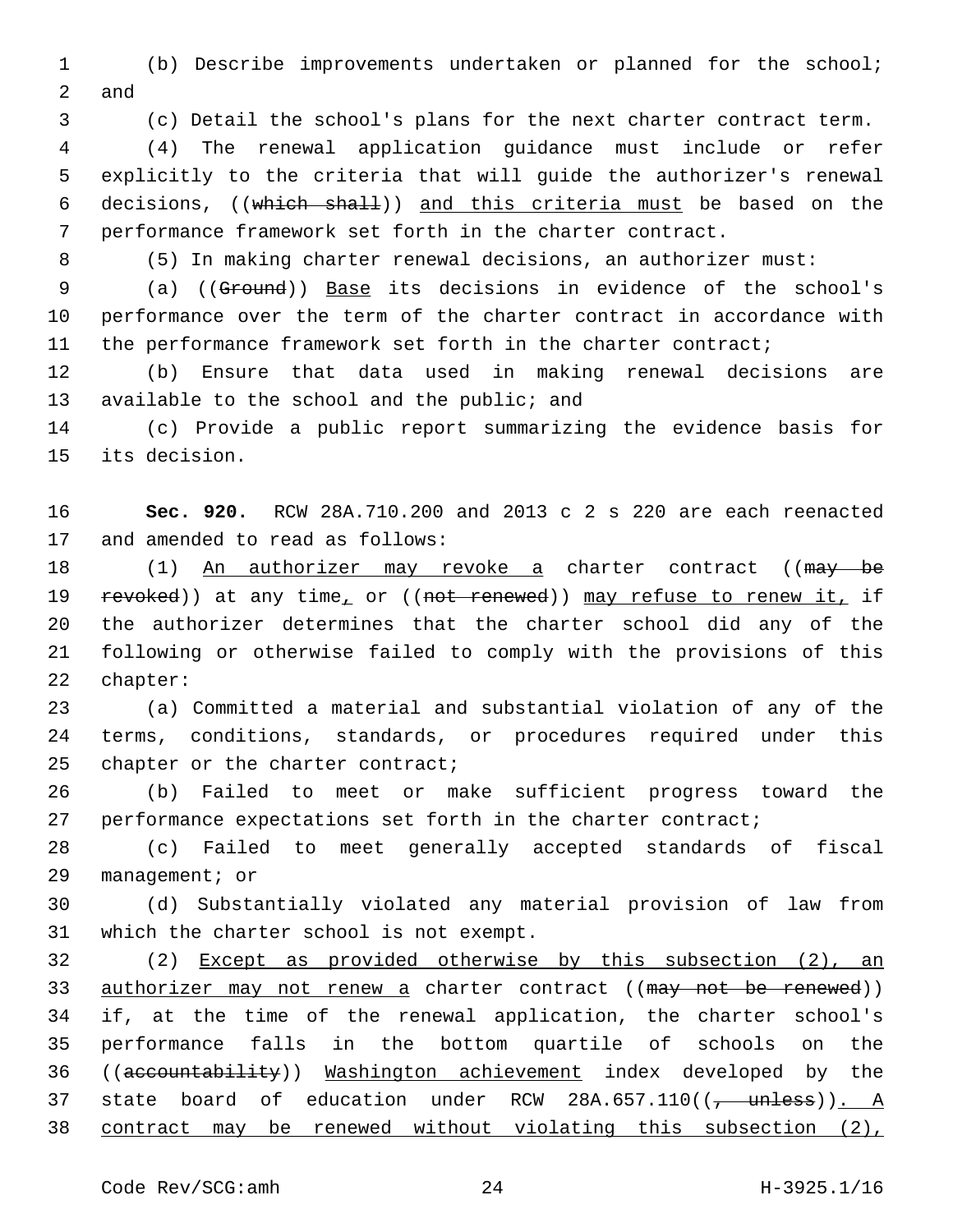1 however, if the charter school demonstrates exceptional circumstances 2 that the authorizer finds justifiable.

3 (3) Each authorizer must develop revocation and nonrenewal 4 processes that:

5 (a) Provide the charter school board with a timely notification 6 of the prospect of and reasons for revocation or nonrenewal;

7 (b) Allow the charter school board a reasonable amount of time in 8 which to prepare a response;

9 (c) Provide the charter school board with an opportunity, at a 10 recorded public proceeding held for that purpose, to submit documents 11 and give testimony challenging the rationale for closure and in 12 support of the continuation of the school ((at a recorded public 13 proceeding held for that purpose));

14 (d) Allow the charter school board to be represented by counsel 15 and to call witnesses on its behalf; and

16 (e) After a reasonable period for deliberation, require a final 17 determination to be made and conveyed in writing to the charter 18 school board.

19 (4) If an authorizer revokes or does not renew a charter 20 contract, the authorizer must clearly state in a resolution the 21 reasons for the revocation or nonrenewal.

 (5) Within ten days of taking action to renew, not renew, or revoke a charter contract, an authorizer must submit a report of the 24 action to the  $((\text{applicant}))$  charter school and  $((\text{te}))$  the state board 25 of education( $(\frac{1}{f} - \frac{1}{f} - \frac{1}{f})$ . The report must include a copy of the authorizer's resolution setting forth the action taken, the reasons for the decision, and assurances of compliance with the procedural requirements established by the authorizer under this section.

29 **Sec. 921.** RCW 28A.710.210 and 2013 c 2 s 221 are each reenacted 30 and amended to read as follows:

 (1) Before making a decision to not renew or to revoke a charter 32 contract,  $\frac{an}{an}$  authorizer((s)) must develop a charter school termination protocol to ensure timely notification to parents, orderly transition of students and student records to new schools, as necessary, and proper disposition of public school funds, property, and assets. The protocol must specify tasks, timelines, and responsible parties, including delineating the respective duties of 38 the charter school and the authorizer.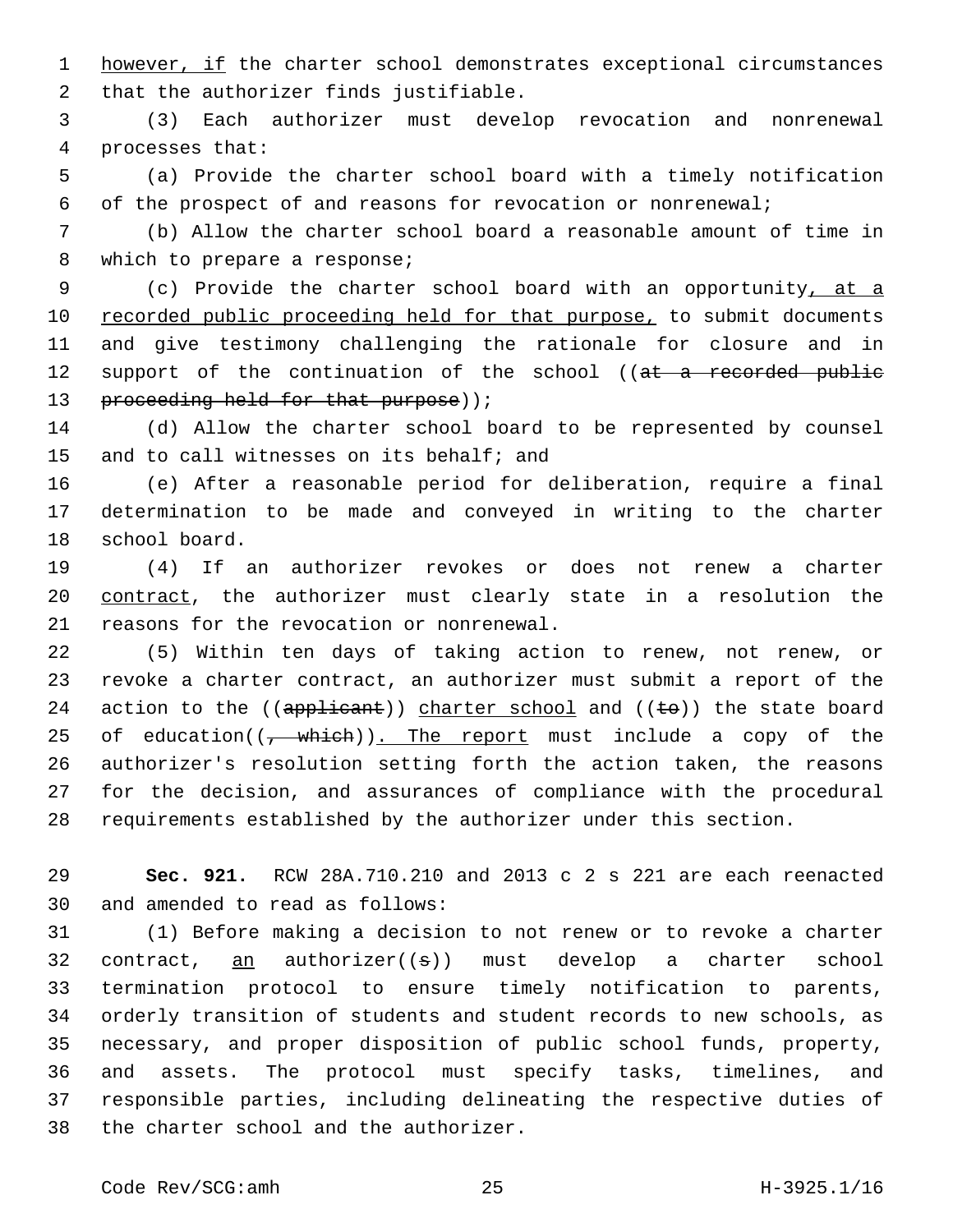(2) ((In the event that)) If the nonprofit corporation 2 ((applicant)) operator of a charter school should dissolve for any reason including, without limitation, because of the termination of the charter contract, the public school funds of the charter school that have been provided pursuant to RCW 28A.710.220 must be returned to the state or local account from which the public funds originated. If the charter school has commingled the funds, the funds must be returned in proportion to the proportion of those funds received by the charter school from the public accounts in the last year 10 preceding the dissolution. The dissolution of ((an applicant)) a nonprofit corporation shall otherwise proceed as provided by law.

 (3) A charter contract may not be transferred from one authorizer 13 to another or from one charter school ((applicant)) to another before the expiration of the charter contract term except by petition to the state board of education by the charter school or its authorizer. The state board of education must review such petitions on a case-by-case basis and may grant transfer requests in response to special circumstances and evidence that such a transfer would serve the best 19 interests of the charter school's students.

 **Sec. 922.** RCW 28A.710.220 and 2013 c 2 s 222 are each reenacted 21 and amended to read as follows:

 (1) Charter schools must report student enrollment in the same 23 manner, and based on the same definitions of enrolled students and annual average full-time equivalent enrollment, as other public schools. Charter schools must comply with applicable reporting requirements to receive state or federal funding that is 27 ((allocated)) distributed based on student characteristics.

 (2) ((According to the schedule established under RCW 28A.510.250, the superintendent of public instruction shall allocate funding for a charter school including general apportionment, special education, categorical, and other nonbasic education moneys. Allocations must be based on the statewide average staff mix ratio of all noncharter public schools from the prior school year and the school's actual full-time equivalent enrollment. Categorical funding must be allocated to a charter school based on the same funding criteria used for noncharter public schools and the funds must be expended as provided in the charter contract. A charter school is eligible to apply for state grants on the same basis as a school district)) In accordance with appropriations made under sections 927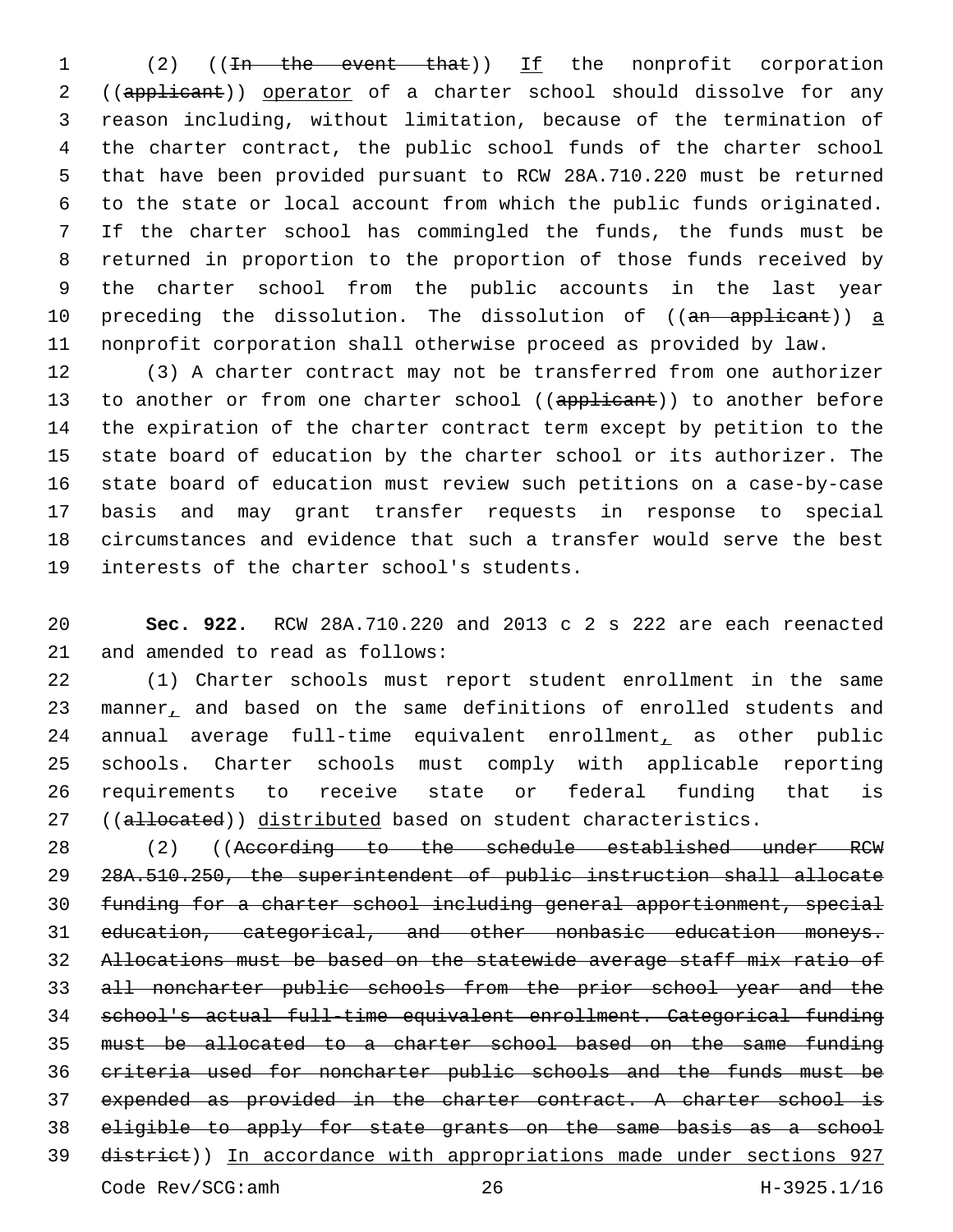1 and 928 of this act, the superintendent of public instruction shall 2 distribute state funding to charter schools according to the schedule 3 established in RCW 28A.510.250.

 (3) ((Allocations for pupil transportation must be calculated on a per student basis based on the allocation for the previous school year to the school district in which the charter school is located. A charter school may enter into a contract with a school district or other public or private entity to provide transportation for the 9 students of the school.

10  $(4)$ )) Amounts ((payable)) distributed to a charter school under 11 this section in the school's first year of operation must be based on 12 the projections of first-year student enrollment established in the 13 charter contract. The office of the superintendent of public 14 instruction must reconcile the amounts ((paid)) distributed in the 15 first year of operation to the amounts that would have been ((paid)) 16 distributed based on actual student enrollment and make adjustments 17 to the charter school's ((allocations)) distributions over the course 18 of the second year of operation.

19 (((45) For charter schools authorized by a school district board 20 of directors, allocations to a charter school that are included in 21 RCW 84.52.0531(3) (a) through (c) shall be included in the levy 22 planning, budgets, and funding distribution in the same manner as 23 other public schools in the district.

24 (6) Conversion charter schools are eligible for local levy moneys 25 approved by the voters before the conversion start-up date of the 26 school as determined by the authorizer, and the school district must 27 allocate levy moneys to a conversion charter school.

28 (7) New charter schools are not eligible for local levy moneys 29 approved by the voters before the start-up date of the school unless 30 the local school district is the authorizer.

 (8) For levies submitted to voters after the start-up date of a charter school authorized under this chapter, the charter school must be included in levy planning, budgets, and funding distribution in the same manner as other public schools in the district.

35  $(9)$ ) (4) Any moneys received by a charter school from any source 36 and remaining in the school's accounts at the end of  $((any))$  a budget 37 year ((shall)) must remain in the school's accounts for use by the 38 school during subsequent budget years.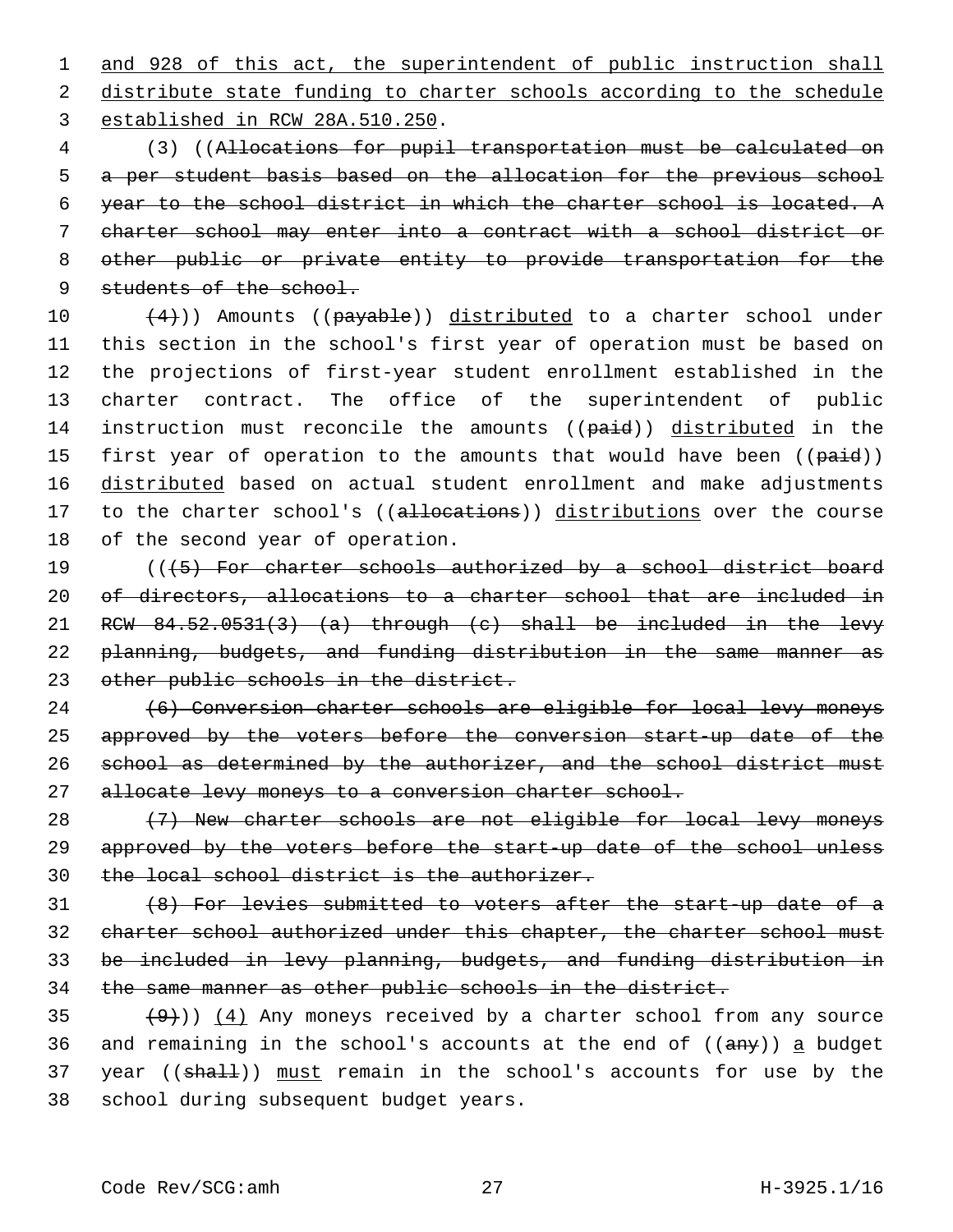**Sec. 923.** RCW 28A.710.230 and 2013 c 2 s 223 are each reenacted 2 and amended to read as follows:

 (1) Charter schools are eligible for state ((matching funds)) funding for ((common)) school construction. However, such appropriations may not be made from the common school construction fund.

 (2) ((A)) If a school district decides to sell or lease the public school facility or property pursuant to RCW 28A.335.040 or 9 28A.335.120, a charter school ((has)) located within the boundaries 10 of the district has a right of first refusal to purchase or lease at 11 ((or below)) fair market value a closed public school facility or property or unused portions of a public school facility or property ((located in a school district from which it draws its students if 14 the school district decides to sell or lease the public school 15 facility or property pursuant to RCW 28A.335.040 or 28A.335.120)) by negotiated agreement with mutual consideration. The consideration may 17 include the provision of educational services by the charter school.

 (3) A charter school may negotiate and contract with a school district, the governing body of a public college or university, or any other public or private entity for the use of a facility for a 21 school building at  $((or below))$  fair market rent.

 (4) Public libraries, community service organizations, museums, performing arts venues, theaters, and public or private colleges and universities may provide space to charter schools within their facilities under their preexisting zoning and land use designations.

 (5) A conversion charter school, by negotiated agreement with mutual consideration and as part of the consideration for providing 28 educational services under the charter contract, may continue to use 29 its existing school district facility ((without paying rent to the 30 school district that owns the facility)). The district remains responsible for major repairs and safety upgrades that may be required for the continued use of the facility as a public school. The charter school is responsible for routine maintenance of the facility including, but not limited to, cleaning, painting, gardening, and landscaping. The charter contract of a conversion charter school using existing facilities that are owned by its school district must include reasonable and customary terms regarding the 38 use of the existing facility that are binding upon the charter school 39 and the school district.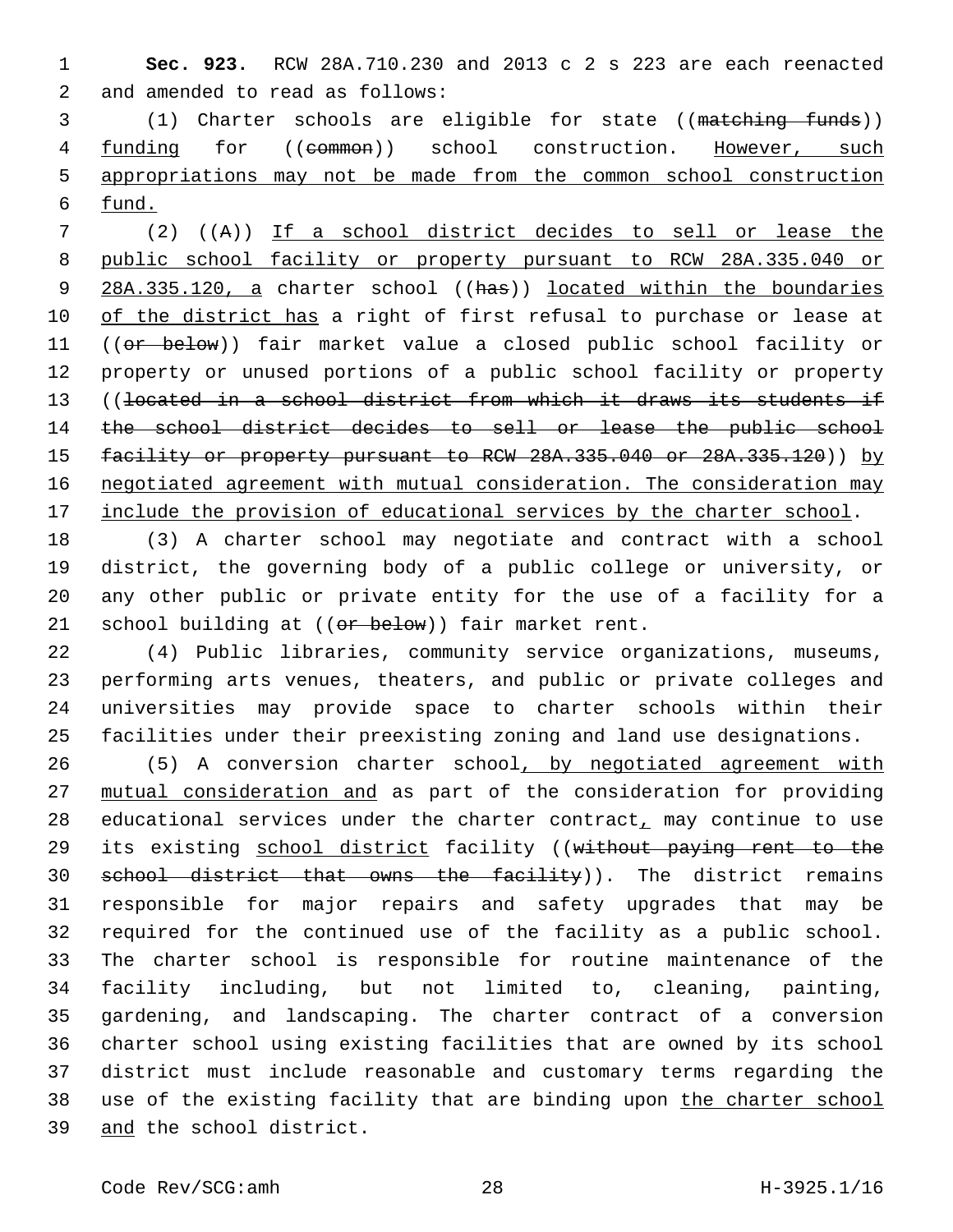**Sec. 924.** RCW 28A.710.240 and 2013 c 2 s 224 are each reenacted 2 to read as follows:

 Years of service in a charter school by certificated instructional staff shall be included in the years of service calculation for purposes of the statewide salary allocation schedule under RCW 28A.150.410. This section does not require a charter school to pay a particular salary to its staff while the staff is employed 8 by the charter school.

 **Sec. 925.** RCW 28A.710.250 and 2013 c 2 s 225 are each reenacted 10 and amended to read as follows:

 (1) By December 1st of each year beginning in the first year after there have been charter schools operating for a full school year, the state board of education, in collaboration with the 14 commission, must issue ((an annual)) a report on the performance of 15 the state's charter schools (( $f$ o $f$ )) during the preceding school year to the governor, the legislature, and the public at large.

 (2) The annual report must be based on the reports submitted by each authorizer as well as any additional relevant data compiled by 19 the state board of education. The report must include a comparison of the performance of charter school students with the performance of academically, ethnically, and economically comparable groups of 22 students in ((noncharter)) other public schools. In addition, the annual report must include the state board of education's assessment of the successes, challenges, and areas for improvement in meeting the purposes of this chapter, including the board's assessment of the sufficiency of funding for charter schools, the efficacy of the formula for authorizer funding, and any suggested changes in state law or policy necessary to strengthen the state's charter schools.

 (3) Together with the issuance of the annual report following the fifth year after there have been charter schools operating for a full school year, the state board of education, in collaboration with the commission, shall submit a recommendation regarding whether or not the legislature should authorize the establishment of additional 34 ((publie)) charter public schools.

 **Sec. 926.** RCW 28A.710.260 and 2014 c 221 s 911 are each 36 reenacted to read as follows:

 The charter schools oversight account is hereby created in the state treasury. All moneys received by the commission under RCW Code Rev/SCG:amh 29 H-3925.1/16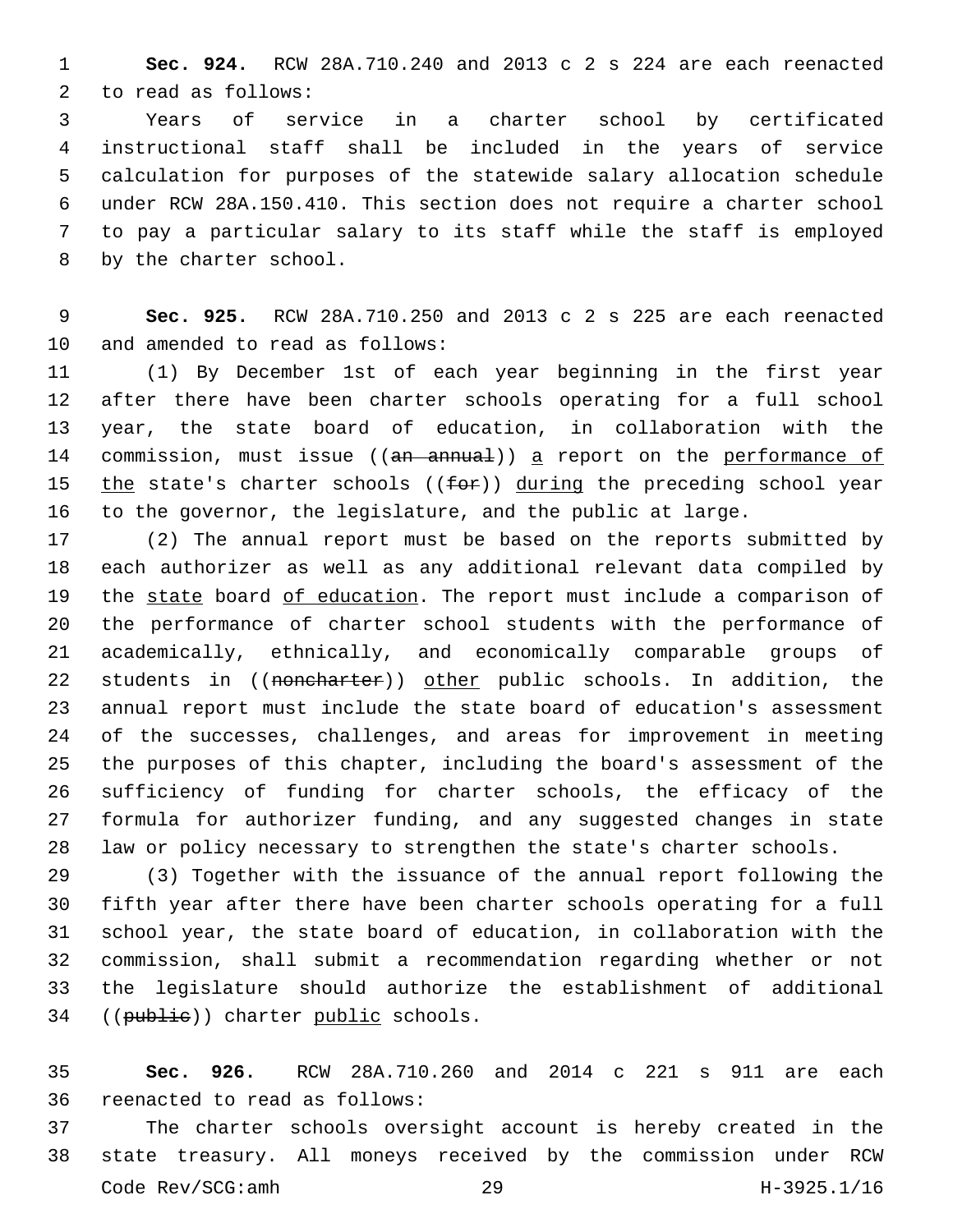28A.710.110 must be deposited into the account. Moneys in the account may be spent only after appropriation. Expenditures from the account 3 may be used only for the purposes of this chapter.

 NEW SECTION. **Sec. 927.** A new section is added to chapter 5 28A.710 RCW to read as follows:

 The state legislature shall, at each regular session in an odd- numbered year, appropriate for the current use of charter schools amounts as determined in accordance with section 928 of this act, and amounts authorized under RCW 28A.710.230(1), for state support to 10 charter schools during the ensuing biennium.

 NEW SECTION. **Sec. 928.** A new section is added to chapter 12 28A.710 RCW to read as follows:

 (1) The legislature intends that the state funding distributed for charter schools should be equitable to the state funding received by other public schools. For eligible students enrolled in a charter school established and operating in accordance with this chapter, the superintendent of public instruction shall transmit to each charter school an amount per each full-time equivalent student at statewide uniform rates. The calculations and distributions must be based upon the estimated statewide annual average per full-time equivalent student allocations under RCW 28A.150.260, including any enrichment to those statutory formulae that is specified in the omnibus appropriations act. The amount must be the sum of (a) and (b) of this 24 subsection, as applicable.

 (a) The superintendent shall, for purposes of making distributions under this section, separately calculate and distribute to charter schools moneys appropriated for general apportionment 28 under the same ratios as in RCW 28A.150.260.

 (b) The superintendent also shall, for purposes of making distributions under this section, and in accordance with the applicable formulae for categorical programs specified in (b)(i) through (v) of this subsection (1) and any enrichment to those statutory formulae that is specified in the omnibus appropriations act, separately calculate and distribute moneys appropriated by the 35 legislature to charter schools for:

 (i) Supplemental instruction and services for underachieving students through the learning assistance program under RCW 38 28A.165.005 through 28A.165.065;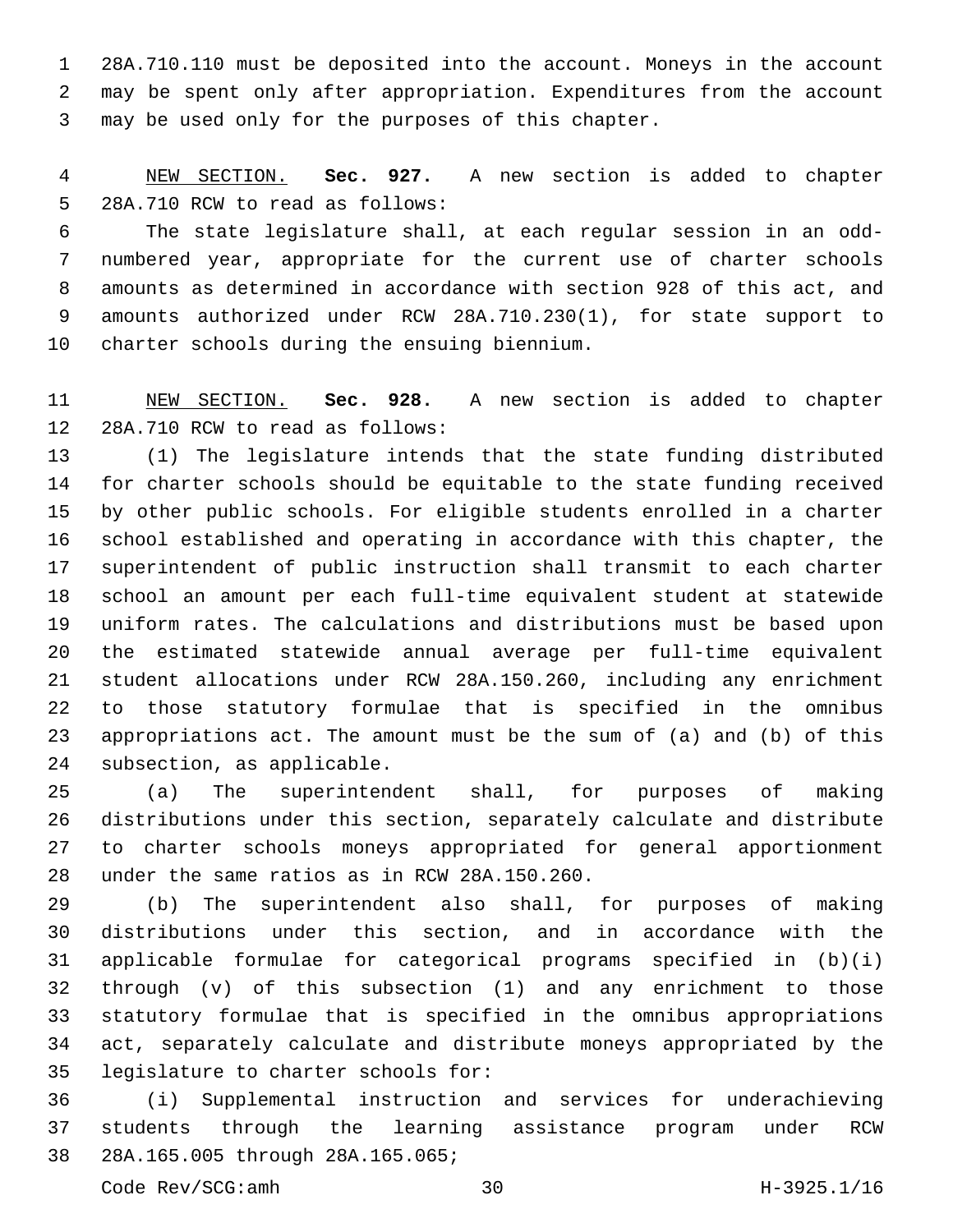(ii) Supplemental instruction and services for eligible and enrolled students and exited students whose primary language is other than English through the transitional bilingual instruction program under RCW 28A.180.010 through 28A.180.080;4

 (iii) The opportunity for an appropriate education at public expense as defined by RCW 28A.155.020 for all eligible students with 7 disabilities as defined in RCW 28A.155.020;

 (iv) Programs for highly capable students under RCW 28A.185.010 9 through 28A.185.030; and

 (v) Pupil transportation services to and from school in accordance with RCW 28A.160.150 through 28A.160.180. Distributions for pupil transportation must be calculated on a per student basis based on the allocation for the previous school year to the school 14 district in which the charter school is located.

 (2) The superintendent of public instruction must adopt rules necessary for the distribution of funding required by this section and to comply with federal reporting requirements.

 **Sec. 929.** RCW 28A.150.010 and 2013 c 2 s 301 are each reenacted 19 and amended to read as follows:

 Public schools means the common schools as referred to in Article 21 IX of the state Constitution, ((including)) charter schools established under chapter 28A.710 RCW, and those schools and institutions of learning having a curriculum below the college or university level as now or may be established by law and maintained 25 at public expense.

 **Sec. 930.** RCW 28A.315.005 and 2013 c 2 s 302 are each reenacted 27 and amended to read as follows:

 (1) Under the constitutional framework and the laws of the state of Washington, the governance structure for the state's public common school system is comprised of the following bodies: The legislature, the governor, the superintendent of public instruction, the state 32 board of education, ((the Washington charter school commission,)) the educational service district boards of directors, and local school district boards of directors. The respective policy and administrative roles of each body are determined by the state 36 Constitution and statutes.

 (2) Local school districts are political subdivisions of the state and the organization of such districts, including the powers, Code Rev/SCG:amh 31 H-3925.1/16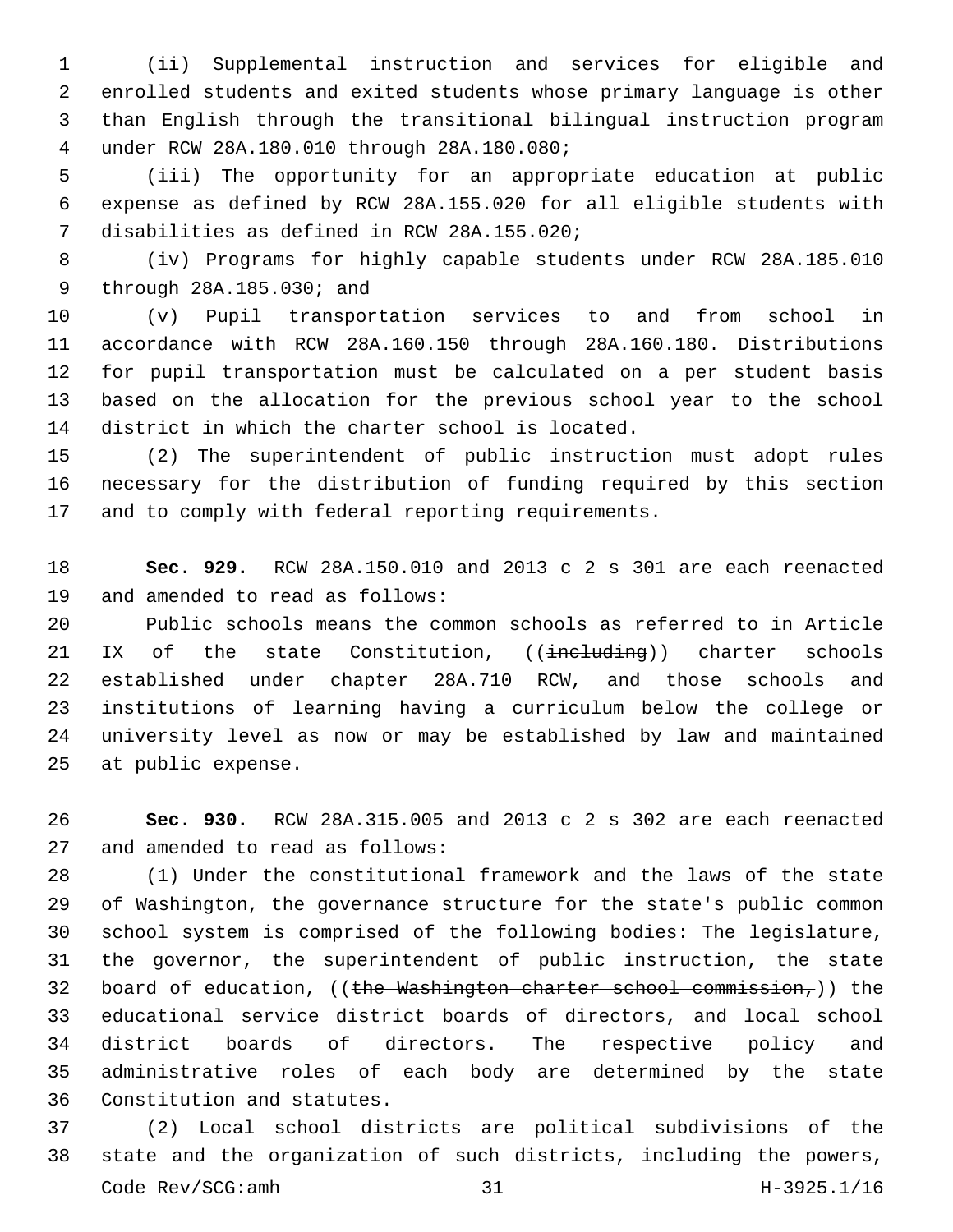duties, and boundaries thereof, may be altered or abolished by laws 2 of the state of Washington.

 **Sec. 931.** RCW 41.32.033 and 2013 c 2 s 303 are each reenacted to 4 read as follows:

 This section designates charter schools established under chapter 28A.710 RCW as employers and charter school employees as members, and applies only if the department of retirement systems receives determinations from the internal revenue service and the United States department of labor that participation does not jeopardize the status of these retirement systems as governmental plans under the federal employees' retirement income security act and the internal 12 revenue code.

 **Sec. 932.** RCW 41.35.035 and 2013 c 2 s 304 are each reenacted to 14 read as follows:

 This section designates charter schools established under chapter 28A.710 RCW as employers and charter school employees as members, and applies only if the department of retirement systems receives determinations from the internal revenue service and the United States department of labor that participation does not jeopardize the status of these retirement systems as governmental plans under the federal employees' retirement income security act and the internal 22 revenue code.

 **Sec. 933.** RCW 41.40.025 and 2013 c 2 s 305 are each reenacted to read as follows:24

 This section designates charter schools established under chapter 28A.710 RCW as employers and charter school employees as members, and applies only if the department of retirement systems receives determinations from the internal revenue service and the United States department of labor that participation does not jeopardize the status of these retirement systems as governmental plans under the federal employees' retirement income security act and the internal 32 revenue code.

 **Sec. 934.** RCW 41.05.011 and 2015 c 116 s 2 are each reenacted to read as follows:34

 The definitions in this section apply throughout this chapter 36 unless the context clearly requires otherwise.

Code Rev/SCG:amh 32 H-3925.1/16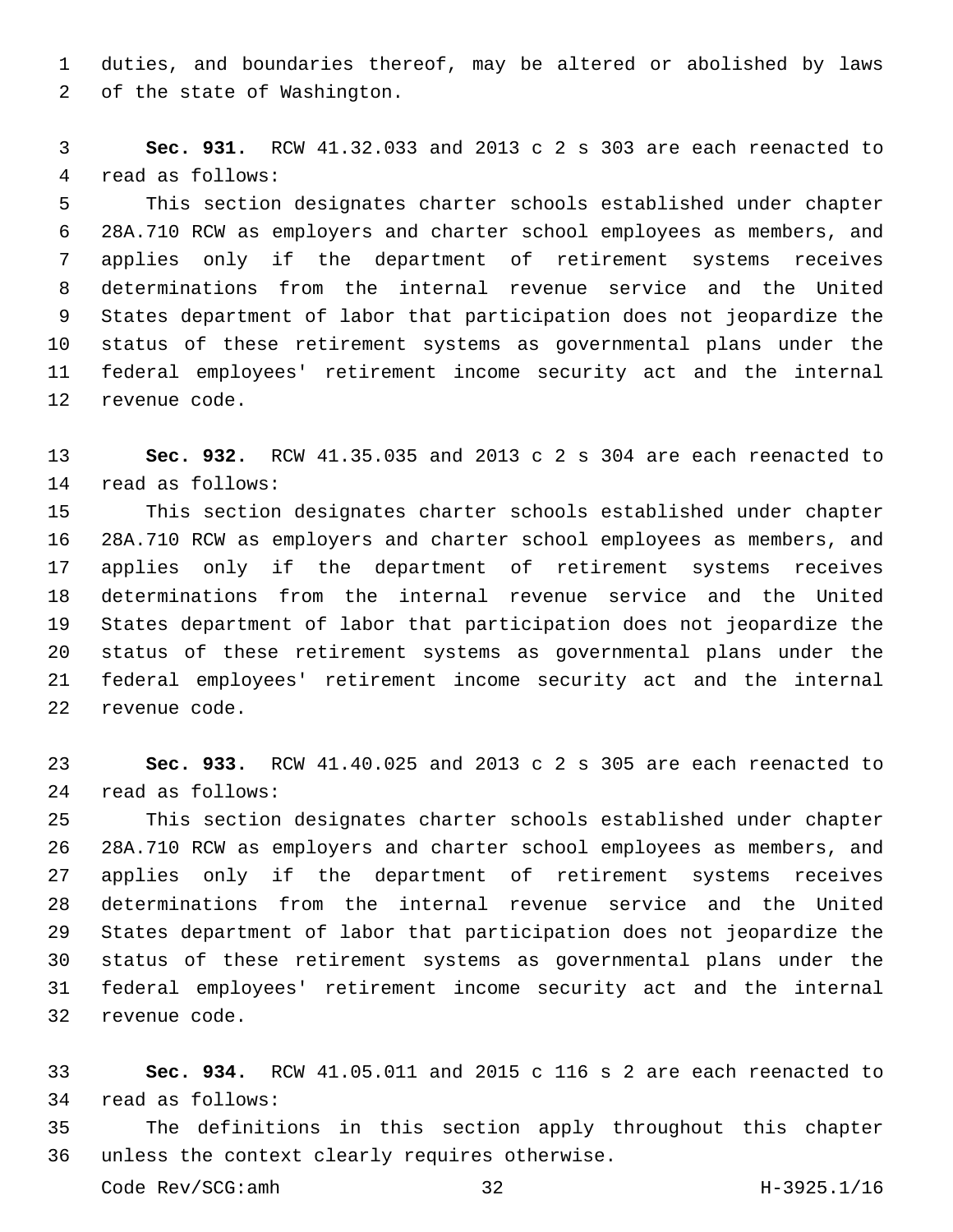(1) "Authority" means the Washington state health care authority. (2) "Board" means the public employees' benefits board 3 established under RCW 41.05.055.

 (3) "Dependent care assistance program" means a benefit plan whereby state and public employees may pay for certain employment related dependent care with pretax dollars as provided in the salary reduction plan under this chapter pursuant to 26 U.S.C. Sec. 129 or 8 other sections of the internal revenue code.

(4) "Director" means the director of the authority.

 (5) "Emergency service personnel killed in the line of duty" means law enforcement officers and firefighters as defined in RCW 41.26.030, members of the Washington state patrol retirement fund as defined in RCW 43.43.120, and reserve officers and firefighters as defined in RCW 41.24.010 who die as a result of injuries sustained in the course of employment as determined consistent with Title 51 RCW 16 by the department of labor and industries.

 (6) "Employee" includes all employees of the state, whether or not covered by civil service; elected and appointed officials of the executive branch of government, including full-time members of boards, commissions, or committees; justices of the supreme court and 21 judges of the court of appeals and the superior courts; and members of the state legislature. Pursuant to contractual agreement with the authority, "employee" may also include: (a) Employees of a county, municipality, or other political subdivision of the state and members of the legislative authority of any county, city, or town who are elected to office after February 20, 1970, if the legislative authority of the county, municipality, or other political subdivision of the state seeks and receives the approval of the authority to provide any of its insurance programs by contract with the authority, as provided in RCW 41.04.205 and 41.05.021(1)(g); (b) employees of employee organizations representing state civil service employees, at the option of each such employee organization, and, effective October 1, 1995, employees of employee organizations currently pooled with employees of school districts for the purpose of purchasing insurance benefits, at the option of each such employee organization; (c) employees of a school district if the authority agrees to provide any of the school districts' insurance programs by contract with the authority as provided in RCW 28A.400.350; (d) employees of a tribal government, if the governing body of the tribal government seeks and receives the approval of the authority to provide any of its Code Rev/SCG:amh 33 H-3925.1/16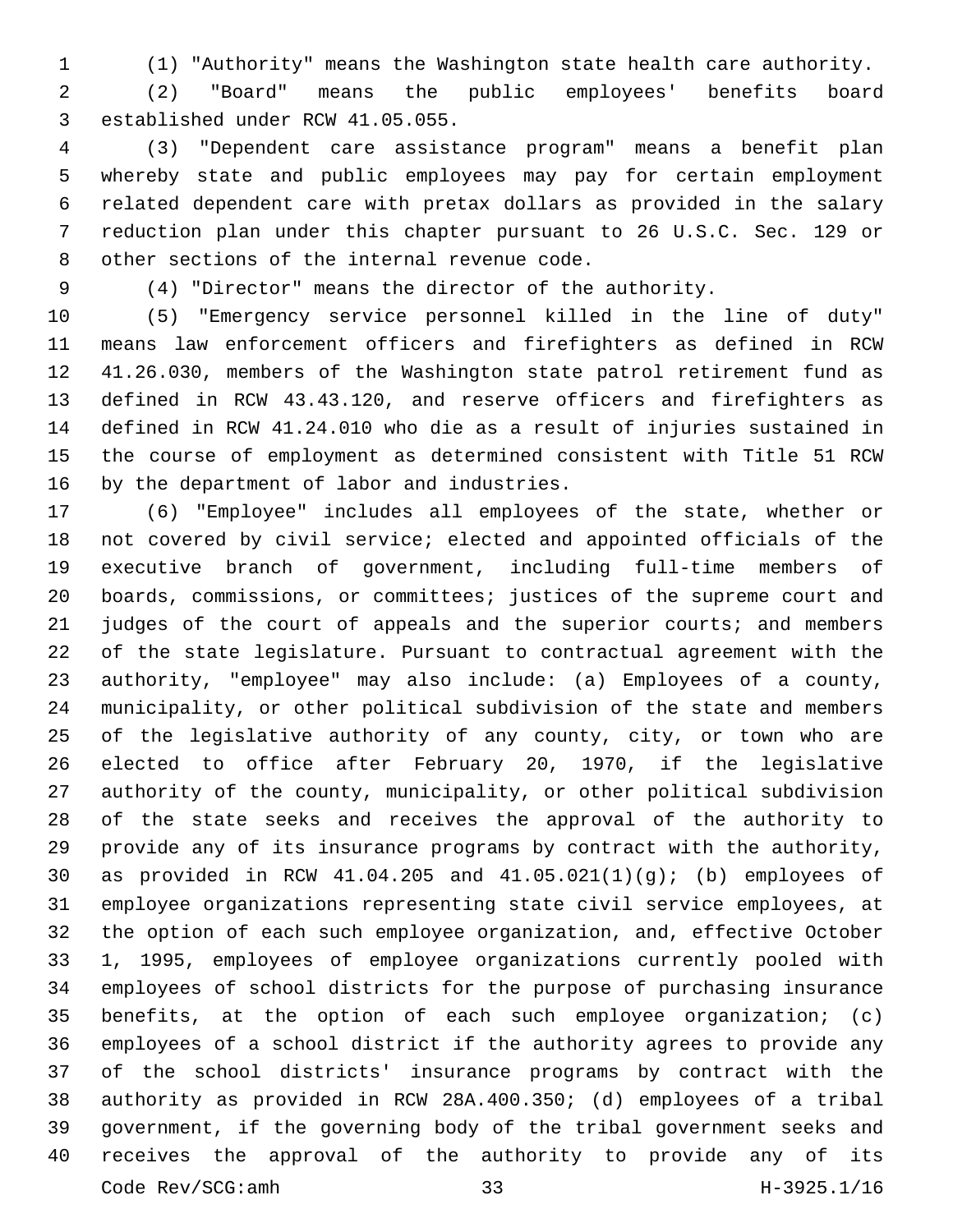insurance programs by contract with the authority, as provided in RCW 41.05.021(1) (f) and (g); (e) employees of the Washington health benefit exchange if the governing board of the exchange established in RCW 43.71.020 seeks and receives approval of the authority to provide any of its insurance programs by contract with the authority, as provided in RCW 41.05.021(1) (g) and (n); and (f) employees of a charter school established under chapter 28A.710 RCW. "Employee" does not include: Adult family home providers; unpaid volunteers; patients of state hospitals; inmates; employees of the Washington state convention and trade center as provided in RCW 41.05.110; students of institutions of higher education as determined by their institution; and any others not expressly defined as employees under this chapter 13 or by the authority under this chapter.

14 (7) "Employer" means the state of Washington.

 (8) "Employer group" means those counties, municipalities, political subdivisions, the Washington health benefit exchange, tribal governments, school districts, and educational service districts, and employee organizations representing state civil service employees, obtaining employee benefits through a contractual 20 agreement with the authority.

 (9) "Employing agency" means a division, department, or separate agency of state government, including an institution of higher education; a county, municipality, school district, educational service district, or other political subdivision; charter school; and 25 a tribal government covered by this chapter.

 (10) "Faculty" means an academic employee of an institution of higher education whose workload is not defined by work hours but whose appointment, workload, and duties directly serve the institution's academic mission, as determined under the authority of its enabling statutes, its governing body, and any applicable 31 collective bargaining agreement.

 (11) "Flexible benefit plan" means a benefit plan that allows employees to choose the level of health care coverage provided and the amount of employee contributions from among a range of choices 35 offered by the authority.

 (12) "Insuring entity" means an insurer as defined in chapter 48.01 RCW, a health care service contractor as defined in chapter 48.44 RCW, or a health maintenance organization as defined in chapter 48.46 RCW.39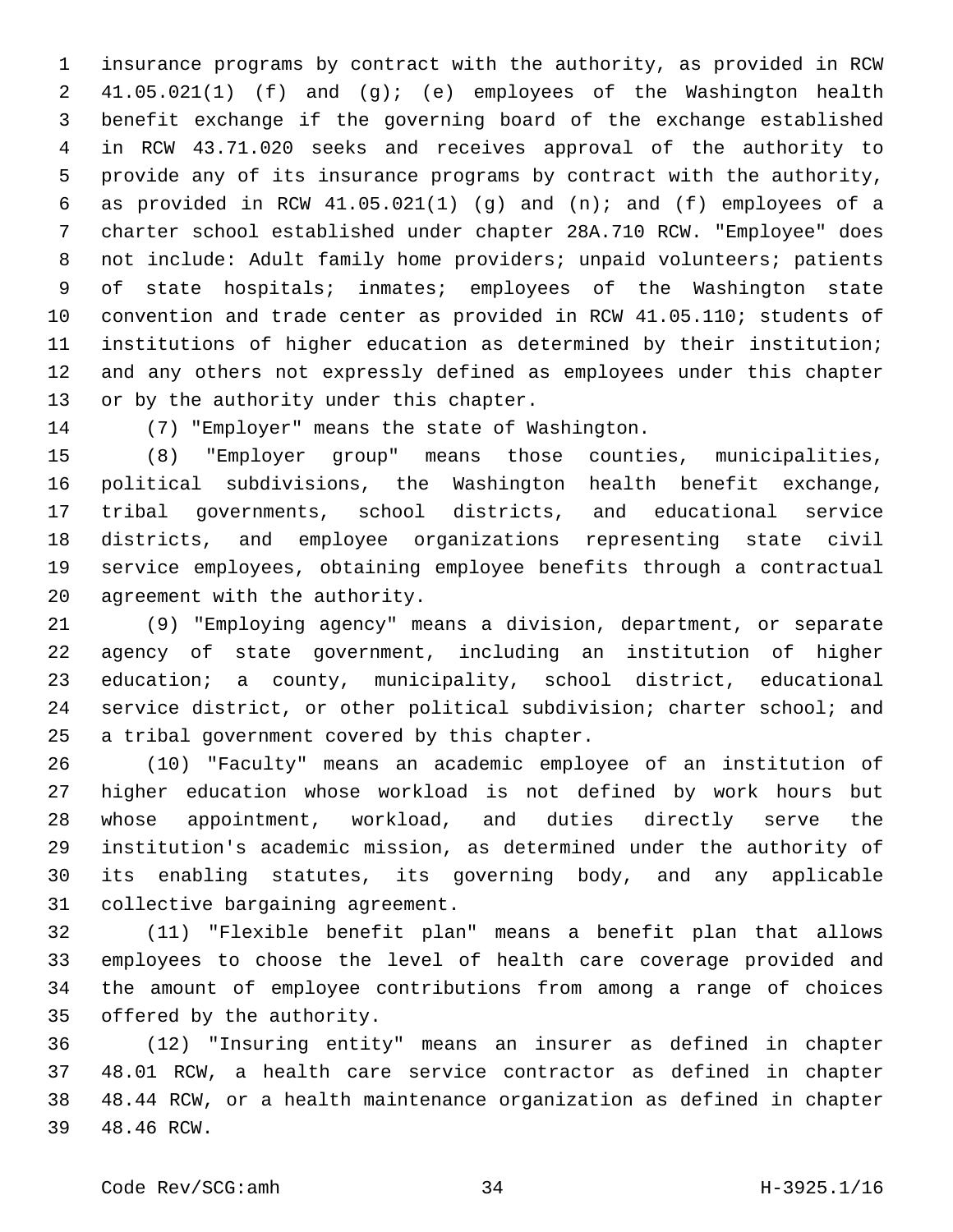(13) "Medical flexible spending arrangement" means a benefit plan whereby state and public employees may reduce their salary before taxes to pay for medical expenses not reimbursed by insurance as provided in the salary reduction plan under this chapter pursuant to 26 U.S.C. Sec. 125 or other sections of the internal revenue code.

 (14) "Participant" means an individual who fulfills the eligibility and enrollment requirements under the salary reduction 8 plan.

 (15) "Plan year" means the time period established by the 10 authority.

 (16) "Premium payment plan" means a benefit plan whereby state and public employees may pay their share of group health plan premiums with pretax dollars as provided in the salary reduction plan under this chapter pursuant to 26 U.S.C. Sec. 125 or other sections 15 of the internal revenue code.

(17) "Retired or disabled school employee" means:

 (a) Persons who separated from employment with a school district or educational service district and are receiving a retirement allowance under chapter 41.32 or 41.40 RCW as of September 30, 1993;

 (b) Persons who separate from employment with a school district, educational service district, or charter school on or after October 1, 1993, and immediately upon separation receive a retirement allowance under chapter 41.32, 41.35, or 41.40 RCW;

 (c) Persons who separate from employment with a school district, educational service district, or charter school due to a total and permanent disability, and are eligible to receive a deferred retirement allowance under chapter 41.32, 41.35, or 41.40 RCW.

(18) "Salary" means a state employee's monthly salary or wages.

 (19) "Salary reduction plan" means a benefit plan whereby state and public employees may agree to a reduction of salary on a pretax basis to participate in the dependent care assistance program, medical flexible spending arrangement, or premium payment plan offered pursuant to 26 U.S.C. Sec. 125 or other sections of the 34 internal revenue code.

 (20) "Seasonal employee" means an employee hired to work during a recurring, annual season with a duration of three months or more, and anticipated to return each season to perform similar work.

 (21) "Separated employees" means persons who separate from 39 employment with an employer as defined in:

(a) RCW 41.32.010(17) on or after July 1, 1996; or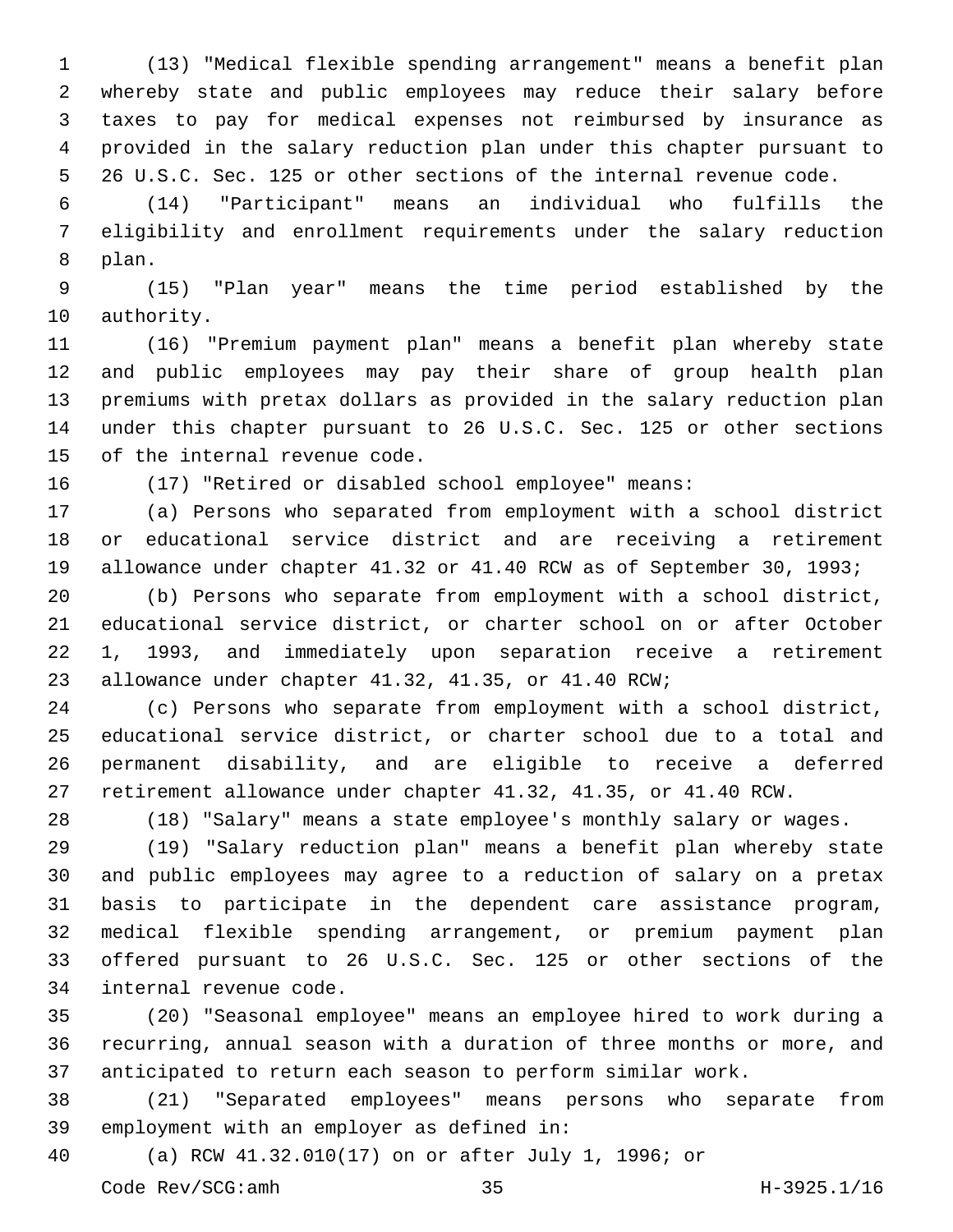(b) RCW 41.35.010 on or after September 1, 2000; or

(c) RCW 41.40.010 on or after March 1, 2002;2

 and who are at least age fifty-five and have at least ten years of service under the teachers' retirement system plan 3 as defined in RCW 41.32.010(33), the Washington school employees' retirement system plan 3 as defined in RCW 41.35.010, or the public employees' retirement system plan 3 as defined in RCW 41.40.010.

 (22) "State purchased health care" or "health care" means medical and health care, pharmaceuticals, and medical equipment purchased with state and federal funds by the department of social and health services, the department of health, the basic health plan, the state health care authority, the department of labor and industries, the department of corrections, the department of veterans affairs, and 14 local school districts.

 (23) "Tribal government" means an Indian tribal government as defined in section 3(32) of the employee retirement income security act of 1974, as amended, or an agency or instrumentality of the tribal government, that has government offices principally located in 19 this state.

 **Sec. 935.** RCW 41.56.0251 and 2013 c 2 s 307 are each reenacted 21 to read as follows:

 In addition to the entities listed in RCW 41.56.020, this chapter applies to any charter school established under chapter 28A.710 RCW. Any bargaining unit or units established at the charter school must be limited to employees working in the charter school and must be separate from other bargaining units in school districts, educational service districts, or institutions of higher education. Any charter school established under chapter 28A.710 RCW is a separate employer from any school district, including the school district in which it is located.30

 **Sec. 936.** RCW 41.59.031 and 2013 c 2 s 308 are each reenacted to 32 read as follows:

 This chapter applies to any charter school established under chapter 28A.710 RCW. Any bargaining unit or units established at the charter school must be limited to employees working in the charter school and must be separate from other bargaining units in school districts, educational service districts, or institutions of higher education. Any charter school established under chapter 28A.710 RCW Code Rev/SCG:amh 36 H-3925.1/16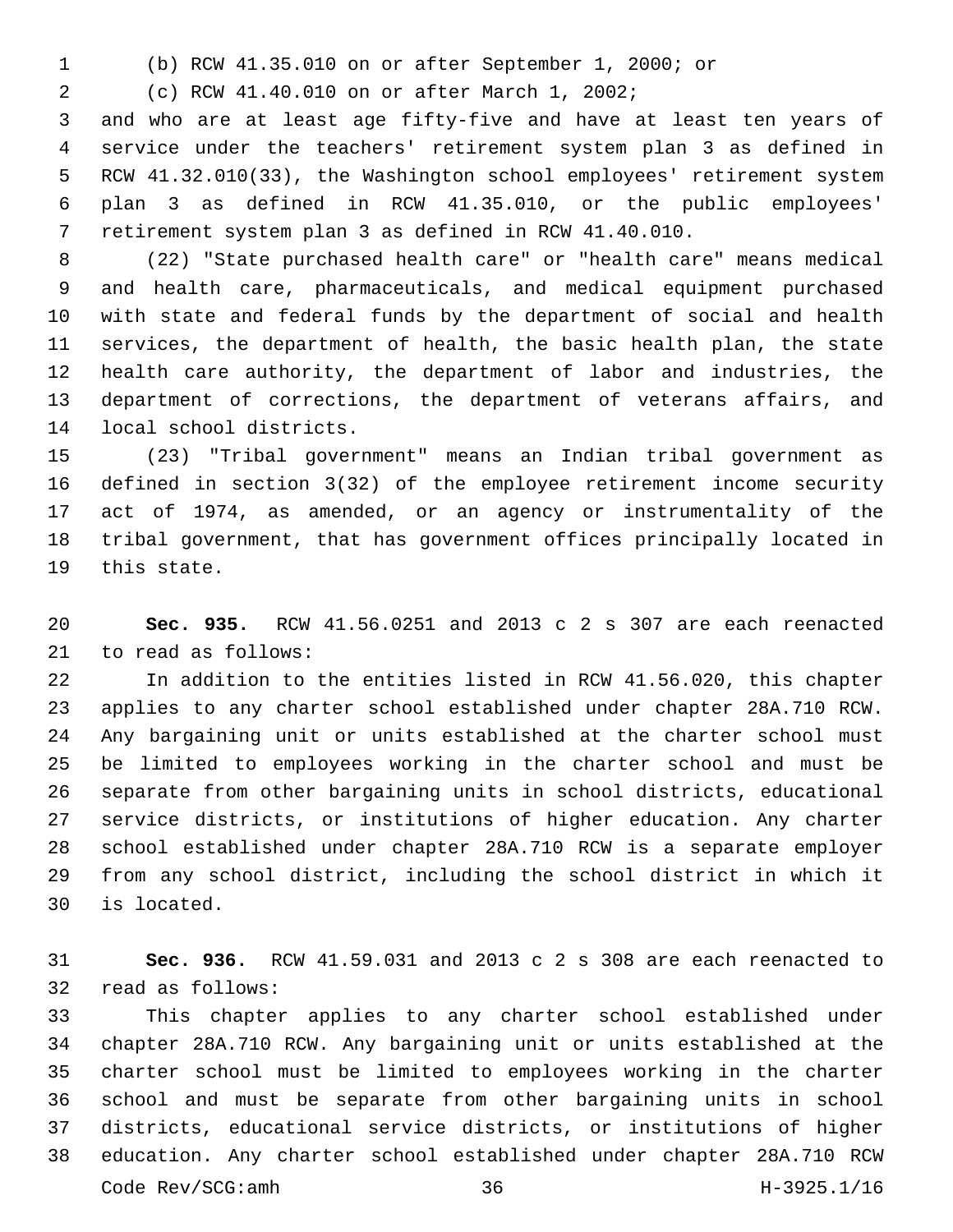is a separate employer from any school district, including the school 2 district in which it is located.

 NEW SECTION. **Sec. 937.** RCW 28A.710.005 (Findings—2013 c 2) and 2013 c 2 s 101 are each repealed.

 NEW SECTION. **Sec. 938.** (1) Sections 901 through 937 of this act are remedial and curative in nature and apply to the Washington state charter school commission, school district authorizers, and charter schools established before the effective date of this section.

 (2) Charter schools, and actions related to their establishment and operation that were in compliance with the laws of the state of Washington before the effective date of this section, or that substantially complied with the provisions of this act before its 13 effective date, are declared to be valid.

 (3) The Washington state charter school commission and school district authorizers, and actions related to their establishment and operation that were in compliance with the laws of the state of Washington before the effective date of this section, or that substantially complied with the provisions of this act before its 19 effective date, are declared to be valid.

 (4) Contracts entered into under or in accordance with chapter 2, Laws of 2013 that were in effect on December 1, 2015, may, with the agreement of all parties and within sixty days after the effective date of this section, be reexecuted with the same terms and duration or substantially the same terms and duration as were in effect on December 1, 2015. For purposes of this section, "substantially the same terms and duration" includes contract modifications necessary to comply with the provisions of chapter . . ., Laws of 2016 (this act) 28 or other applicable law.

- 
- 

#### **PART X**

## **EDUCATIONAL PROGRAMS THAT ARE NOT IN COMMON SCHOOLS**

 **Sec. 1001.** RCW 28A.150.310 and 2002 c 291 s 2 are each amended 32 to read as follows:

 An amount equal to basic and nonbasic education funding, including applicable vocational entitlements and special education program money, generated under this chapter and under state appropriations acts shall be ((allocated)) distributed directly to Code Rev/SCG:amh 37 H-3925.1/16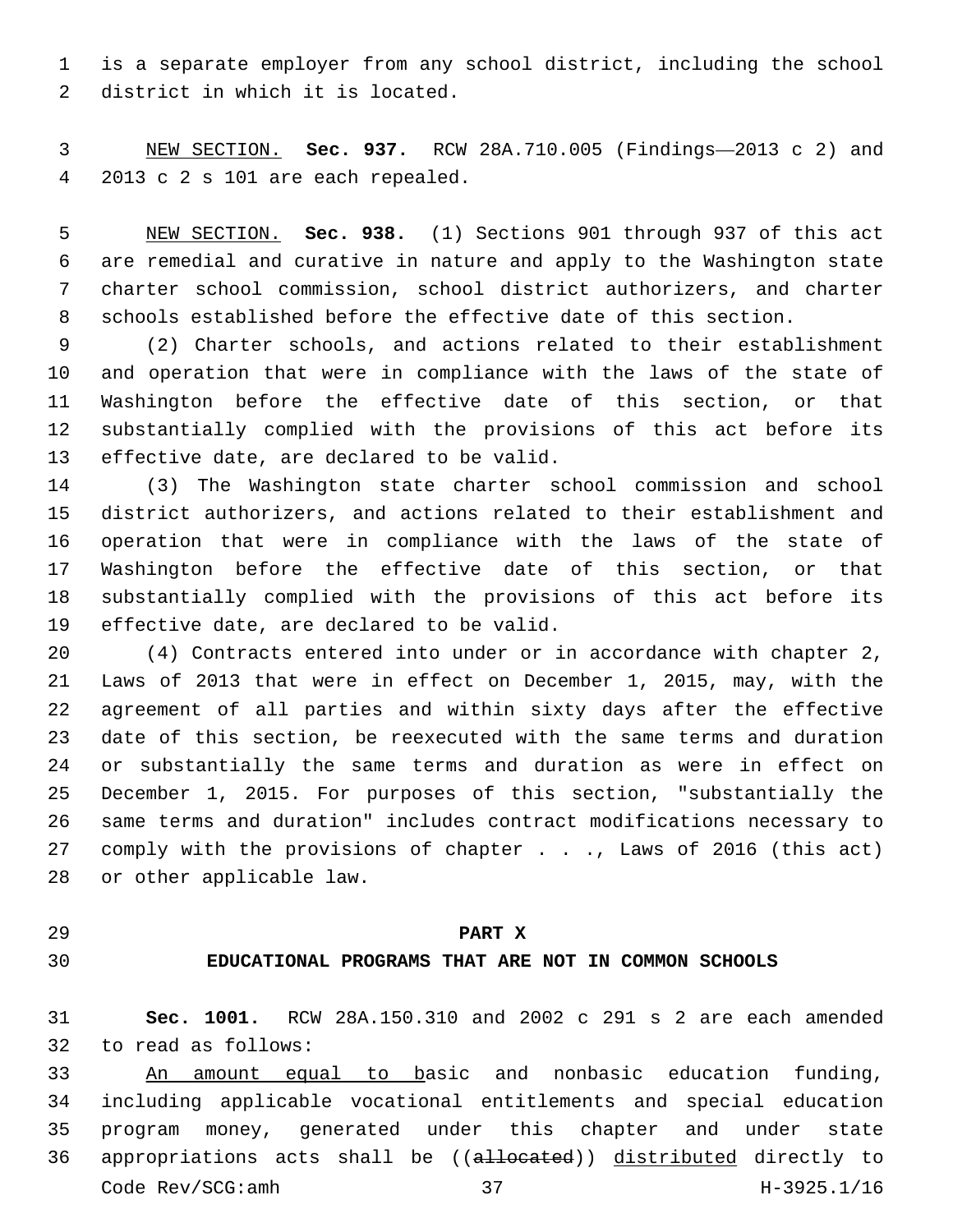the military department for a national guard youth challenge program for students earning high school graduation credit under RCW ((28A.305.170)) 28A.300.165. Funding shall be provided based on statewide average rates for basic education, special education, categorical, and block grant programs as determined by the office of the superintendent of public instruction. The state funds provided shall be from the Washington opportunity pathways account created in 8 RCW 28B.76.526. The monthly full-time equivalent enrollment reported for students enrolled in the national guard youth challenge program shall be based on one full-time equivalent for every one hundred student hours of scheduled instruction eligible for high school graduation credit. The office of the superintendent of public instruction, in consultation with the military department, shall adopt such rules as are necessary to implement this section.

 **Sec. 1002.** RCW 28A.185.040 and 1990 c 33 s 169 are each amended 16 to read as follows:

 (1) The superintendent of public instruction shall contract with the University of Washington for the education of highly capable students below eighteen years of age who are admitted or enrolled at such early entrance program or transition school as are now or hereafter established and maintained by the University of Washington.

22 (2) The superintendent of public instruction shall ((allocate)) 23 distribute directly to the University of Washington an amount equal 24 to all of the state basic education allocation moneys, state categorical moneys excepting categorical moneys provided for the highly capable students program under RCW 28A.185.010 through 28A.185.030, any enrichment to those statutory formulae that is specified in the omnibus appropriations act, and federal moneys generated by a student while attending an early entrance program or 30 transition school at the University of Washington. The state funds distributed under this subsection shall be from the Washington opportunity pathways account created in RCW 28B.76.526. The allocations shall be according to each student's school district of residence. The expenditure of such moneys shall be limited to selection of students, precollege instruction, special advising, and related activities necessary for the support of students while attending a transition school or early entrance program at the University of Washington. Such allocations may be supplemented with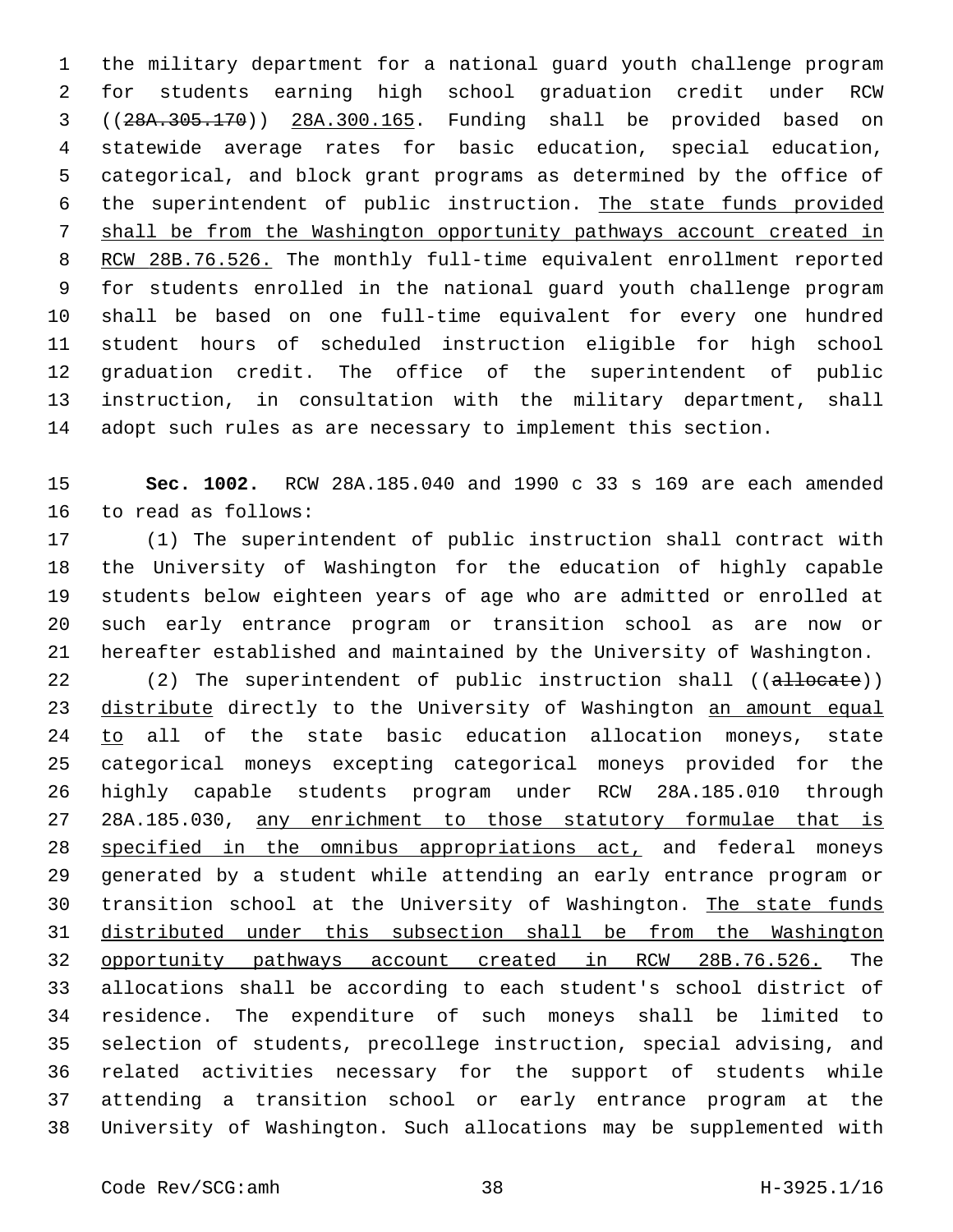such additional payments by other parties as necessary to cover the actual and full costs of such instruction and other activities.

 (3) The provisions of subsections (1) and (2) of this section shall apply during the first three years a student is attending a transition school or early entrance program at the University of Washington or through the academic school year in which the student turns eighteen, whichever occurs first. No more than thirty students shall be admitted and enrolled in the transition school at the 9 University of Washington in any one year.

 (4) The superintendent of public instruction shall adopt or amend rules pursuant to chapter 34.05 RCW implementing subsection (2) of 12 this section ((before August 31, 1989)).

 **Sec. 1003.** RCW 28A.193.080 and 1998 c 244 s 9 are each amended 14 to read as follows:

The superintendent of public instruction shall:

 (1) ((Allocate)) Distribute money appropriated by the legislature to administer and provide education programs under this chapter to 18 school districts((<del>, educational service districts, and other</del> 19 education providers selected under RCW 28A.193.020)) that have assumed the primary responsibility to administer and provide 21 education programs under this chapter( $(-)$ );

 (2) Distribute moneys from the Washington opportunity pathways account created in RCW 28B.76.526 to educational school districts, and other education providers selected under RCW 28A.193.020 that have assumed the primary responsibility to administer and provide 26 education programs under this chapter. The allocation of moneys to any private contractor is contingent upon and must be in accordance with a contract between the private contractor and the department of 29 corrections; and

 $((+2))$   $(3)$  Adopt rules in accordance with chapter 34.05 RCW that establish reporting, program compliance, audit, and such other accountability requirements as are reasonably necessary to implement this chapter and related provisions of the biennial operating act 34 effectively.

 **Sec. 1004.** RCW 28A.205.070 and 2006 c 263 s 409 are each amended to read as follows:36

 In ((allocating)) distributing funds ((appropriated for)) to education centers, the superintendent of public instruction shall Code Rev/SCG:amh 39 H-3925.1/16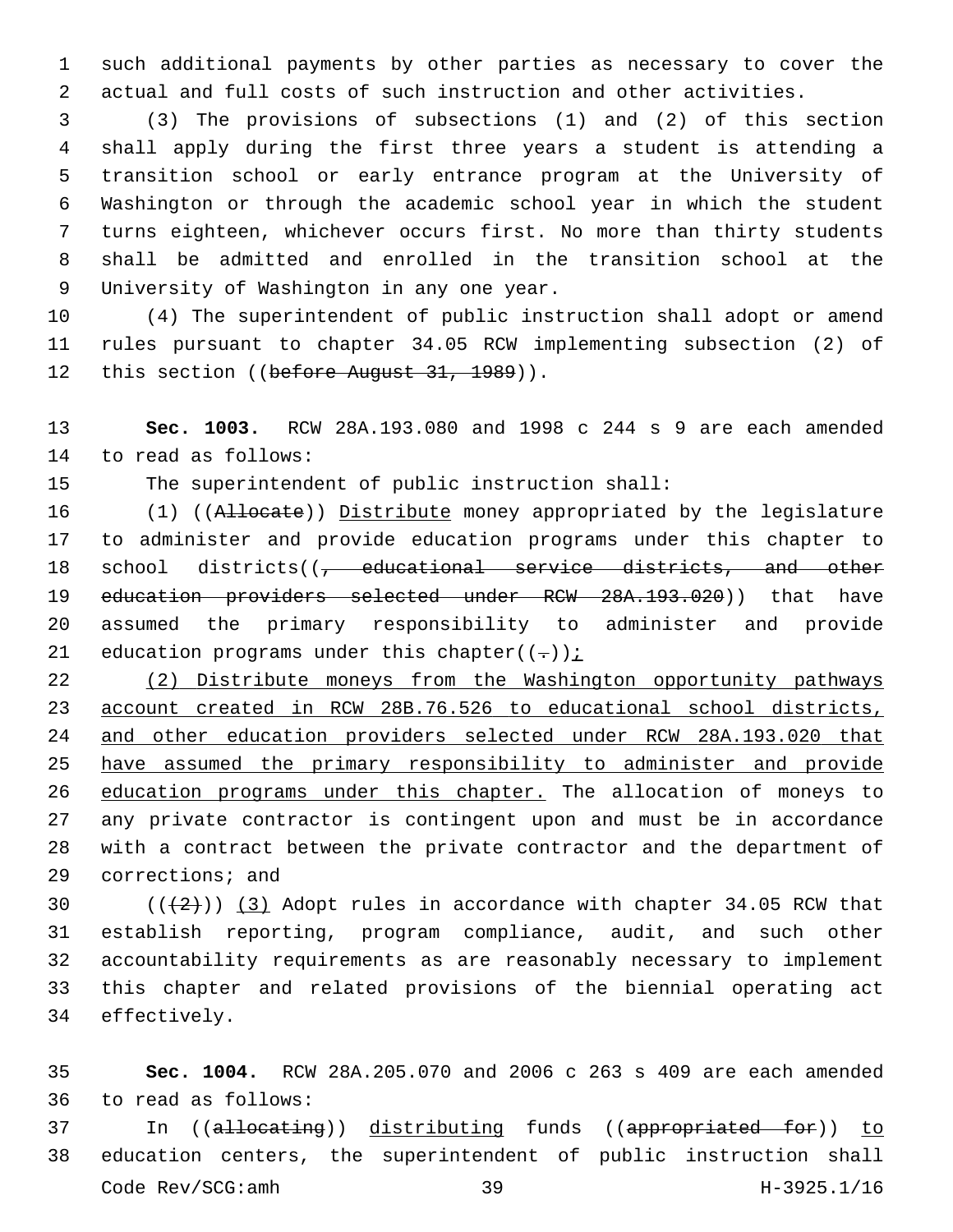provide funds from the Washington opportunity pathways account 2 created in RCW 28B.76.526 and also:

 (1) Place priority upon stability and adequacy of funding for education centers that have demonstrated superior performance as 5 defined in RCW 28A.205.040(2).

 (2) Initiate and maintain a competitive review process to select new or expanded center programs in unserved or underserved areas. The criteria for review of competitive proposals for new or expanded education center services shall include but not be limited to:

 (a) The proposing organization shall have obtained certification from the superintendent of public instruction as provided in RCW 12 28A.205.010;

(b) The cost-effectiveness of the proposal; and

 (c) The availability of committed nonstate funds to support, 15 enrich, or otherwise enhance the basic program.

 (3) In selecting areas for new or expanded education center programs, the superintendent of public instruction shall consider 18 factors including but not limited to:

 (a) The proportion and total number of dropouts unserved by 20 existing center programs, if any;

 (b) The availability within the geographic area of programs other than education centers which address the basic educational needs of dropouts; and

 (c) Waiting lists or other evidence of demand for expanded 25 education center programs.

 (4) In the event of any curtailment of services resulting from lowered legislative appropriations, the superintendent of public instruction shall issue pro rata reductions to all centers funded at the time of the lowered appropriation. Individual centers may be exempted from such pro rata reductions if the superintendent finds that such reductions would impair the center's ability to operate at minimally acceptable levels of service. In the event of such exceptions, the superintendent shall determine an appropriate rate for reduction to permit the center to continue operation.

 (5) In the event that an additional center or centers become certified and apply to the superintendent for funds to be 37 ((allocated)) distributed from a legislative appropriation which does not increase from the immediately preceding biennium, or does not increase sufficiently to allow such additional center or centers to operate at minimally acceptable levels of service without reducing Code Rev/SCG:amh 40 H-3925.1/16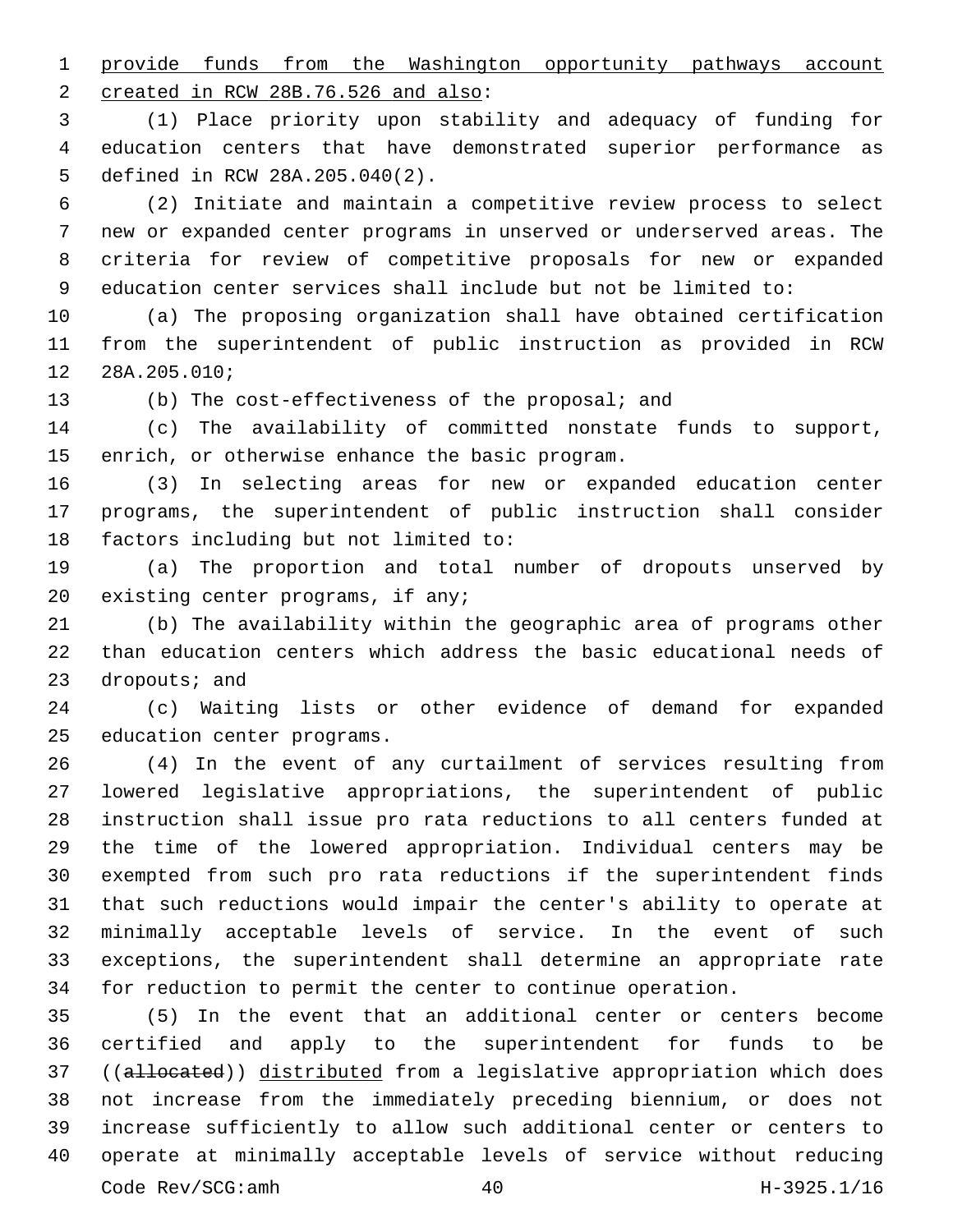the funds available to previously funded centers, the superintendent shall not provide funding for such additional center or centers from 3 such appropriation.

 **Sec. 1005.** RCW 28A.215.060 and 2008 c 169 s 1 are each amended 5 to read as follows:

 (1) The Washington community learning center program is established. The program shall be administered by the office of the superintendent of public instruction. The purposes of the program 9 include:

 (a) Supporting the creation or expansion of community learning centers that provide students with tutoring and educational 12 enrichment when school is not in session;

 (b) Providing training and professional development for community 14 learning center program staff;

 (c) Increasing public awareness of the availability and benefits 16 of after-school programs; and

 (d) Supporting statewide after-school intermediary organizations in their efforts to provide leadership, coordination, technical assistance, professional development, advocacy, and programmatic support to the Washington community learning center programs and 21 after-school programs throughout the state.

 (2)(a) Subject to funds appropriated for this purpose, the office of the superintendent of public instruction may provide community learning center grants to any public or private organization that meets the eligibility criteria of the federal twenty-first century community learning centers program. Grant funds provided to entities other than school districts must be provided from the Washington opportunity pathways account created in RCW 28B.76.526.

 (b) Priority may be given to grant requests submitted jointly by one or more schools or school districts and one or more community-31 based organizations or other nonschool partners.

 (c) Priority may also be given to grant requests for after-school programs focusing on improving mathematics achievement, particularly 34 for middle and junior high school students.

(d) Priority shall be given to grant requests that:

 (i) Focus on improving reading and mathematics proficiency for students who attend schools that have been identified as being in need of improvement under section 1116 of Title I of the federal no 39 child left behind act of 2001; and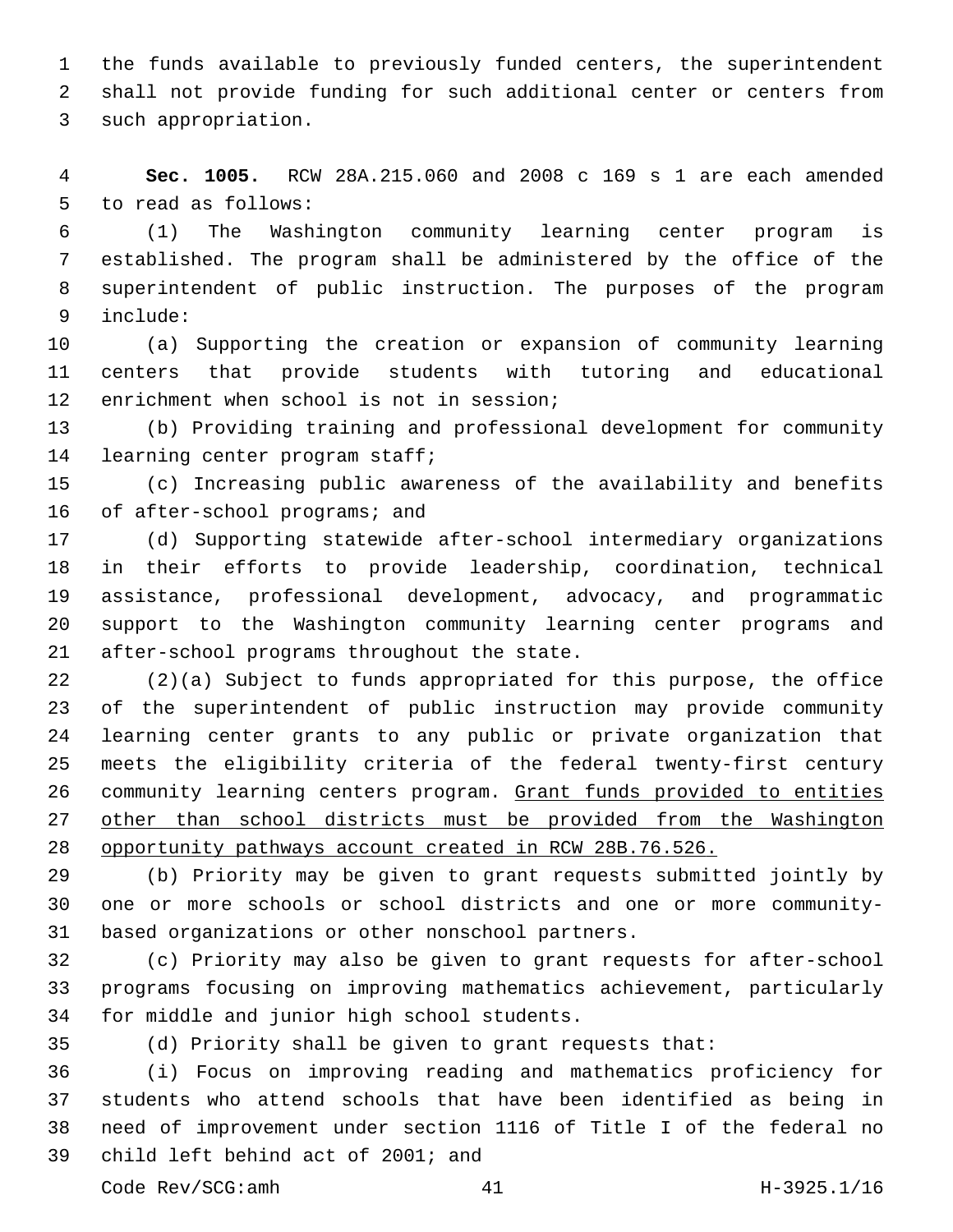- (ii) Include a public/private partnership agreement or proposal for how to provide free transportation for those students in need 3 that are involved in the program.
- (3) Community learning center grant funds may be used to carry out a broad array of out-of-school activities that support and enhance academic achievement. The activities may include but need not 7 be limited to:
- 
- 8 (a) Remedial and academic enrichment;
- (b) Mathematics, reading, and science education;
- 10 (c) Arts and music education;
- 11 (d) Entrepreneurial education;
- 12 (e) Community service;
- 13 (f) Tutoring and mentoring programs;
- (g) Programs enhancing the language skills and academic achievement of limited English proficient students;
- 16 (h) Recreational and athletic activities;
- (i) Telecommunications and technology education;
- (j) Programs that promote parental involvement and family 19 literacy;
- (k) Drug and violence prevention, counseling, and character 21 education programs; and
- (l) Programs that assist students who have been truant, suspended, or expelled, to improve their academic achievement.
- (4) Each community learning center grant may be made for a maximum of five years. Each grant recipient shall report annually to the office of the superintendent of public instruction on what transportation services are being used to assist students in accessing the program and how those services are being funded. Based on this information, the office of the superintendent of public instruction shall compile a list of transportation service options being used and make that list available to all after-school program providers that were eligible for the community learning center 33 program grants.
- (5) To the extent that funding is available for this purpose, the office of the superintendent of public instruction may provide grants or other support for the training and professional development of community learning center staff, the activities of intermediary after-school organizations, and efforts to increase public awareness of the availability and benefits of after-school programs.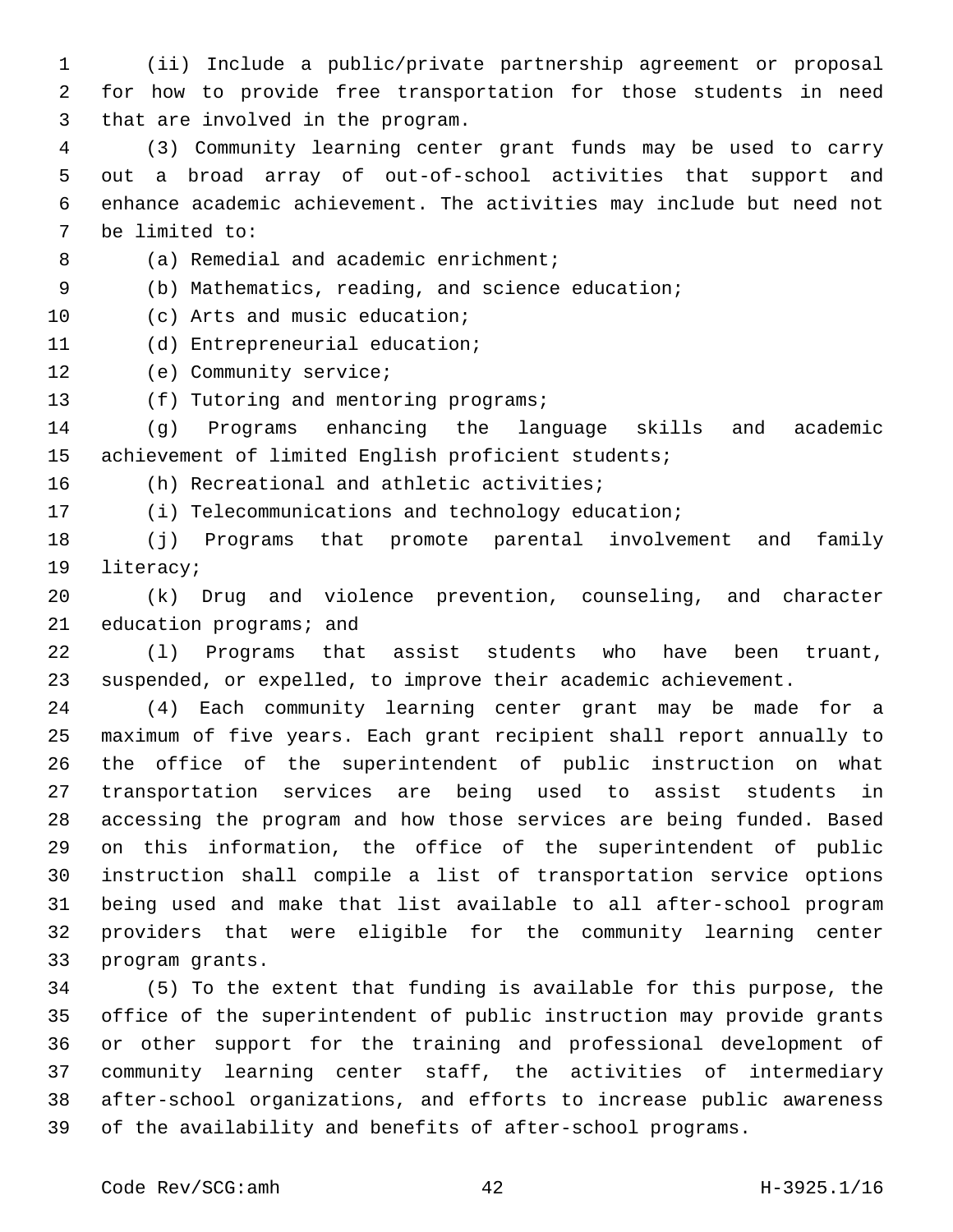(6) Schools or school districts that receive a community learning center grant under this section may seek approval from the office of the superintendent of public instruction for flexibility to use a portion of their state transportation funds for the costs of transporting students to and from the community learning center program.6

 (7) The office of the superintendent of public instruction shall evaluate program outcomes and report to the governor and the education committees of the legislature on the outcomes of the grants and make recommendations related to program modification, sustainability, and possible expansion. An interim report is due November 1, 2008. A final report is due December 1, 2009.

 **Sec. 1006.** RCW 28A.715.040 and 2013 c 242 s 5 are each amended 14 to read as follows:

 (1) A school that is the subject of a state-tribal education compact must report student enrollment. Reporting must be done in the same manner and use the same definitions of enrolled students and annual average full-time equivalent enrollment as is required of school districts. The reporting requirements in this subsection are required for a school to receive state or federal funding that is 21 ((allocated)) distributed based on student characteristics.

 (2) Funding for a school that is the subject of a state-tribal 23 education compact shall be ((apportioned)) separately calculated and distributed by the superintendent of public instruction according to 25 the schedule established under RCW 28A.510.250. The state funds distributed by the superintendent shall come from the Washington opportunity pathways account created in RCW 28B.76.526. The amount of state funds to be provided shall be determined in accordance with the state funding formulae, including general apportionment, special 30 education, categorical, any enrichment to those statutory formulae that is specified in the omnibus appropriations act, and other nonbasic education moneys. ((Allocations)) Distributions for certificated instructional staff must be based on the average staff 34 mix ratio of the school, as separately calculated by the superintendent of public instruction using the statewide salary allocation schedule and related documents, conditions, and limitations established by the omnibus appropriations act. ((Allocations)) Distributions for classified staff and certificated administrative staff must be based on the salary allocations of the Code Rev/SCG:amh 43 H-3925.1/16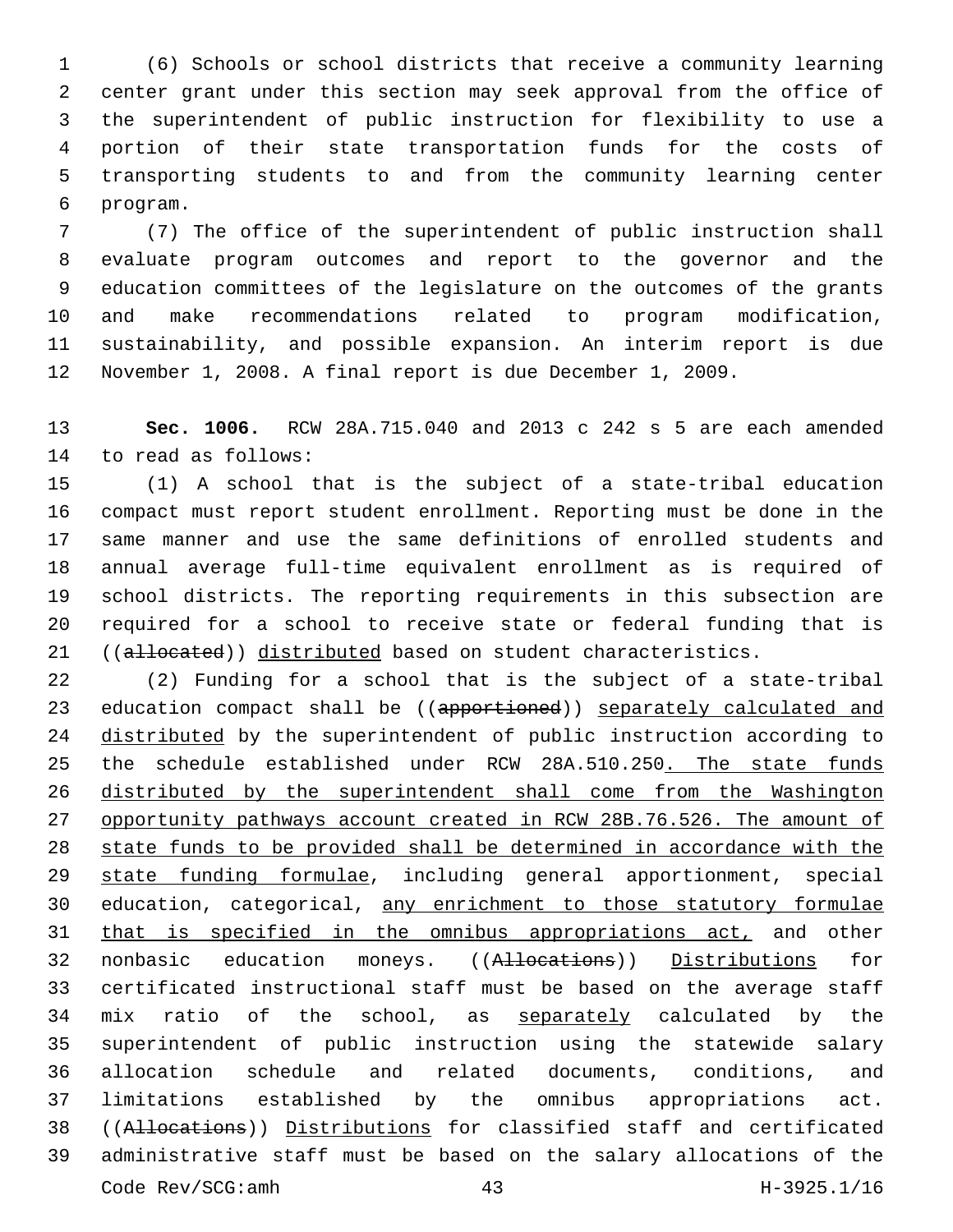school district in which the school is located, subject to conditions and limitations established by the omnibus appropriations act. Nothing in this section requires a school that is the subject of a state-tribal education compact to use the statewide salary allocation schedule. Such a school is eligible to apply for state grants on the 6 same basis as a school district.

 (3) Any moneys received by a school that is the subject of a state-tribal education compact from any source that remain in the school's accounts at the end of any budget year must remain in the school's accounts for use by the school during subsequent budget 11 years.

 NEW SECTION. **Sec. 1007.** A new section is added to chapter 13 28A.300 RCW to read as follows:

 The legislature shall provide state funds to the superintendent of public instruction from the Washington opportunity pathways account created in RCW 28B.76.526 to cover the costs of the 17 following:

 (1) Distributing state funds under RCW 28A.150.310, 28A.185.040, 28A.193.080, 28A.205.070, 28A.215.060, and 28A.715.040; and

 (2) Rule making under RCW 28A.150.310, 28A.185.040, 28A.193.080, 21 28A.205.050, and 28A.715.010.

 **Sec. 1008.** RCW 28B.76.526 and 2010 1st sp.s. c 27 s 2 are each 23 amended to read as follows:

24 (1) The Washington opportunity pathways account is created in the state treasury. Expenditures from the account shall be used to cover the costs of the following:

 (a) Distributing state funds under RCW 28A.150.310, 28A.185.040, 28A.193.080, 28A.205.070, 28A.215.060, and 28A.715.040; and

 (b) Rule making under RCW 28A.150.310, 28A.185.040, 28A.193.080, 28A.205.050, and 28A.715.010.

 $(2)$  Expenditures from the account may be used  $((\text{only})$  for programs in chapter 28B.12 RCW (state work-study), chapter 28B.50 RCW (opportunity grant), RCW 28B.76.660 (Washington scholars award), RCW 28B.76.670 (Washington award for vocational excellence), chapter 35 28B.92 RCW (state need grant program), ((chapter 28B.101 RCW (educational opportunity grant),)) chapter 28B.105 RCW (GET ready for math and science scholarship), chapter 28B.117 RCW (passport to college promise), chapter 28B.118 RCW (college bound scholarship), Code Rev/SCG:amh 44 H-3925.1/16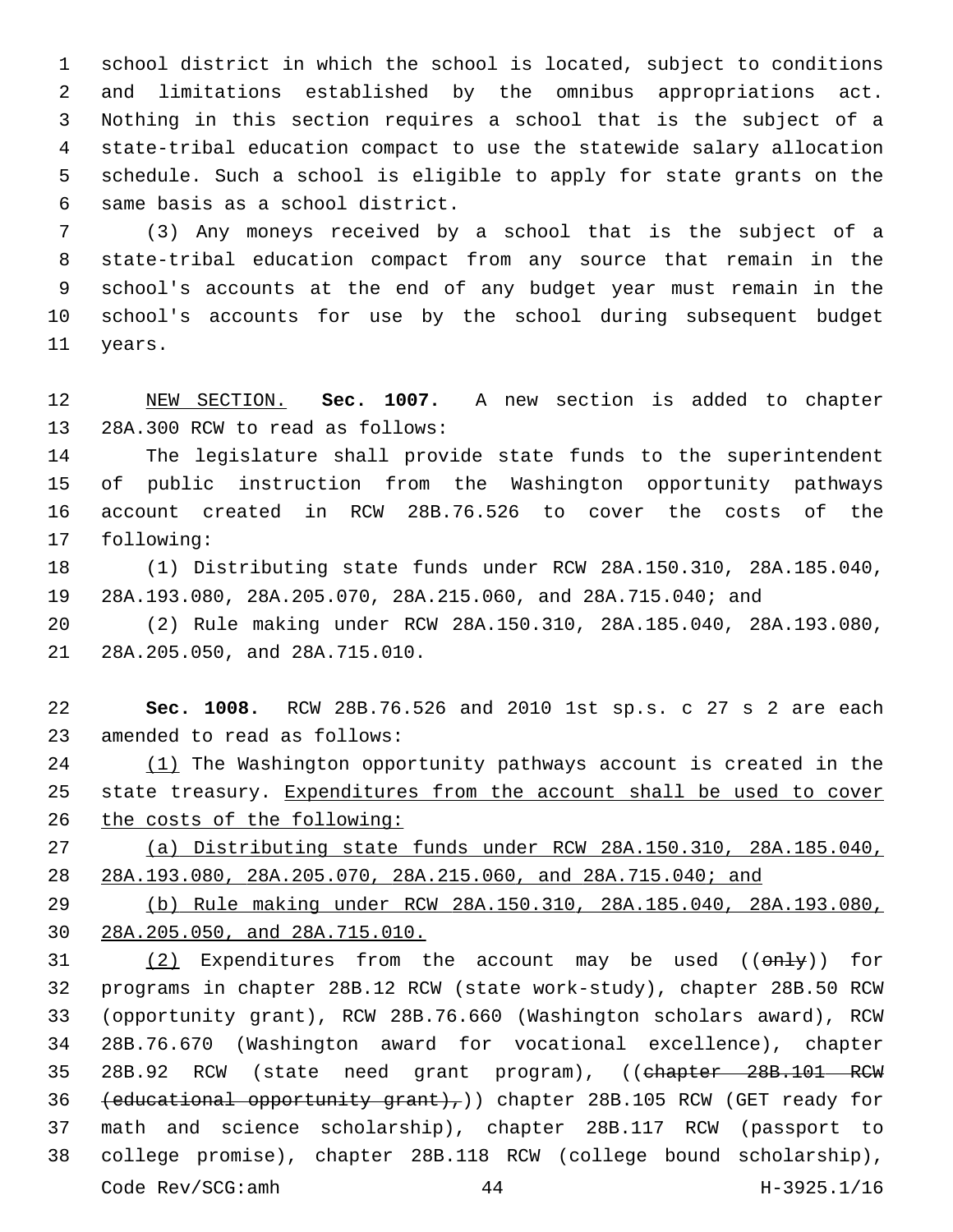and chapter 28B.119 RCW (Washington promise scholarship), and chapter 2 43.215 RCW (early childhood education and assistance program)(( $\frac{1}{2}$  and RCW 43.330.280 (recruitment of entrepreneurial researchers, innovation partnership zones and research teams))).

# **PART XI**

## **MISCELLANEOUS PROVISIONS**

 NEW SECTION. **Sec. 1101.** The sum of eight hundred twenty-six thousand dollars, or as much thereof as may be necessary, is appropriated for the biennium ending June 30, 2019, from the Washington opportunity pathways account to the charter school commission to perform its duties under this act.

 NEW SECTION. **Sec. 1102.** The sum of eighteen million dollars, or as much thereof as may be necessary, is appropriated for the biennium ending June 30, 2019, from the Washington opportunity pathways account to the office of the superintendent of public instruction for the purposes of funding charter schools.

 NEW SECTION. **Sec. 1103.** If any provision of this act or its application to any person or circumstance is held invalid, the remainder of the act or the application of the provision to other persons or circumstances is not affected.

 NEW SECTION. **Sec. 1104.** This act is necessary for the immediate preservation of the public peace, health, or safety, or support of the state government and its existing public institutions, and takes effect immediately."

25 Correct the title.

EFFECT: Adds to the intent section references to charter public schools being a different educational opportunity and environment for students. Reestablishes a charter school system framework in statute, with charter schools operated and funded separately from the common school system. Funds certain educational programs that are not in common schools (including the National Guard Youth Challenge Program, the Early Entrance Program at the University of Washington for highly capable students, the educational program for juveniles in detention